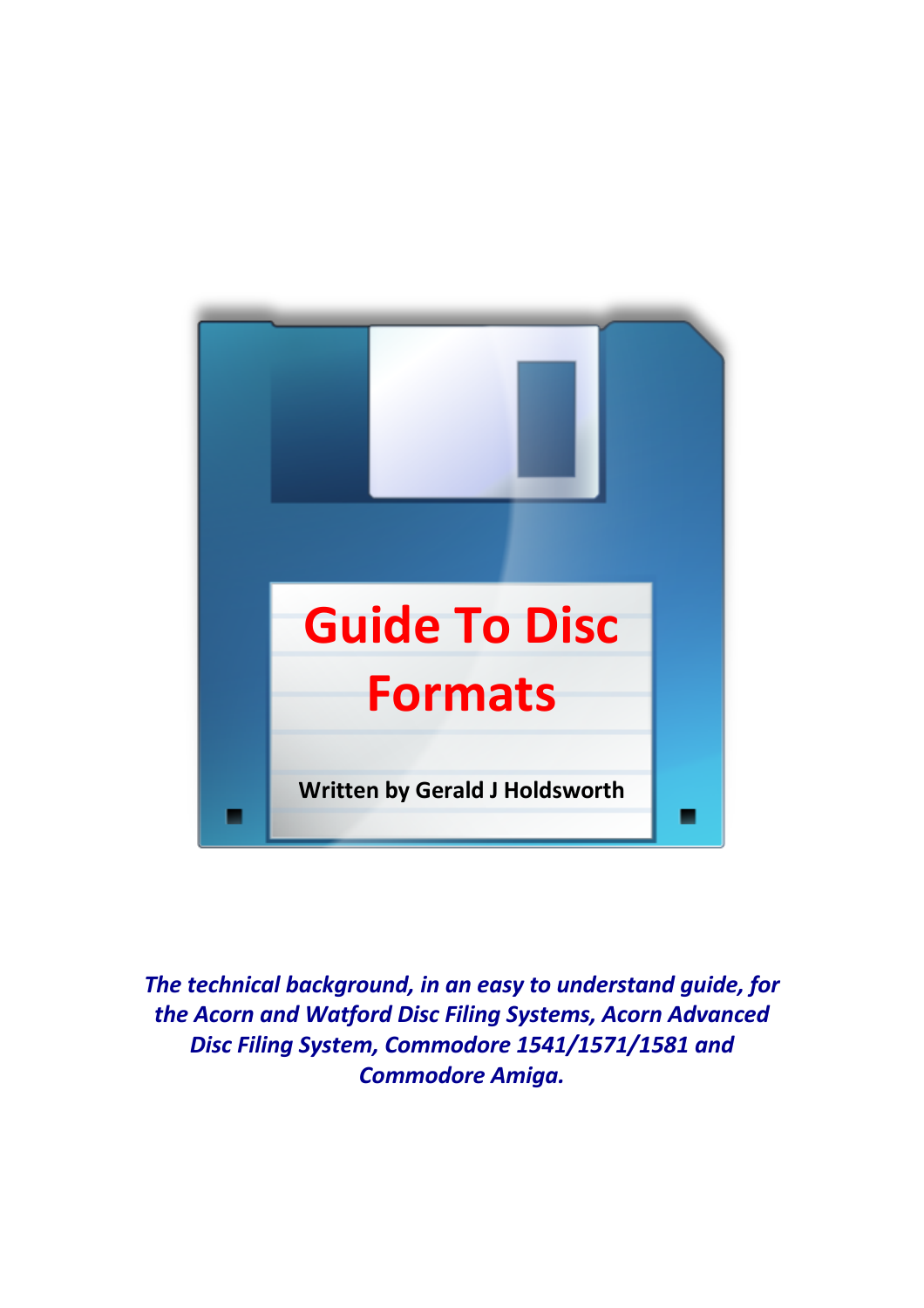| <b>Introduction</b>                                    | 5                   |
|--------------------------------------------------------|---------------------|
| Acknowledgements                                       | 6<br>$\overline{7}$ |
| Note on Sinclair/Amstrad Format                        |                     |
| <b>Acorn Disc Filing System</b>                        | 8                   |
| Introduction                                           | 8                   |
| Specifications                                         | 8                   |
| Double Sided Interleaving                              | 8                   |
| Maps<br>Catalogue information                          | 8<br>8              |
| Catalogue Information - Watford DFS                    | 9                   |
| File entries (sector 0/2)<br>File details (sector 1/3) | 9<br>9              |
| File Order                                             | 10                  |
| <b>Forbidden Characters</b>                            | 10                  |
| Identifying a DFS Image                                | 10                  |
| <b>Single Sided Images</b>                             | 10                  |
| Double Sided Images                                    | 11                  |
| <b>Watford DFS</b>                                     | 11                  |
| <b>Acorn Advanced Disc Filing System</b>               | 12                  |
| Introduction                                           | 12                  |
| Double Sided Interleaving                              | 12                  |
| Maps                                                   | 13                  |
| Old Map                                                | 13                  |
| Calculating the Checksums                              | 13                  |
| New Map                                                | 13                  |
| Zone Header<br>Disc Record (zone 0 only)               | 13<br>13            |
| Calculating Zone_Check                                 | 14                  |
| Allocation Bytes and Indirect Addresses                | 15                  |
| Example, using the same disc                           | 16                  |
| Multi-zone discs                                       | 17                  |
| Example<br>Start and End of Search                     | 18<br>19            |
| So why these figures?                                  | 19                  |
| Where to Start                                         | 20                  |
| <b>Directories</b>                                     | 21                  |
| Header (Old & New)                                     | 21                  |
| Header (Big)                                           | 21                  |
| Tail (Old)                                             | 21                  |
| Tail (New)                                             | 21                  |
| Tail (Big)                                             | 22                  |
| <b>What It All Means</b><br>StartMasSeq and EndMasSeq  | 22<br>22            |
| <b>StartName and EndName</b>                           | 22                  |
| DirLastMark                                            | 22                  |
| DirCheckByte<br>DirNameLen                             | 22<br>23            |
| DirSize, DirEntries and DirNameSize                    | 23                  |
| <b>Boot Block</b>                                      | 23                  |
| Defect List                                            | 23                  |
| Hardware-dependent Information                         | 23                  |
| <b>Partial Disc Record</b>                             | 23                  |
| <b>Boot Block Checksum</b>                             | 24                  |
| The Directory Entries                                  | 24                  |
| Entries (Old & New)                                    | 24                  |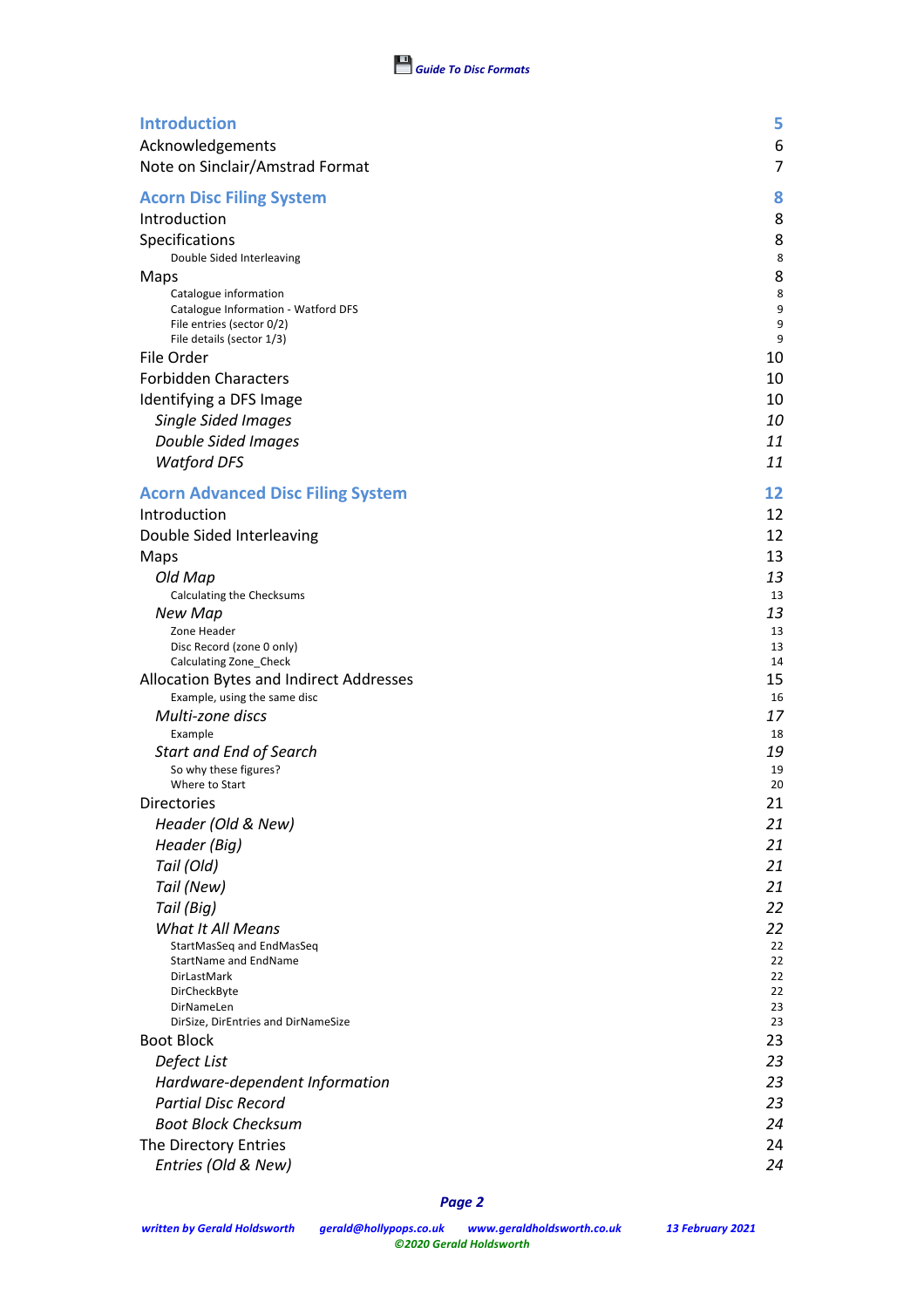

| Entries (Big)                                                     | 24       |
|-------------------------------------------------------------------|----------|
| Name Heap (Big)                                                   | 25       |
| <b>Filenames in Big Directories</b>                               | 25       |
| <b>Timestamps and Filetypes</b>                                   | 25       |
| Free Space Map                                                    | 26       |
| Old Map                                                           | 26<br>26 |
| New Map<br>Identifying an ADFS Image                              | 27       |
| Old Map                                                           | 27       |
| New Map                                                           | 27       |
| A Note On Hard Drive Images                                       | 28       |
| A Word of Warning                                                 | 29       |
|                                                                   |          |
| <b>Commodore 1541, 1571 and 1581</b>                              | 30       |
| Introduction                                                      | 30       |
| Specifications                                                    | 30       |
| Fragmentation                                                     | 30       |
| Converting From Track/Sector to Offset Address                    | 31       |
| Header and Block Availability Map (BAM) - 1541 and 1571           | 31<br>32 |
| Header and Block Availability Map (BAM) - 1581<br>Header          | 32       |
| <b>Block Availability Map</b>                                     | 32       |
| How the Block Availability Maps Work                              | 33       |
| <b>Directory Entries</b>                                          | 34       |
| Identifying a 1541/1571/1581 Image                                | 34       |
| 1541/1571                                                         | 34       |
| 1581                                                              | 35       |
| <b>Commodore AmigaDOS</b>                                         | 36       |
| Introduction                                                      | 36       |
| Big Endian vs Little Endian                                       | 36       |
| <b>Disc Structures</b>                                            | 36       |
| Basic Layout of the Disc                                          | 36       |
| <b>Bootblock</b>                                                  | 36       |
| Disc Identifier                                                   | 36       |
| Flags                                                             | 37       |
| Checksums                                                         | 37       |
| <b>Block Primary and Secondary Types</b>                          | 37       |
| Date and Time stamps                                              | 37       |
| <b>Hash Tables</b>                                                | 37       |
| <b>Bitmap Block</b>                                               | 37       |
| The Blocks<br>Rootblock                                           | 38       |
|                                                                   | 38       |
| Directory block<br><b>File Block</b>                              | 38       |
|                                                                   | 39<br>40 |
| <b>File Attributes</b>                                            | 40       |
| Hash Chain                                                        | 40       |
| <b>File Extension Blocks</b>                                      | 40       |
| <b>OFS Data Block</b>                                             |          |
| <b>File Extension Block</b>                                       | 41       |
| Identifying an AmigaDOS Image<br>AmigaDOS Block Layout Comparison | 41<br>42 |

### **Inf Files 43**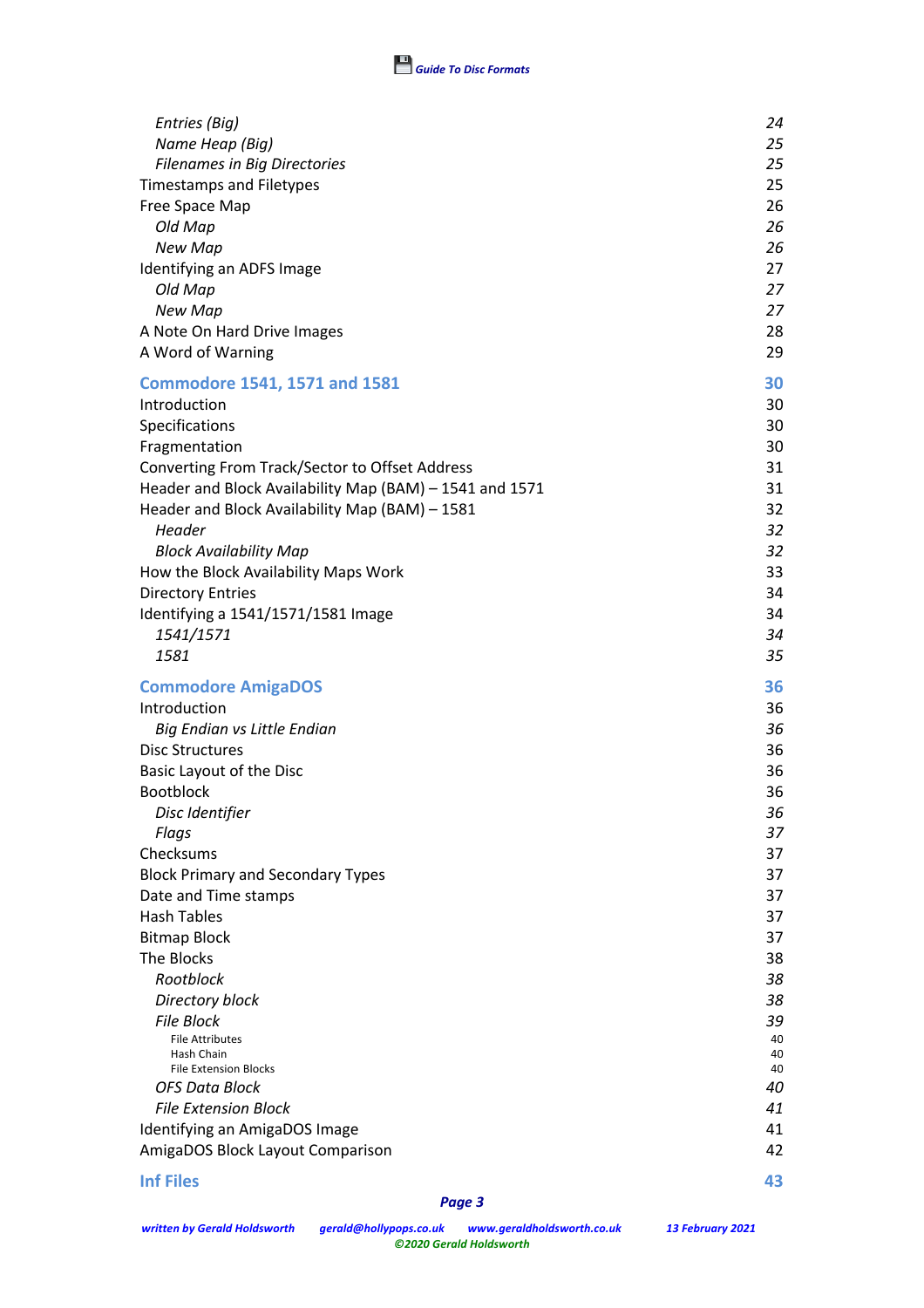

\*.inf format 43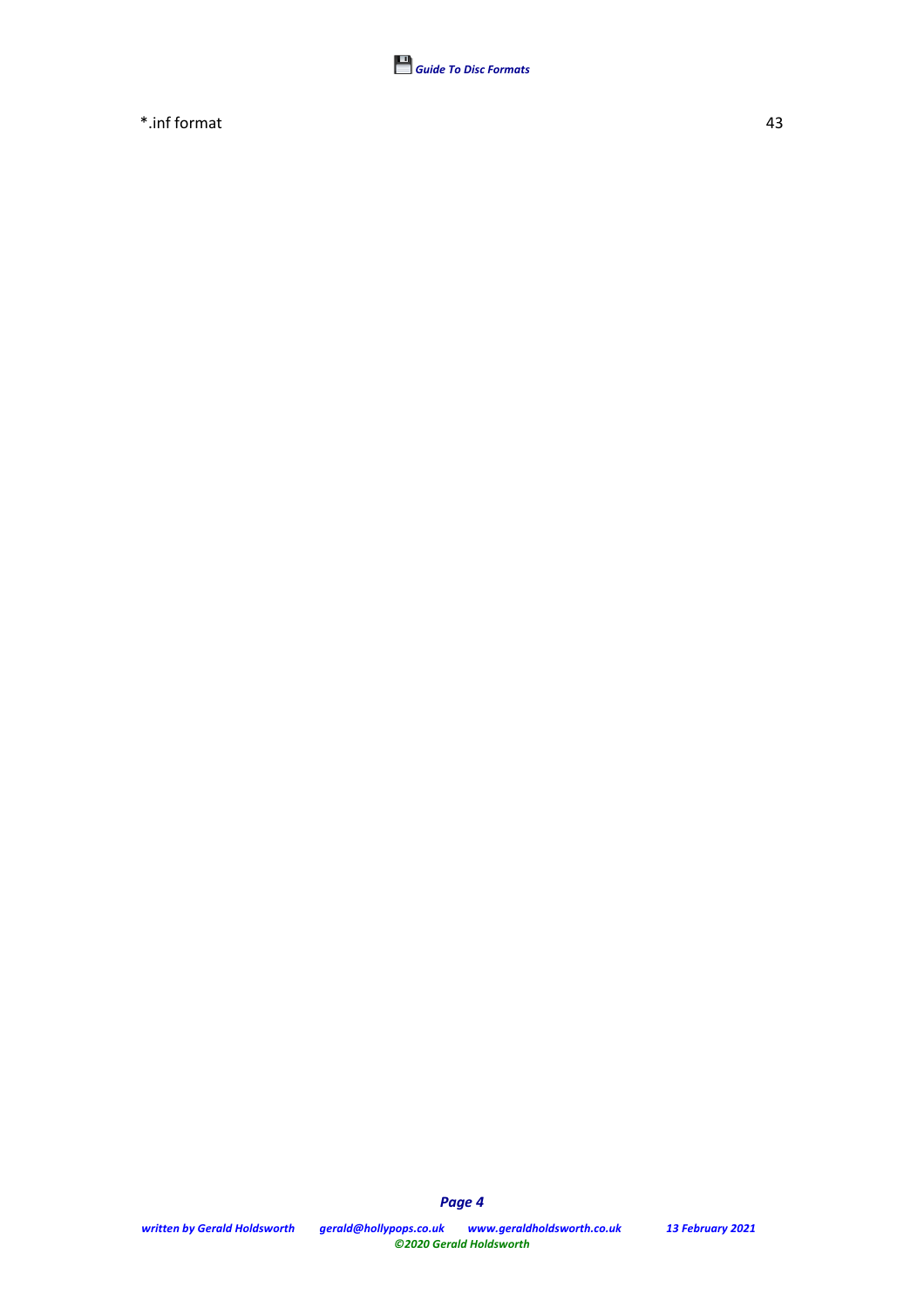# **Introduction**

This is a, hopefully, simplified explanation of how the various disc image formats are laid out, primarily for use on disc image files. This was largely written to make it easier to work out, as you will need a generous amount of paracetamol to understand the PRMs with regards to the ADFS/FileCore format.

I've tried to avoid using any actual code, and use pseudo code where possible, but hex numbers and operators tend to use the C++ standard (even though I program mostly in Delphi). This is all mainly aimed at floppy disc images, but the theory should also be true for hard disc images.

This guide, and the chapters, is laid out in, what I see, as a logical order. We start with the first filing system, after Tape, on the BBC Micro, the Disc Filing System. This was predated with Acorn's version of DOS on the Atom, which has a very similar format. We then move onto the successor to DFS, the Advanced Disc Filing System. After that, we move from Acorn to Commodore, then onto Sinclair and Amstrad.

The formats I have chosen are actually the formats that Superior Software's excellent game, Repton, appeared on. The reason for this is that I am also responsible for writing the Windows utility application Repton Map Display and wanted to be able to extract the data direct from a disc image. I have included the Amiga Disc Format as the file extension is the same as Acorn ADFS, so I thought it appropriate to be able to distinguish between the two.

I have written this guide alongside writing a class in Delphi, TDiscImage, using various references I have found online, and adjusting appropriately where I have found the information incorrect/inaccurate. I suggest, if you want to write your own utility, that you arm yourself with some example disc images and a good hex dump application. There is one already built into MacOS, available via the Terminal – just type *hexdump -C "<filename>"*, or to dump to a text file, *hexdump -C "<filename>" > "<filename>.txt".*

Since this guide was initially written, the Delphi class, TDiscImage, and the accompanying Windows application have been further developed allowing me to extend this guide. It is no longer developed in Delphi and has been ported across to Lazarus, which is free to download and use, and, hence, ported to MacOS and Linux, in addition to Windows. The source code is also available for those wishing to port it further, to whatever platform Lazarus will compile on. The project also has a new home at:

#### https://github.com/geraldholdsworth/DiscImageManager

where you will find a copy of this guide.

How the data is stored on an actual floppy, or hard, disc is beyond the scope of this guide - a disc image is just an electronic form of a physical disc. But, there are details in the RISC OS Programmer's Reference Manual, and also the clever folk at Stardot will also be able to help you, should you wish to know. To give you some idea of the extra data that is stored on an actual floppy (courtesy of Bill Carr) – this is the entire first track of The Big KO floppy disc:

```
Page 5
THE BIG KO TRACK 0
------------------
FF FF FF FF FF FF FF FF FF FF FF FF FF FF FF FF gap
FF FF FF FF FF FF FF FF FF FF FF FF FF FF FF
FE index mark?
00 00 00 00 00 01 index?
FE sector ID mark<br>00 00 07 01 sector 1D mark<br>track, head, sector 10
                                   track, head, sector,
                                   size (sector ID)
68 44 sector ID CRC
FF FF FF FF FF FF FF FF FF FF Gap
00 00 00 00 00 00 sync bytes
                                   data mark
...
[256 bytes] data
\ldots<br>ER CR
                                   data CRC
```
*written by Gerald Holdsworth gerald@hollypops.co.uk www.geraldholdsworth.co.uk 13 February 2021 ©2020 Gerald Holdsworth*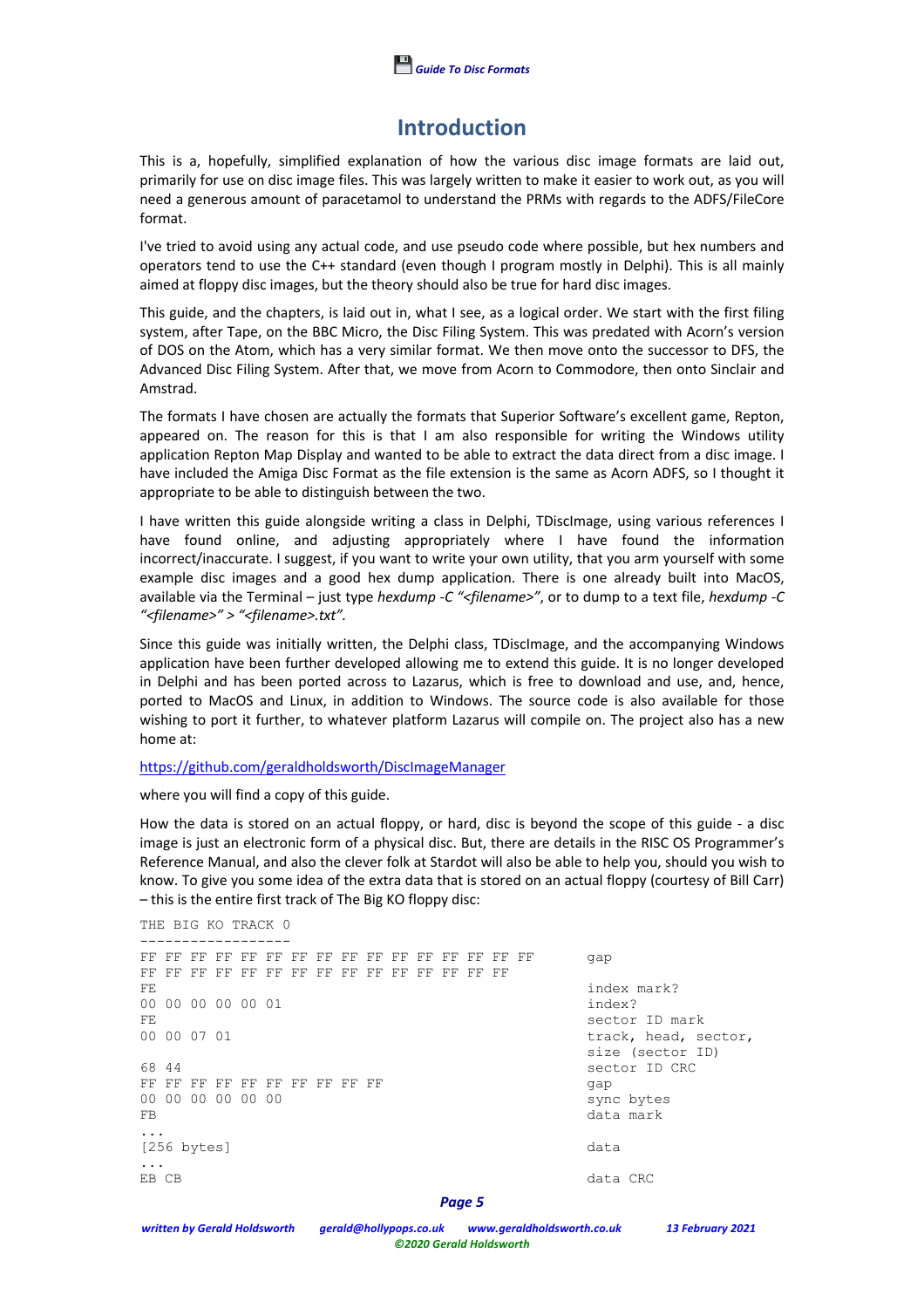

FF FF FF FF FF FF FF FF FF FF FF FF FF FF FF gap 00 00 00 00 00 00 FE sector ID mark track, head, sector, size (sector ID) 78 7A sector ID CRC FF FF FF FF FF FF FF FF FF FF FF Gap 00 00 00 00 00 00 sync bytes FB data mark and the set of the set of the set of the set of the set of the set of the set of the set of the set of the set of the set of the set of the set of the set of the set of the set of the set of the set of the set ... [256 bytes] data ... 20 00 data CRC ... sectors 09, 00, 01, 02, 03 ,04, 05 ... FF FF FF FF FF FF FF FF FF FF FF FF FF FF FF gap 00 00 00 00 00 00 sync bytes FE SECTED MARK SECTED MARK ON 0.000 06 01 00 00 06 01 track, head, sector, size (sector ID) 5B 75 sector ID CRC FF FF FF FF FF FF FF FF FF FF Gap 00 00 00 00 00 00 sync bytes FB data mark ... [256 bytes] data ... 05 85 data CRC FF FF FF FF FF FF FF FF FF FF FF FF FF FF FF FF gap FF FF FF FF FF FF FF FF FF FF FF FF FF FF FF FF FF FF FF FF FF FF FF FF FF FF FF FF FF FF FF FF FF FF FF FF FF FF FF FF FF FF FF FF FF FF FF FF FF FF FF FF FF DF

And, courtesy of Coeus on Stardot:

*"There are two fundamentally different ways to store floppy images for use in emulators. The simple*  way, which is adequate in many cases, is to store only the data in the image file. All the other *information that would be on a real disc is omitted including all the track/sector IDs, the CRC, the gaps etc. When code running in the emulator issues a command to the floppy disc controller to read a sector the emulator performs a simple multiply calculation: track \* sector \* bytes-per-sector to seek to the appropriate place in the image file and reads the data there. This "data only" approach is what is used in the common SSD and DSD disc images and their ADFS versions (ADF, ADL etc.).*

*The other approach is to encode everything that was on the original disc including the IDs, the gaps, even bits with dodgy levels. That can then cope with all the non-standard discs including sectors where the track number in the headers is not the same one as the physical track it is located on, bad CRCs, out-of-order sector numbers etc. I know FDI disc images take this approach but I don't know the internal details - you'd have to find the documentation."*

Each chapter has a section on how to identify the image given just the data (and ignoring the length of data, if possible). The methods I have given are not necessarily how the filing system in question identifies the disc, not is it how other programmers have done so in their code, but I feel is the best method.

## **Acknowledgements**

A big thank you to Jasper Renow-Clarke (github.com/picosonic/bbc-fdc) and Russell King (code.woboq.org/linux/linux/fs/adfs) for their, on-going, input, and also to David Boddie for his Python code (https://www.boddie.org.uk/david/Projects/Python/ADFSlib/) which was also used as a reference along with Jonathan Harston's mdfs.net page. A big thank-you, also, to the good denizens of the Stardot forum (www.stardot.org.uk). I also used, extensively, the RISC OS Programmer's Reference Manual (page 2-200 onwards), and the BBC Master Reference Guide Part 1 (section J). For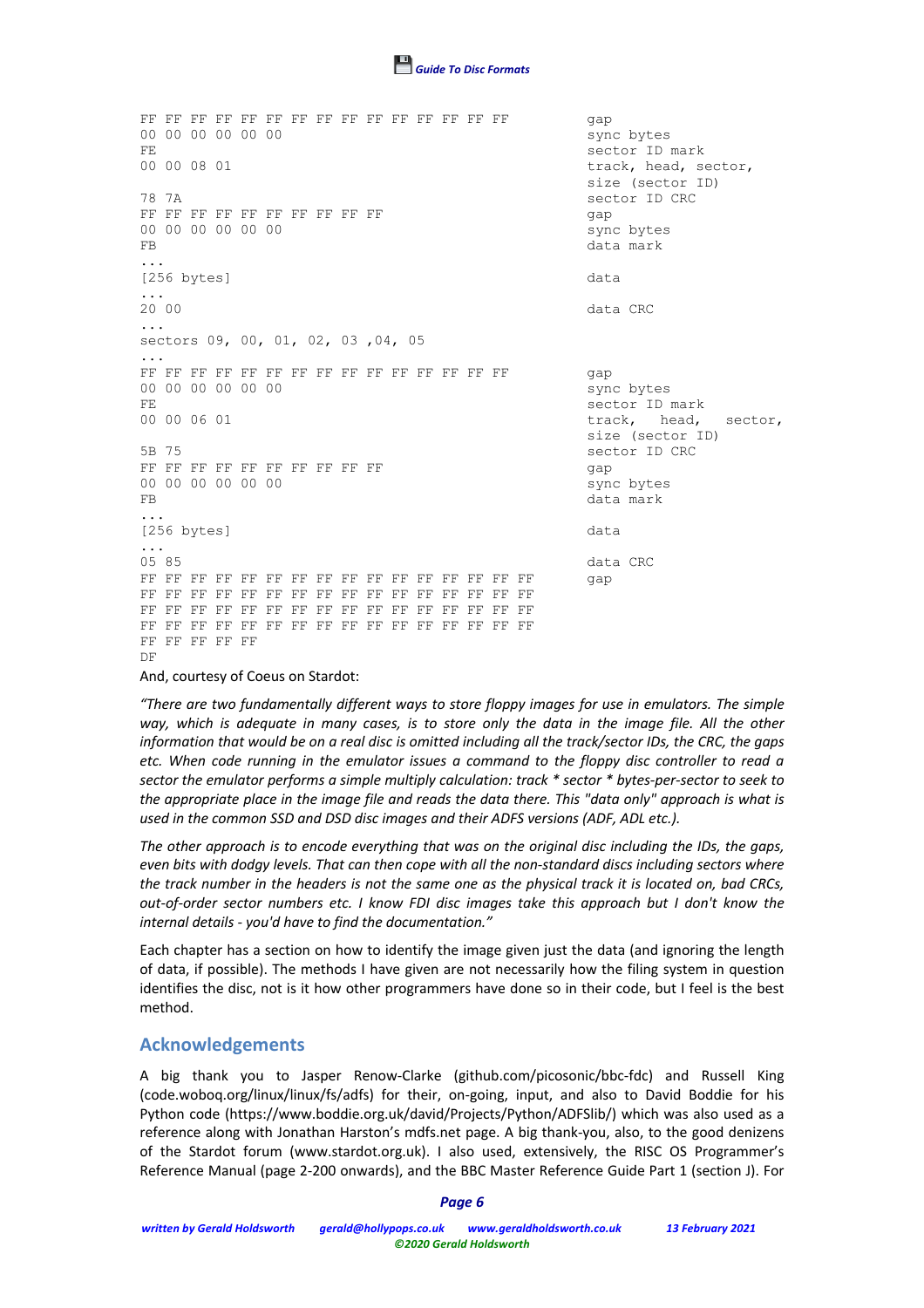

the Commodore 64/128 formats, I used documents compiled and edited by Peter Schepers (ist.uwaterloo.ca/~schepers/formats.html). I used Laurent Clèvy's comprehensive document as a reference for the Commodore Amiga format (lclevy.free.fr/adflib/adf\_info.html), but have written it in a way that I understand.

# **Note on Sinclair/Amstrad Format**

This section has not been written yet, as I am currently still researching it fully.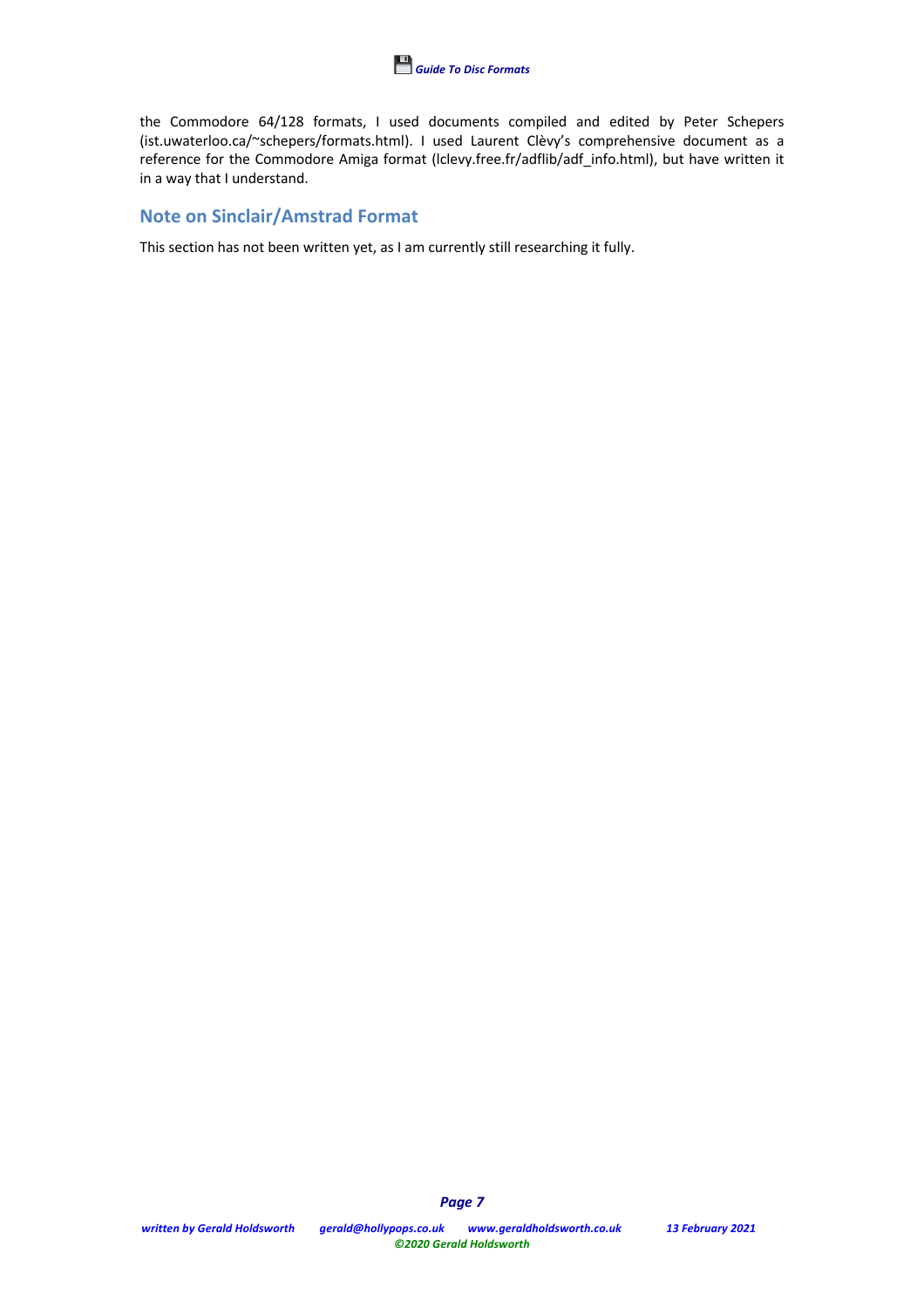# **Acorn Disc Filing System**

# **Introduction**

Even thought this section is entitled "Acorn Disc Filing System", we are also covering a couple of other variants – namely Watford's version which extended the catalogue so that up to 62 files per side could be saved on a disc, rather than Acorn's 31; and Angus Duggan's Hierarchical DFS (or HDFS). There were others, but they all pretty much kept to the same format described here.

The Acorn DFS evolved from the Acorn DOS, as used on the Acorn System 3 and Acorn Atom, which, as far as I can tell, is identical to that described here.

# **Specifications**

The Disc Filing System was based on the 5¼" floppy discs where the drives could either be 40-track drives or 80-track drives. Some drive manufacturers added a switch to their 80-track drives to double step them, allowing them to read 40-track discs. The number of tracks, therefore, contributed to the maximum storage capacity of the disc.

You could also get dual format discs, which were both 40 and 80 tracks on the same side. This is not covered by this document. There were also some double sided discs, where you took the disc out, turned it over, and re-inserted it, that had 40 track on one side, and 80 track on the other. These are commonly known as 'flippies'.

The maximum, theoretical, capacity for one side of an Acorn DFS disc is 256KB.

|    | <b>Tracks</b> Sectors per Track |  |  |           | <b>Sector Size</b> | <b>Storage</b>                                   |
|----|---------------------------------|--|--|-----------|--------------------|--------------------------------------------------|
| 40 | 10                              |  |  | 256 bytes |                    | 100KB                                            |
| 80 | 10                              |  |  | 256 bytes |                    | 200KB                                            |
|    |                                 |  |  |           |                    | no tracks = disc size div (sec size*secpertrack) |

Although this section mentions tracks, file locations are given in sector numbers. Finding the offset address is a simple case of:

 $offset = sector * sec_size$ 

The only time you need to worry about what track it is on, is when it is a double-sided disc image, and even then it can be worked out from the sector number.

#### *Double Sided Interleaving*

Double-sided disc images are stored where the tracks are interleaved. That is, you get ten tracks of side 1, followed by ten tracks of side 2, and so on. Converting from actual offsets, as given in the file details, to an offset into the image can then prove problematic…but it is not so:

Given an address into the disc, and the side it appears on:

```
sector = address DIV sec size
offset = address MOD sec_size
ds offset = (sector MOD sec per track) + (2 * sec_per_track * (sector DIV
sec per track)) + (sec per track * side)
```
Tracks 0 to 9, side 1 are followed by tracks 0 to 9, side 2. Then tracks 10 to 19 side 1, and so on. Catalogue information appears in sectors 0 and 1. This will be 0x0000 and 0x0100 for side 1 & 0x0A00 and 0x0B00 for side 2. Files are from sector 2 - i.e. 0x0200 for side 1 and 0x0C00 for side 2.

## **Maps**

#### *Catalogue information*

The catalogue information, held on track 0, sectors 0 and 1, is as follows. Note that filenames and disc titles do not have their top bit set, as this is used for other purposes.

|       |      | Offset Length Content                                                               |
|-------|------|-------------------------------------------------------------------------------------|
| 0x000 | - 8  | First eight characters of disc title (top bit not set), padded with spaces or zeros |
|       |      | Top bit of 0x0000 if set, Number of sectors on disc bit 10 (HDFS)                   |
| 0x008 | 8*31 | 31 file entries                                                                     |
| 0x100 | 4    | Last four characters of disc title (top bit not set), padded with spaces or zeros   |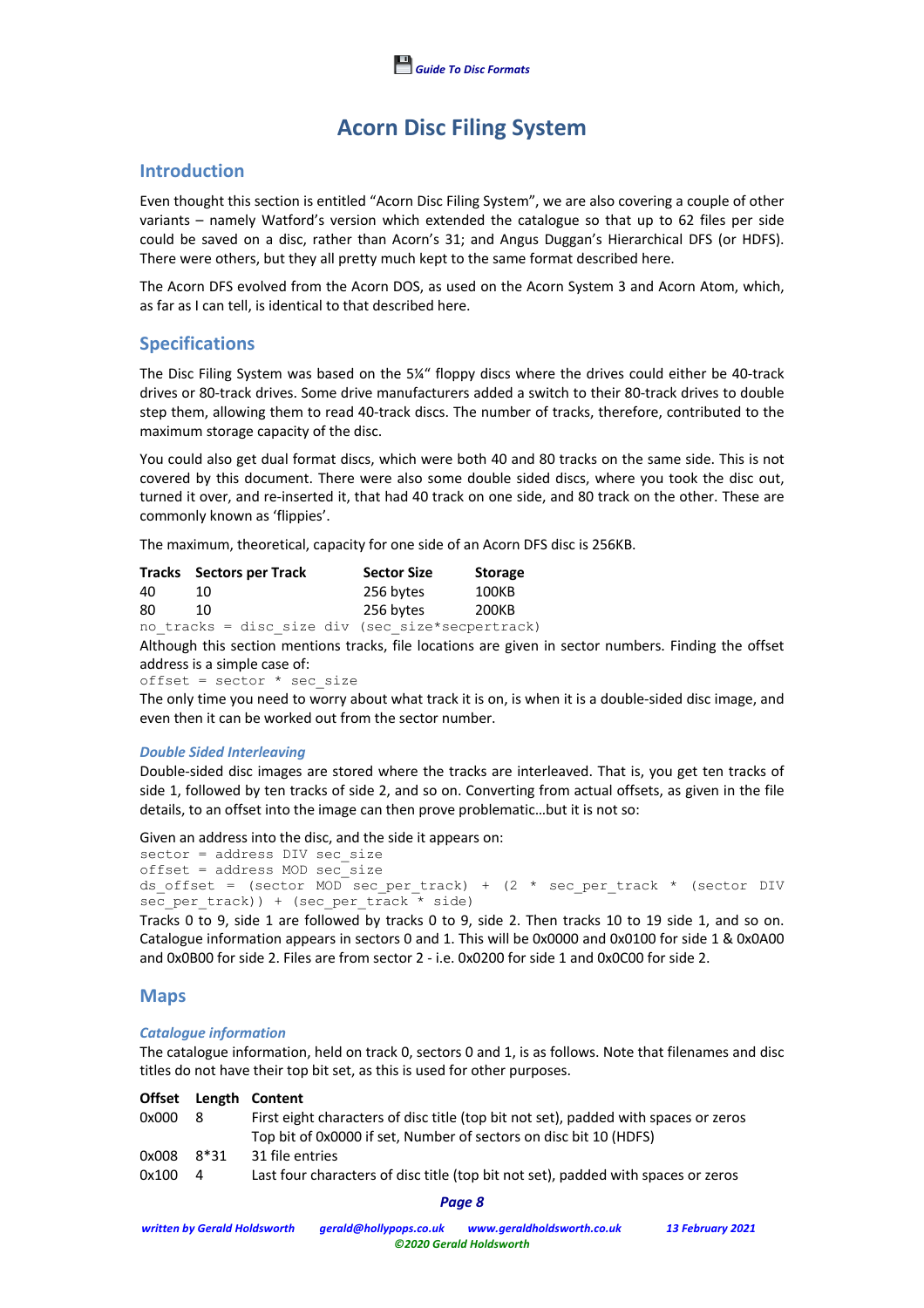

0x104 1 Master sequence number (Acorn DFS and Watford DFS); Key number (HDFS)

0x105 1 Number of catalogue entries multiplied by 8

or, next free catalogue entry offset (from 0x0008/0x0108)

0x106 1 **bits Meaning**

- 0-1 Number of sectors on disc bits 8+9
- 2-3 Type of DFS:
	- 0: Acorn DFS or Watford DFS
		- 1: Watford DFS >256KB (actually bit 2 is number of sectors bit 10)
		- 2: HDFS Single Sided (actually bit 2 is number of sides-1)
		- 3: HDFS Double Sided (actually bit 2 is number of sides-1)
- 4-5 Boot option
- 6-7 unused
- 0x107 1 Number of sectors on disc bits 0-7
- 0x108 8\*31 31 file details

### *Catalogue Information - Watford DFS*

Watford created a variant of DFS that extended the number of files you could have, per side, from 31 to 62. In order to do this, they used the next two sectors to store the additional 31 entries.

| <b>Offset</b> | Length        | Content                                                       |
|---------------|---------------|---------------------------------------------------------------|
| 0x200         | 8             | 8 bytes of 0xAA to indicate Watford DFS entries               |
| 0x208         | $8*31$        | 31 file entries                                               |
| 0x300         | 4             | 4 bytes of 0x00 to indicate Watford DFS entries               |
| 0x304         | 1             | Master Sequence Number for this section (not a copy of 0x104) |
| 0x305         | $\mathbf{1}$  | Number of catalogue entries*8                                 |
| 0x306         | $\mathcal{L}$ | Copy of boot option and disc size                             |
| 0x308         | $8*31$        | 31 file details                                               |

### *File entries (sector 0/2)*

Whether it is Acorn DFS, Watford DFS or HDFS, the file details are the same. Of course, the two variants have extra information hidden in the filename's top bits.

|  |  | Offset Length Content |
|--|--|-----------------------|
|--|--|-----------------------|

| 0x000 |   | File name, padded with spaces (top bit not set) |
|-------|---|-------------------------------------------------|
|       |   | Top bit of each character:                      |
|       |   | HDFS start sector bit 10<br>0x000:              |
|       |   | 0x001: HDFS length bit 18                       |
|       |   | $0x002$ : unused – should be clear              |
|       |   | 0x003: HDFS file or directory                   |
|       |   | 0x004: HDFS file not readable                   |
|       |   | Watford DFS length bit 18<br>0x005:             |
|       |   | HDFS file not writable                          |
|       |   | 0x006: Watford DFS start sector bit 10          |
|       |   | HDFS file not executable                        |
|       |   | 0x007: File is locked                           |
| 0x008 | 1 | Directory prefix character                      |
|       |   |                                                 |

## *File details (sector 1/3)*

These will be the load and execution addresses, along with the length and start sector for where the data occurs. The offset into an image is just simply sector \* sec\_size. Files on DFS are saved in single chunks, so there is no fragmentation occurring (note that some of this information for Watford and HDFS is held in the top bits of the filename).

| Offset Length Content |  |
|-----------------------|--|
|-----------------------|--|

- 0x000 2 Load address bits 0-15
- 0x002 2 Execution address bits 0-15
- 0x004 2 Length bits 0-15
- 0x006 1 **bits Meaning**
	- 0-1 Start sector bits 8-9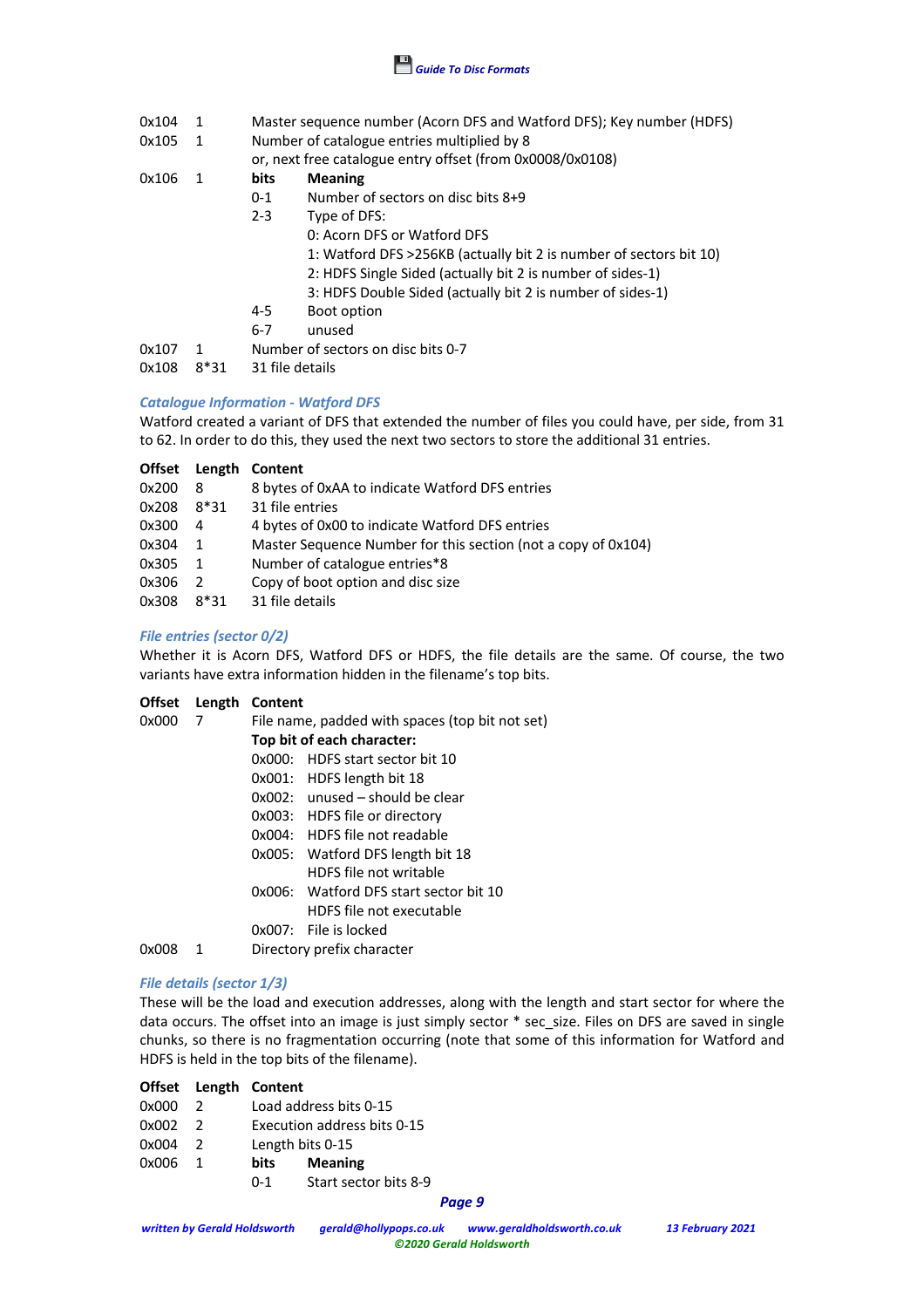

- 2-3 Load address bits 16-17
- 4-5 Length bits 16-17
- 6-7 Execution address bits 16-17

0x007 1 Start sector bits 0-7

# **File Order**

The files on a DFS disc are not stored alphabetically, but by reverse sector number order. So the file right at the top of the disc, right next to the header (i.e. sector 2 for Acorn DFS and 4 for Watford DFS) is listed last.

When a file is deleted, only the catalogue information is removed while the data remains intact. This does, of course, leave the data open for being overwritten as DFS then considers this to be free space.

# **Forbidden Characters**

Aside from the top-bit set characters (i.e. those above ASCII 127), and control characters (i.e. those below ASCII 32), there are some other forbidden characters. These are:

'**#**', '**\***', '**:**', '**.**', and '**!**' – although these can be forced through using other utilities, but doing so may render the files inaccessible from DFS.

# **Identifying a DFS Image**

There's not much to go on in order to positively identify a set of data is a DFS image. You will have to fall back on what is, and is not, allowed and make a few assumptions, based on the information given above:

**Single Sided Images**

- Offset 0x001 should have 9 bytes without top bit set and >31 or =0
- Offset 0x100 should have 4 bytes without top bit set and >31 or =0
- Offset 0x105 should have bits 0,1 and 2 clear
- Offset 0x106 should have bits 2,3,6 and 7 clear

The following will fail if the image is double sided:

Offset 0x107 + bits 0,1 of 0x106, multiplied by sector size of 0x100 should equal the image size

Note that the image size is not always the exact size of the disc, so comparing this to the number of sectors reported in the disc header, multiplied by 0x100, will not always work. However, the number of sectors should be divisible by 10 (10 sectors per track), and dividing the sectors by 10, to reveal the number of tracks should be either 40 or 80, per side.

```
Therefore:
([0x107] + ((0x106) AND 0x3) \ll 8)) MOD 10 = 0
and
([0x107] + ((0x106) \text{ AND } 0x3) \ll 8)) DIV 10 = 40
or
([0x107] + (([0x106] \text{ AND } 0x3) \ll 8)) DIV 10 = 80
```
However, it should be noted that there are valid DFS discs that have other numbers of tracks, so rejecting an image because it is not 40 or 80, or the number of tracks is not divisible by 10, does not mean it is not valid. It should also be noted that not all double-sided discs have the same number of tracks either side (back in the day, many commercial titles were released with 80 track version on one side and 40 on the other, including the BBC Master Welcome Disc).

Another check you could employ is add up all the free space, and the file entries, to ensure the total equals the supplied disc size.

And, finally, another check worth doing is that the number of sectors will be greater than 3 (or 4, if it actually has any files).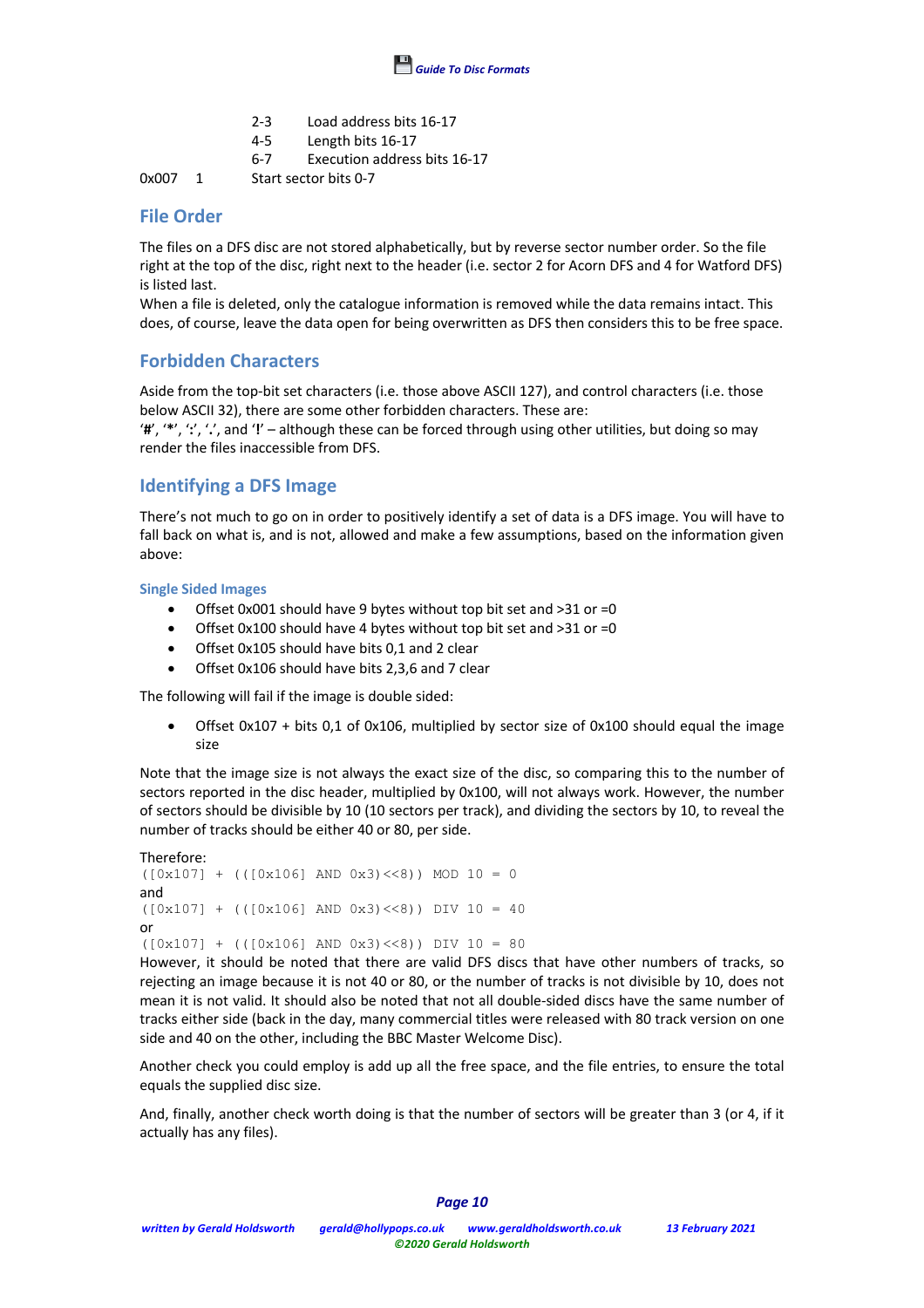

#### **Double Sided Images**

• Do the single sided checks above, but add 0xA00 to the offsets and repeat

The following will fail if the image is single sided:

• Offset 0x107 + bits 0,1 of 0x106, multiplied by the sector size of 0x100 plus Offset 0xB07 + bits 0,1 of 0xB06, multiplied by the sector size of 0x100 should equal the total image size, but see above on note about disc image sizes.

## **Watford DFS**

In addition to the checks above:

- Offset 0x200 should contain 8 characters of 0xAA
- Offset 0x300 should contain 4 characters of 0x00
- Offset 0x305 should bits 0,1 and 2 clear
- Offset 0x306/7 should equal offset 0x106/7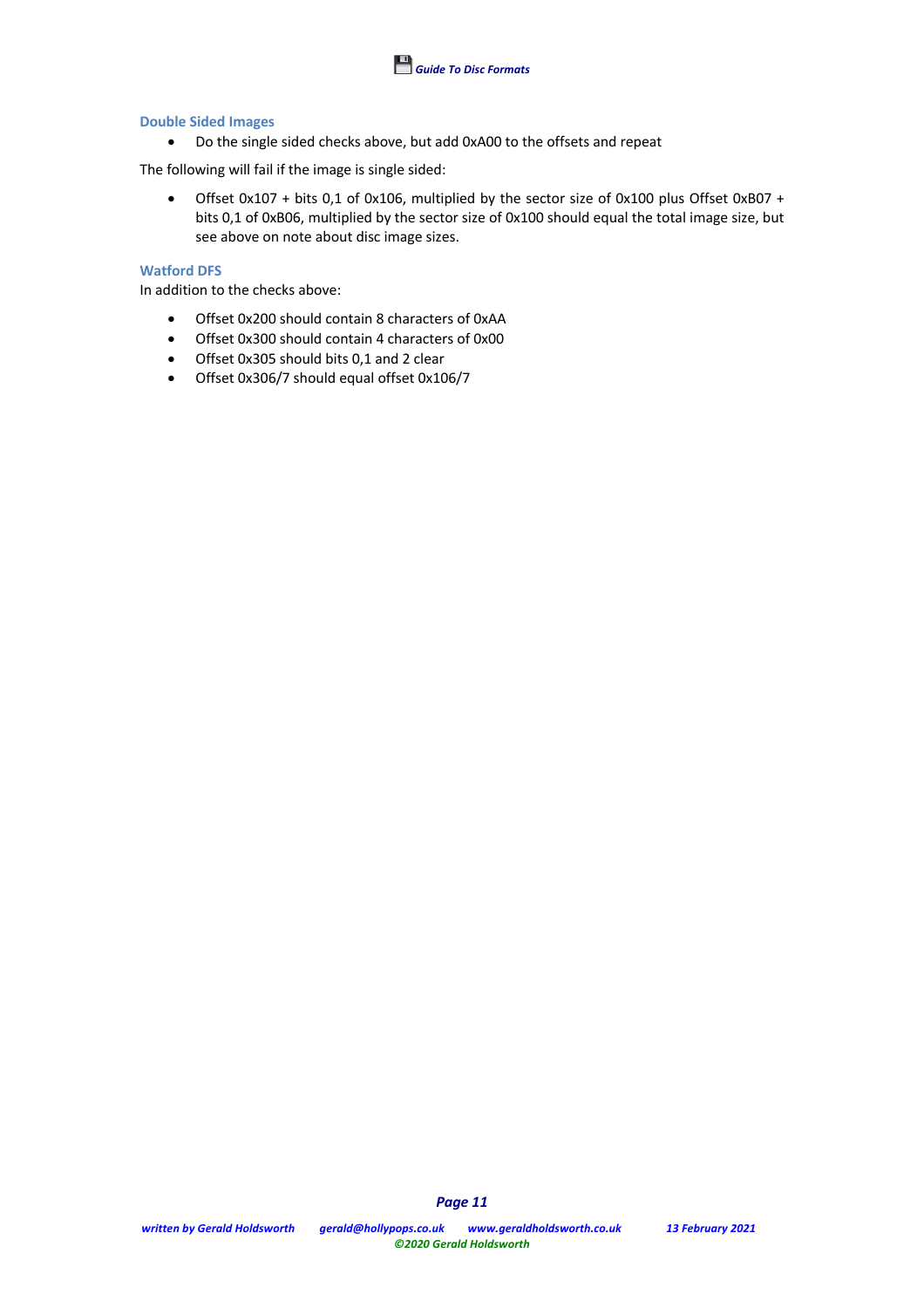# **Acorn Advanced Disc Filing System**

## **Introduction**

The Acorn Advanced Disc Filing System, or ADFS, evolved from the Acorn Disc Filing System, in order to add Winchester Hard Drives to the BBC Micro. Introduced with the BBC B+, Master series and Acorn Electron Plus 3. Since then it has developed and evolved and now (since RISC OS on the Archimedes) is the main part of FileCore, even on the Raspberry Pi running the latest RISC OS 5. The ADFS module in RISC OS, along with all other native filing systems, use the FileCore routines. Here I refer to ADFS but in actual fact is also the RISC OS FileCore format.

As far as image files are concerned, ADFS uses the .adf file extension. It has also been known to use the .adl (for L format), amongst other variations. This is also the format used for hard discs on RISC OS (and BBC before that), but we are only concerning ourselves with the floppy format. However, the theory is the same.

This chapter is laid out thus: the system of fragments is first described, followed by the directory layouts, although the directory system will be mentioned with the fragments (as directories form the basis of the Advanced Disc Filing System. We then end with the directory entries, the files themselves.

Before the explanation, I'll first do the technical bit and provide the specs, from which the explanations will be based on. According to the Programmer's Reference Manual (PRM), these describe the 'perfect' floppy disc. In my opinion, these are just official shapes of floppy discs:

| Format | Map        | Zones          | <b>Directories</b> | <b>Boot</b><br><b>Block</b> | Density | <b>Sectors</b><br>per<br><b>Track</b> | <b>Bytes</b><br>per<br><b>Sector</b> | Heads          | <b>Storage</b> | <b>Tracks</b> | Root   |
|--------|------------|----------------|--------------------|-----------------------------|---------|---------------------------------------|--------------------------------------|----------------|----------------|---------------|--------|
| S      | Old        | n/a            | Old                | <b>No</b>                   | Double  | 16                                    | 256                                  | 1              | 160KB          | 40            | 0x200  |
| M      | Old        | n/a            | Old                | <b>No</b>                   | Double  | 16                                    | 256                                  | 1              | 320KB          | 80            | 0x200  |
| L      | Old        | n/a            | Old                | <b>No</b>                   | Double  | 16                                    | 256                                  | $\overline{2}$ | 640KB          | 80            | 0x200  |
| D      | Old        | n/a            | <b>New</b>         | No                          | Double  | 5                                     | 1024                                 | $\overline{2}$ | 800KB          | 80            | 0x400  |
| E      | New        | $\mathbf{1}$   | <b>New</b>         | <b>No</b>                   | Double  | 5                                     | 1024                                 | $\overline{2}$ | 800KB          | 80            | 0x800  |
| $E+$   | <b>New</b> | $\mathbf{1}$   | <b>Big</b>         | No                          | Double  | 5                                     | 1024                                 | $\overline{2}$ | 800KB          | 80            | 0x800  |
| F      | <b>New</b> | $\overline{4}$ | New                | Yes                         | Quad    | 10                                    | 1024                                 | 2              | 1.6MB          | 80            | See DR |
| $F+$   | New        | $\overline{4}$ | <b>Big</b>         | Yes                         | Quad    | 10                                    | 1024                                 | 2              | 1.6MB          | 80            | See DR |
| G      | <b>New</b> | $\overline{7}$ | <b>Big</b>         | Yes                         | Octal   | 20                                    | 1024                                 | $\overline{2}$ | 3.2MB          | 80            | See DR |

Storage size can be calculated thus:

BytesPerSector\*SectorsPerTrack\*Tracks\*Heads

In actuality, there are really only four different types of format:

| <b>Disc Shapes</b> | Map Type   | <b>Directory Type</b> |
|--------------------|------------|-----------------------|
| ADFS S/M/L         | Old        | Old                   |
| ADFS D             | Old        | New                   |
| ADFS E/F           | <b>New</b> | <b>New</b>            |
| ADFS E+/F+         | New        | Big                   |

And these can describe any type of ADFS disc, or image – this includes floppy discs and hard drives.

# **Double Sided Interleaving**

Like DFS, in the previous chapter, ADFS images can also be interleaved. However, there is no way of determining whether an image is interleaved or not. But most of the images I have seen, only ADFS L shapes are interleaved (with extension adl, but not always so).

To convert from disc address to image offset, and vice versa, we will need to know the track size (incidentally, what I am about to show you will also work with ADFS S and M):

TrackSize = SectorsPerTrack \* BytesPerSector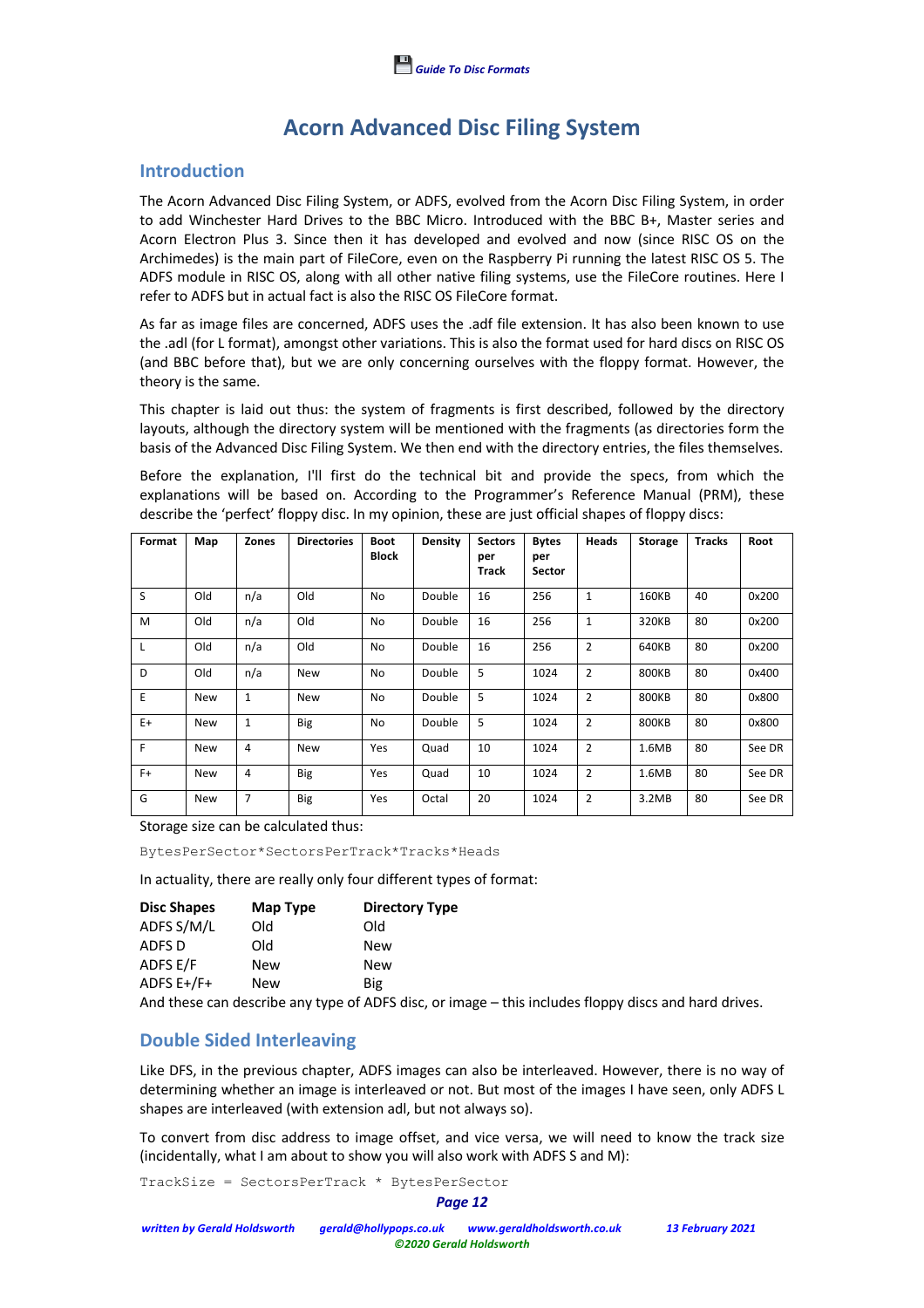

#### For an ADFS L, this will be:

 $TrackSize = 16 * 256 = 4096$ 

#### Then, given an offset into an image file, we have:

Track = offset DIV (TrackSize \* Heads) Side = (offset MOD (TrackSize \* Heads)) DIV TrackSize DataOffset = offset MOD TrackSize DiscAddress = (Track \* TrackSize) + (Tracks \* TrackSize \* Side) + DataOffset And, to go the other way, given a disc address, we have:

Side = DiscAddress DIV (Tracks \* TrackSize) Track = (DiscAddress DIV TrackSize) MOD Tracks DataOffset = DiscAddress MOD TrackSize offset = (TrackSize \* Side) + (Track \* TrackSize \* Heads) + DataOffset

#### **Maps**

#### **Old Map**

| <b>Offset</b> | <b>Name</b>        | <b>Bytes</b> | <b>Meaning</b>                             |
|---------------|--------------------|--------------|--------------------------------------------|
| 0x000         | FreeStart          | $82*3$       | Table of free space start sectors          |
| 0x0F6         | Reserved           | 1            | Reserved - must be zero                    |
| 0x0F7         | OldName0           | 5            | Half disc name (interleaved with OldName1) |
| 0x0FC         | OldSize            | 3            | Disc size in (256 byte) sectors            |
| 0x0FF         | Check <sub>0</sub> | 1            | Checksum on first 256 bytes                |
| 0x100         | FreeLen            | $82*3$       | Table of free space lengths                |
| 0x1F6         | OldName1           | 5            | Half disc name (interleaved with OldName0  |
| 0x1FB         | Oldid              | 2            | Disc id                                    |
| 0x1FD         | OldBoot            | 1            | Boot option (as in *Opt 4,n)               |
| 0x1FE         | FreeEnd            | 1            | Pointer to end of free space list          |
| 0x1FF         | Check1             |              | Checksum on second 256 bytes               |

This is then followed by the root directory, which will always follow at the start of the next sector boundary (0x200 for S/M/L, and 0x400 for D, which has a bigger sector size). Note that S, M and L format discs do not use the disc name and OldName0 and OldName1 fields will be ignored for these formats, on a BBC/Electron. If a name is entered, it must be padded with spaces to the ten characters.

#### *Calculating the Checksums*

This calculation is a simple case of adding up all of the bytes from 0x0FE down to 0x000, or 0x1FE down to 0x100. Start with a carry set to zero, then add this carry, reset it to zero, followed by adding the byte. If, when adding this byte, it takes the total over 0xFF, set the carry to 1 (and truncate the total to under 0x100, i.e. AND with 0xFF). This means that if the final byte produces a carry, this will not be added to the total.

#### **New Map**

| Zone Header |                   |               |                                                                                   |  |  |  |
|-------------|-------------------|---------------|-----------------------------------------------------------------------------------|--|--|--|
| Offset      | <b>Name</b>       | <b>Bytes</b>  | <b>Meaning</b>                                                                    |  |  |  |
| 0x00        | Zone Check        | 1             | Check byte for this zone's map block                                              |  |  |  |
| 0x01        | FreeLink          | $\mathcal{P}$ | Link to first free fragment in this zone                                          |  |  |  |
| 0x03        | <b>CrossCheck</b> |               | Cross check byte for complete map                                                 |  |  |  |
|             |                   |               | Following the zone header, in zone 0, will be the complete, 60-byte, Disc Record. |  |  |  |

#### *Disc Record (zone 0 only)*

| <b>Offset</b> | <b>Name</b>  | <b>Bytes</b> | <b>Meaning</b>                                                         |
|---------------|--------------|--------------|------------------------------------------------------------------------|
| 0x00          | log2secsize  | 1            | sector size of disc in bytes (1< <log2secsize)< td=""></log2secsize)<> |
| 0x01          | secspertrack | 1            | Number of sectors per track                                            |
| 0x02          | heads        | 1.           | Number of disc heads if sides interleaved                              |
|               |              |              | Number of disc heads - 1 if sides sequenced                            |
|               |              |              | (1 for old directories)                                                |
| 0x03          | density      |              | <b>Meaning</b><br>Value                                                |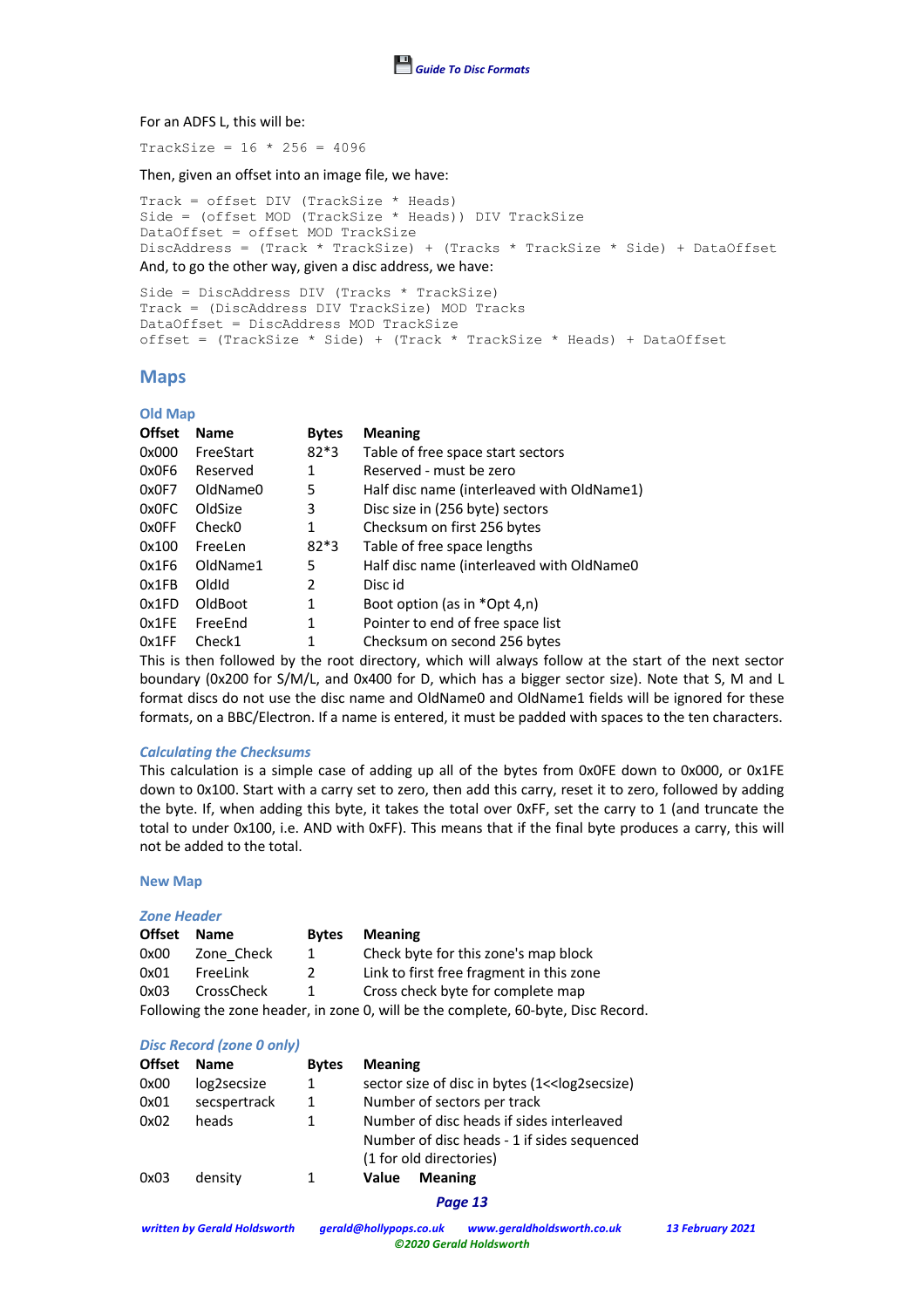

|      |                      |                | 0<br>hard disc<br>single density (125Kbps FM)<br>1<br>double density (250Kbps FM)<br>2<br>3<br>double+ density (300Kbps FM)<br>quad density (500Kbps FM)<br>4<br>8<br>octal density (1000Kbps FM) |
|------|----------------------|----------------|---------------------------------------------------------------------------------------------------------------------------------------------------------------------------------------------------|
| 0x04 | idlen                | 1              | Length of id field of a map fragment, in bits                                                                                                                                                     |
| 0x05 | log2bpmb             | $\mathbf{1}$   | number of bytes per map bit (1<< log2bpmb)                                                                                                                                                        |
| 0x06 | skew                 | 1              | Track to track sector skew for random access file allocation                                                                                                                                      |
| 0x07 | bootoption           | 1              | Boot option (as in *Opt 4,n)                                                                                                                                                                      |
| 0x08 | lowsector            | $\mathbf{1}$   | bit<br><b>Meaning</b>                                                                                                                                                                             |
|      |                      |                | lowest numbered sector id on a track<br>$0 - 5:$                                                                                                                                                  |
|      |                      |                | if set, treat sides as sequenced (rather than interleaved)<br>6:                                                                                                                                  |
|      |                      |                | 7:<br>if set, disc is 40 track                                                                                                                                                                    |
| 0x09 | nzones               | 1              | Number of zones in the map                                                                                                                                                                        |
| 0x0A | zone spare           | $\overline{2}$ | Number of non-allocation bits between zones                                                                                                                                                       |
| 0x0C | root                 | 4              | Disc address of root directory                                                                                                                                                                    |
| 0x10 | disc size            | 4              | Disc size, in bytes                                                                                                                                                                               |
| 0x14 | disc_id              | 2              | Disc cycle id                                                                                                                                                                                     |
| 0x16 | disc name            | 10             | Disc name                                                                                                                                                                                         |
| 0x20 | disctype             | 4              | File type given to disc                                                                                                                                                                           |
|      | ADFS E+ and F+ only: |                |                                                                                                                                                                                                   |
| 0x24 | disc size2           | 4              | High word of disc size                                                                                                                                                                            |
| 0x28 | log2share size       | $\mathbf{1}$   | Share size information (1< <log2share_size)< td=""></log2share_size)<>                                                                                                                            |
| 0x29 | big flag             | 1              | bit<br>meaning                                                                                                                                                                                    |
|      |                      |                | 0<br>RISC OS partition > 512MB                                                                                                                                                                    |
|      |                      |                | $1 - 7$<br>zero                                                                                                                                                                                   |
| 0x2A | nzones 2             | 1              | MSB of number of zones                                                                                                                                                                            |
| 0x2B | reserved             | 1              | must be zero                                                                                                                                                                                      |
| 0x2C | format_version       | 4              | Version number of disc format                                                                                                                                                                     |
|      |                      |                | 1 is extended, or '+', formats with big directories                                                                                                                                               |
| 0x30 | root size            | 4              | Size of root directory                                                                                                                                                                            |

All unused bytes must be zero. For old map discs, bytes 0x04-0x0B inclusive must be zero. Partial disc record can be found in the boot block on F and F+ discs. The boot block is always at 0xC00, and the disc record 0x1C0 into this (i.e. 0xDC0). On E and E+ discs, the full disc record will be at offset 0x04 (with the header at 0x00).

#### *Calculating Zone\_Check*

```
The code given in the PRM is, in C++:
unsigned char map zone valid byte
(
void const * const map, disc record const * const discrec, unsigned int zone
)
{
       unsigned char const * const map_base = map;
       unsigned int sum vector0;
       unsigned int sum vector1;
       unsigned int sum vector2;
       unsigned int sum vector3;
       unsigned int zone_start;
       unsigned int rover;
       sum vector0 = 0;sum vector1 = 0;sum\rector2 = 0;
       sum\vector3 = 0;
       zone_start = zone<<discrec->log2_sector_size;
       for \overline{()} rover = ((\text{zone+1}) \leq \text{discrete-} > \text{log2} \text{ sector} \text{ size}) - 4 ;
       rover > zone_start; rover-=4 )
       {
               sum vector0 += map base[rover+0] + (sum vector3>>8);
```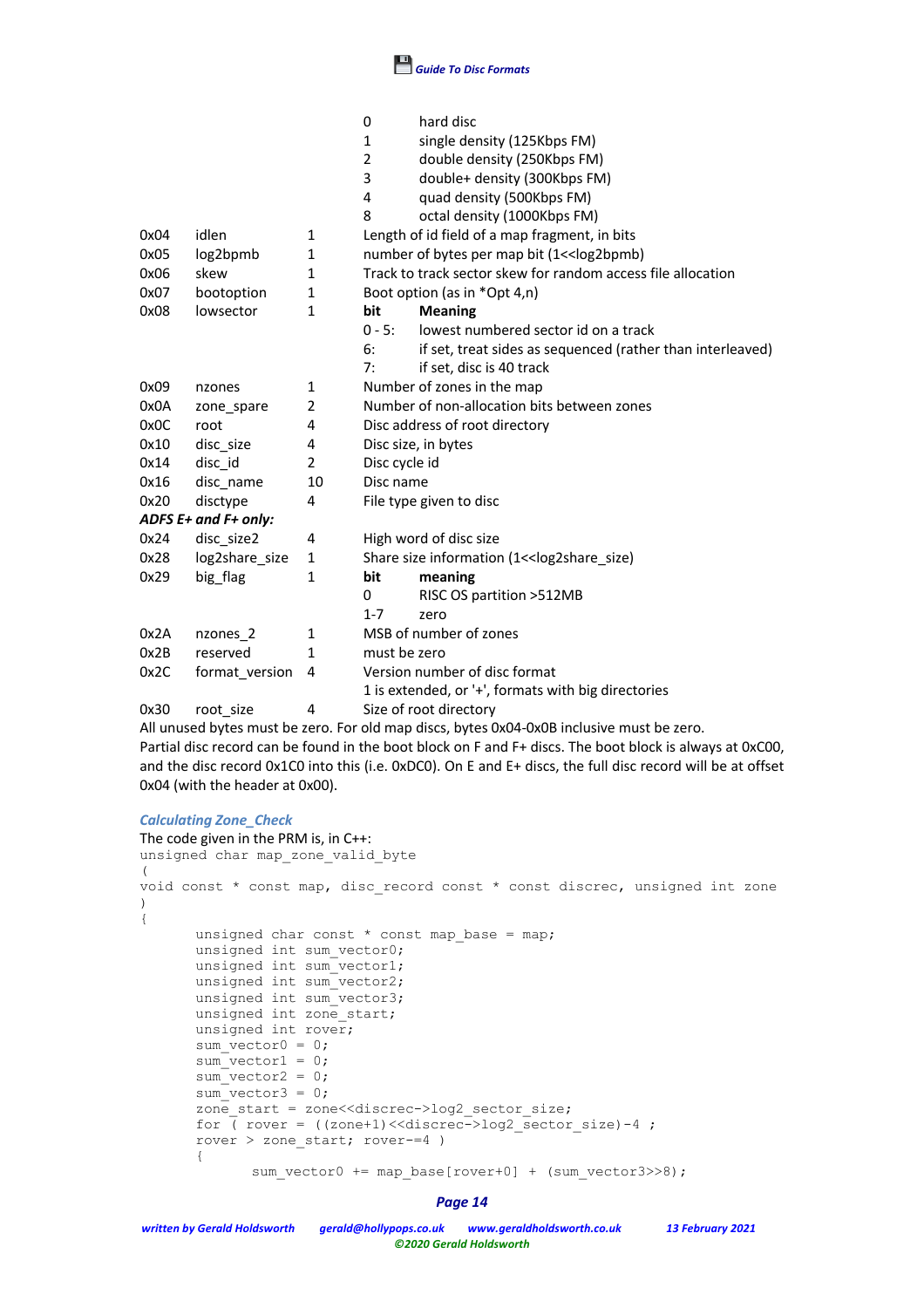

```
sum vector3 &= 0xff;sum_vector1 += map base[rover+1] + (sum_vector0>>8);
              sum vector0 &= 0xff;
              sum vector2 += map base[rover+2] + (sum vector1>>8);
              sum vector1 \&= 0 \times f\bar{f};
              sum_vector3 += map base[rover+3] + (sum_vector2>>8);
              sum\<sub>vector2</sub> \&= 0 \times f\overline{f};
       }
/*Don't add the check byte when calculating its value*/
       sum vector0 += (sum vector3>>8);
       sum\<sub>vector1</sub> += map\base[rover+1] + (sum\_vector0>>8);
       sum vector2 += mapbase[rover+2] + (sum vector1>>8);
       sum vector3 += map base[rover+3] + (sum vector2>>8);
       return (unsigned char)
       ((sum_vector0^sum_vector1^sum_vector2^sum_vector3) & 0xff);
}
```
What is happening here is a 32bit add-with-carry on all the words from four bytes off the end of the zone, down to the second word at the start of the zone, leaving the first word to be added separately, as it includes the check byte, which is not included. Instead, this byte is substituted with zero and the whole word added as before to the total. Finally, the four separate bytes of the word are then exclusively OR-ed (XOR) together, and ANDed with 0xFF to ensure that it is no bigger than 8 bits.

## **Allocation Bytes and Indirect Addresses**

New Maps are laid out, well, like a map. This map is scaled down so it can be fitted into a sector. The scale is defined by the bpmb entry in the disc record  $(1 < log2$ bpmb), where 1 bit in the map represents bpmb number of bytes (bpmb = bytes per map bit). The file objects (i.e. files and directories) are split into 1 or more fragments so that they fit into the disc. These fragments are given IDs, which are labelled on the map. The distance the beginning of these IDs is from the beginning of the map indicates how far into the disc they are. The end of the fragment is marked by a bit being set (after the ID). The distance from the beginning of the ID to, and including, this bit represents the length of the fragment. A file object may be split into more than one fragment and, as such, will have the same fragment ID appearing more than once in the map.

As the map is contained within an entire sector, and the capacity of the discs gets bigger, either the scale will need to be adjusted accordingly, or more sectors will need to be used. As it happens, Acorn chose the latter. Instead of a map spreading across sector boundaries, Acorn chose to use zoning. This is where the map is then split into different zones, which can be likened to being spread across several pages. Each zone is then confined to single sectors, but the scale can then be adjusted to zoom in a little. However, multi-zone maps will be discussed later.

Acorn refer to this layout of the fragments as the Allocation Bytes, and, on E and E+ format discs, appears at adf offset 0x0040 - this is the four-byte zone header followed by the 60-byte disc record.

The file objects' fragment IDs are indicated in the directory entries, and are listed as 'Indirect Address'. This is also the same for the root, which is specified in the disc record. This Indirect Address is a three-byte value (four-bytes with Big Directories), which breaks down to:

#### 0fffffff ffffffff ssssssss

where f is the fragment ID and s is the sector offset. This is assuming an idlen of 15, which specifies how long the fragment ID can be - the maximum possible, under RISC OS 5.23 currently, is 21 bits (hence the four-byte indirect address with Big Directories). The top three bits of a four-byte indirect address will be the disc number (the three-byte address is made up to four bytes by the addition of the disc number).

So, now we shall go through an actual disc and I will try and make this clearer. Below is a hex dump of the first 0x4F bytes of the EGO: Repton 4 disc, which is an 'E' format disc. I will start by showing how to find the root directory – OK, we already know this is at 0x800 for an 'E' format, but this will also help to illustrate the above.

|  |  |  |  |  |  |  |  | Offset 00 01 02 03 04 05 06 07 08 09 0A 0B 0C 0D 0E 0F Characters                   |
|--|--|--|--|--|--|--|--|-------------------------------------------------------------------------------------|
|  |  |  |  |  |  |  |  | 00000000 0C 00 80 FF 0A 05 02 02 0F 07 01 00 00 01 20 05 ? $\ldots$                 |
|  |  |  |  |  |  |  |  | 00000010   03  02  00  00  00  80  0C  00  4E  01  52  65  70  74  6F  6E ?N.Repton |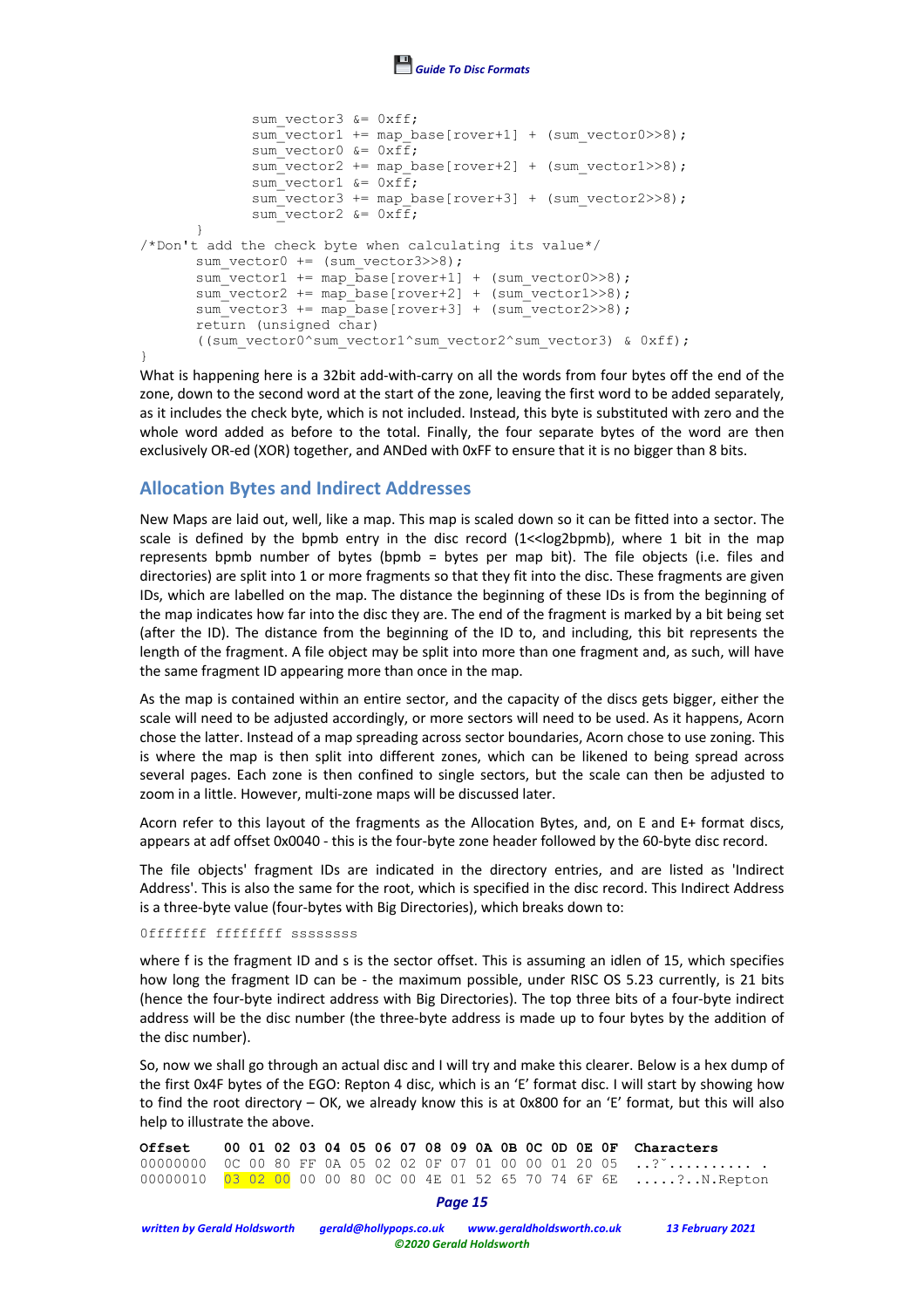

00000020 34 20 20 20 00 00 00 00 00 00 00 00 00 00 00 00 4 ............ 00000030 00 00 00 00 00 00 00 00 00 00 00 00 00 00 00 00 ................ 00000040 02 00 00 80 03 80 05 80 06 80 07 80 08 00 00 00 ...?.?.?.?.?....

Offsets 0x00 to 0x03 are the zone header, and then offsets 0x04 through to 0x3F are the 60-byte disc record. Both of these are detailed earlier in this chapter. We know that the root address is given in the disc record, and this can be found above at offset 0x10 to 0x12 inclusive, and is given as 0x000203 (and is highlighted). If we use the format given earlier, 0fffffff fffffff ssssssss, 0x0002 is the fragment ID, and 0x03 is the sector offset.

We now need to find, in the map, the fragment ID. The map begins at offset 0x40 (I have only shown you the first 16 bytes of the map, for now). Highlighted, right at the start, is fragment  $0x0002 - you$ will also notice the 0x80, but more on that in a bit. As we are starting to look from offset 0x40, the offset will be 0x00. The sector offset is given as 0x03.

We can then use these two pieces of information to work out the root address. We will also need the log2bpmb value, as well as the log2secsize value. These are given as 0x07 (offset 0x09 in the table above) and 0x0A (offset 0x04 in the table above) respectively. As these are 'log2' values, we need to raise 2 to these powers to get the actual value, or shift 1 left this number of times:

 $1 < 0x0A = 2^0x0A = 1024$ 

and

 $1 \leq 0 \times 07 = 2^0 \times 07 = 128$ 

So, to get the block that the fragment starts in, we just multiply the offset (distance from the beginning of the map to the fragment ID) by the bpmb. However, you may have spotted that bpmb stands for "bytes per map bit", the map is in bits, and we are working in bytes (although, with an offset of 0x00, this makes no difference anyway). But, we need to multiply this byte offset by 8, and by the bpmb value (or shift it left log2bpmb times).

We also need to factor in the sector offset we have been given. This is because a block can contain many fragments but will be no bigger than a sector. As this sector offset is the start of the data, we need to take 1 away from it, unless it is already 0, then multiply it by the secsize (or shift left by log2secsize times). This would be the

```
(sector_offset-1)*secsize
or
(sector_offset-1)<<log2secsize
```
So, for the root shown above, offset of the fragment ID is at 0x40, start of the map is also 0x40, sector offset is 3, bpmb is 128, and secsize is 1024:

address = offset  $* 8 *$  bpmb + (sector offset-1)\*secsize address =  $(0x40-0x40)*8*128+(3-1)*1024 = 2048$  or  $0x800$ 

The '8' is because, as stated, the offsets should be counted in bits, not bytes.

I mentioned about the 0x80 at the end of the fragment. This relates to the length of the fragment – the first bit set indicates how long the fragment is, in bits, from the start of the fragment ID. Remember the start of the fragment ID is 0x00 bits from the start of the map, and the first bit set after this is 0x1F bits after this, making the length 32 bits. Multiply this by the bpmb (or shift it left log2bpmb times) and you will have the length of the root directory:

32xbmpb=32x1<<7=32x128=4096=0x1000 bytes

Remember that the root will usually follow the allocation map (two copies), so the root\_address entry in the disc record can seem largely redundant. As a rule of thumb, E and E+ format discs will have the root at offset 0x800, S/M/L at 0x200 and D at 0x400 - F and F+ require a few more calculations and will be explained later. However, this is not always the case, as Big Directories can get moved about, or there is a disc defect right after the boot block, and is best to check the location specified in the disc record.

#### *Example, using the same disc*

I will go through some more examples, from the same disc. This time we are looking at the root directory and finding the files and sub-directories that it contains. So, as before: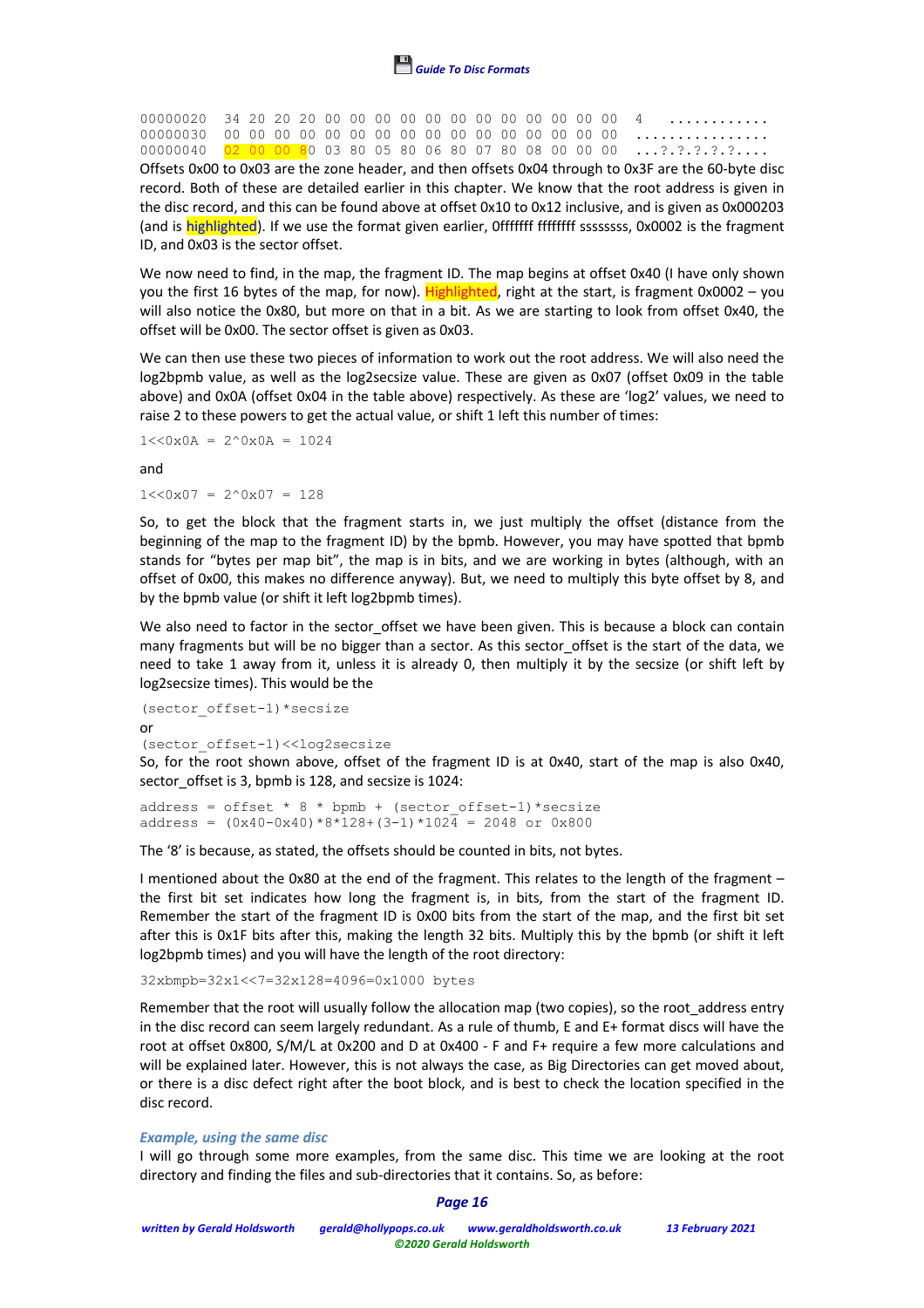

log2secsize (at adf offset 0x04) is 0x0A, meaning a sector size of  $2^10 = 1 \times 10 = 1024$  or 0x400

log2bpmb (at adf offset 0x09) is 0x07, meaning a byte per map bit size of  $2^2$  = 1 <  $7 = 128$  or 0x80

Root address is 0x000203 (given at offsets 0x10,0x11,0x12) : fragment ID 2, offset 3 - ID 2 is sector 0x40, therefore physical location is  $(0x40-0x40)*128 + (3-1)*0x400 =$  adf offset of 0x800, as we have seen already. Below is another 16 bytes of the allocation map, along with the first 16 bytes for reminder, plus the hex dump of the header and entries for the root:

| Offset   |  | 00 01 02 03 04 05 06 07 08 09 0A 0B 0C 0D 0E 0F |  |  |  |  |  |                                                 | Characters                                              |
|----------|--|-------------------------------------------------|--|--|--|--|--|-------------------------------------------------|---------------------------------------------------------|
| 00000040 |  | 02 00 00 80 03 80 05 80 06 80 07 80 08 00 00 00 |  |  |  |  |  |                                                 | $\ldots$ ? . ? . ? . ? . ?                              |
| 00000350 |  |                                                 |  |  |  |  |  |                                                 | $1280130000000000800400000000080$ ???                   |
| 00000800 |  |                                                 |  |  |  |  |  | 21 4E 69 63 6B 21 52 65 70 74 6F 6E 34 0D 00 44 | !Nick!Repton4D                                          |
| 00000810 |  |                                                 |  |  |  |  |  |                                                 |                                                         |
| 00000820 |  | 61 73 73 77 6F 72 64 73 0D 44 FF FF FF 17 83 CO |  |  |  |  |  |                                                 | $asswords.D^{\checkmark}$ .?;                           |
| 00000830 |  | 74 B9 00 00 00 01 12 00 03 50 61 74 63 68 0D 74 |  |  |  |  |  |                                                 | $t\pi$ Patch.t                                          |
| 00000840 |  | 69 63 6B 4C FB FF FF 44 73 7A 8B E1 00 00 00 02 |  |  |  |  |  |                                                 | $ickL$ <sup>o<math>\sim</math></sup> $Dsz$ ? $\ldots$ . |
| 00000850 |  | 12 00 03 56 54 4A 6F 79 73 74 69 63 6B 43 FA FF |  |  |  |  |  |                                                 | VTJoystickC <sup>ox</sup>                               |
| 00000860 |  | FF 65 A0 E6 EF CC 17 00 00 00 13 00 03 00 00 00 |  |  |  |  |  |                                                 | ~etÊÔÃ                                                  |

Indirect addresses are highlighted, as they appear in the directory block, from offset 0x800. For the fragment IDs, you will need to look at the allocation map – part of this is in the table above, at offsets 0x040 and 0x350. The fragment IDs are coloured, but not highlighted. The stop bit is included in the colouring above to show the length of the fragment.

#### *Directory "!Repton4"*

Details from offset 0x805. Indirect address appears at offset 0x81B. indirect address is  $0x000300$ : fragment ID 3, sector 0 - ID 3 is offset 0x044.  $(0x044-0x40)*8*128 + 0*0x400 = adf offset of 0x01000$ 

### *File "Passwords"*

Details from offset 0x81F. Indirect address appears at offset 0x835. indirect address is  $0x001201$ : fragment ID 12, sector 1 - ID 12 is offset 0x350.  $(0x350-0x40)*8*128 + (1-1)*0x400 = adf offset of 0xC4000$ 

### *File "Patch"*

Details from offset 0x839. Indirect address appears at offset 0x84F. indirect address is  $0x001202$ : fragment ID 12, sector 2 - ID 12 is also offset 0x350.  $(0x350-0x40)*8*128 + (2-1)*0x400 = adf offset of 0xC4400$ 

### *File "VTJoystick"*

Details from offset 0x853. Indirect address appears at offset 0x869. indirect address is  $0x001300$ : fragment ID 13, sector 0 - ID 13 is offset 0x352.  $(0x352-0x40)*8*128 + 0 *0x400 = adf offset of 0xC4800$ 

#### **Multi-zone discs**

So, now we have the hang of how the indirect addressing works, with the fragments on the allocation map, we can move into multi-zones, as used on the 'F' and 'F+' format discs, and hard discs. If you still have not got the hang of this, I suggest you read no further.

When nzones is greater than 1, things become more complicated. The disc record is always held in zone 0, when there is only the single zone, this will also include the 4 byte zone header, allocation map, and root. When there is more than a single zone, there is a partial disc record held in the boot block at 0xC00. This disc record is 0x1C0 into the boot block, i.e. at offset 0xDC0.

The full disc record, map and root are held in the middle zone of a multi-zone disc, at the beginning of a sector. Finding this can prove difficult, however the following pseudo-code can be followed:

```
dr size=60 (disc record size)
if nzones>2 then zz=dr_size*8 else zz=0
(we're working in bits here, but don't need if there's only the 1 zone)
map_address=((nzones div 2)*(8*secsize-zone_spare)-zz)*bpmb
map_start=map_address+4+dr_size
root_address=map_address+nzones*secsize*2
or
root_address=map_address+(nzones<<(log2secsize+1))
```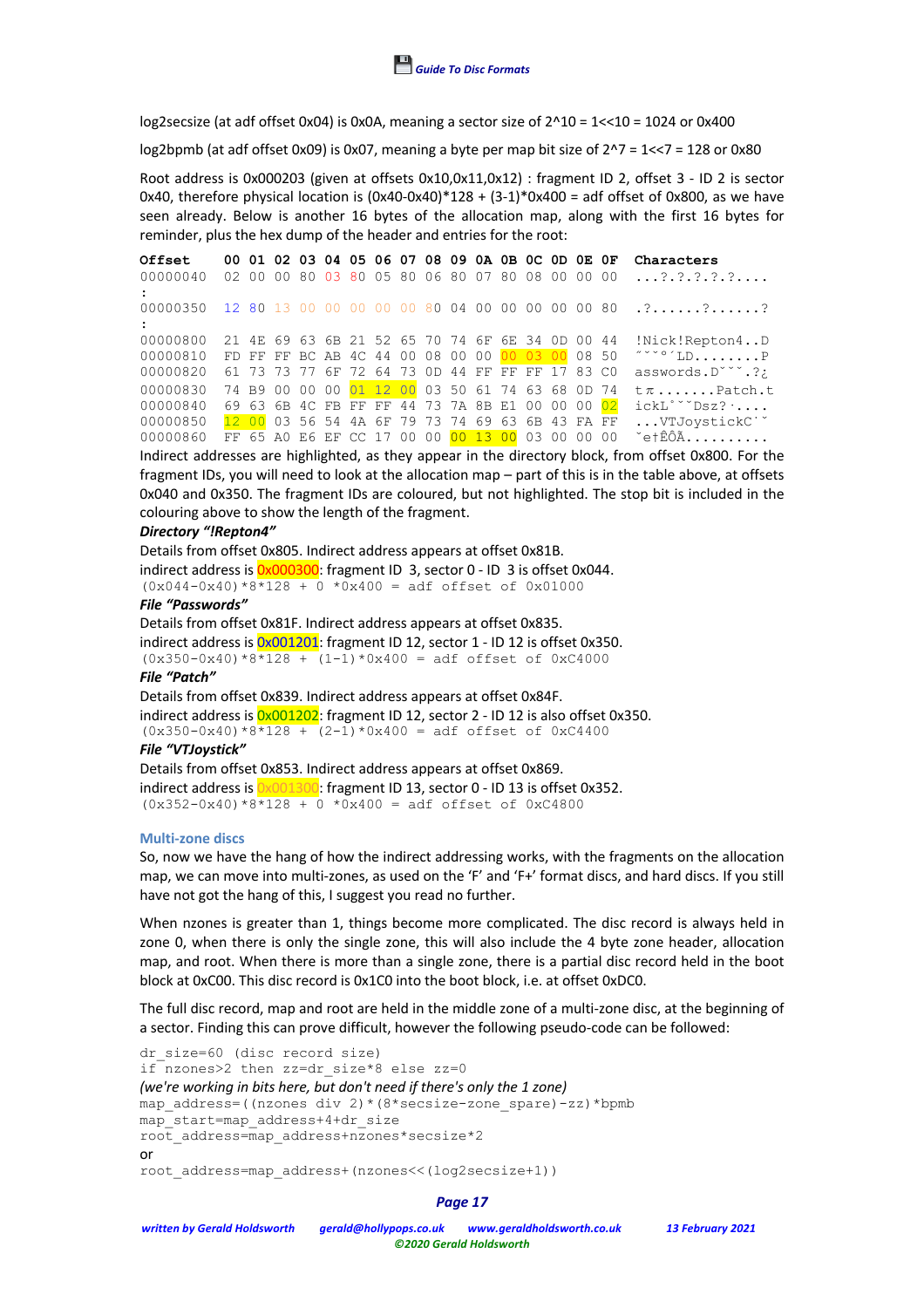

I should point out, at this stage, that the root does not always reside directly after the allocation map. There are occasions where it may be located elsewhere – such as:

- Defects in the disc where the root, or map, would normally be. You can surmise that the map does not always appear where I have described above, because of this; or
- It has been extended (with Big Directories) and had to be moved, as directories are never fragmented.

So, best to check with the disc record where the root is, and not assume.

The rationale behind these calculations is, using an example F format disc:

- 1. We need the sector size in bits, so we use  $8*$ secsize =  $8*0x400=0x2000$ Note that we can also use  $8 \le \log 2$  secsize instead, or even  $1 \le (\log 2$  secsize+3))
- 2. We need to remove the spare bits between zones to find out the zone size. Each zone in the allocation map is a single sector, and zone spare is the number of bits between the end of the previous zone and the end of the current zone's header.  $8*$ secsize-zone spare = 0x2000-0x640=0x19C0
- 3. The map is located in the middle of the disc. nzones div 2 = 4 div 2=2
- 4. Find the middle zone (nzones div 2)\*(8\*secsize-zone spare) =  $2*0x19C0=0x3380$
- 5. The first zone has the disc record, so has fewer bits than the other zones, so we need it in bits.
	- dr size\*8 =  $60*8=480$
- 6. And remove it from the total (nzones div 2)\*(8\*secsize-zone spare)-(dr size\*8) =  $0x3380-480=0x31A0$
- 7. If we then multiply this by the bytes per map bit, we get the address of the map map\_address=0x31A0\*0x40=0xC6800 As before, we can shift the entire result left by log2bpmb instead of multiplying by bpmb to achieve the same result
- 8. The start of the map follows the 4-byte zone header and the 60 byte disc record. map start=map address+0x40 =  $0xC6800+0x40=0xC6840$
- 9. And finally the Root Address. On the map, each zone takes up a sector, and there are two copies of the map. The root will always follow the map. nzones\*secsize\*2=4\*0x400\*2=0x2000 root\_address=0xC6800+0x2000=0xC8800

This then complicates finding the appropriate fragment ID, as we now have more than one zone. Each zone, as stated before, takes up a single sector each, and will have a 4-byte zone header. Remember, there are zone\_spare bits between end of previous zone and end of header for current zone and zone 0 has the 60-byte disc record, in addition to its 4-byte header.

The offset of the fragment ID still works as before, and we still use map\_start to calculate the offset from (rather than the beginning of the zone). Therefore for fragment id at offset ID offset, where zone is the zone it appears in:

```
disc_address=((ID_offset-map_start)-(zone_spare/8)*zone)*8*bpmb
or we can use:
disc_address=((ID_offset-map_start)-(zone_spare/8)*zone)<<(log2bpmb+3)
As before, we then add on the sector offset as (sector-1)*secsize or (sector-1)<<log2secsize, where sector>0
```
#### *Example*

An ADFS F disc, where zone\_spare is 0x640, bpmb is 64, nzones is 4, and map\_start is 0xC840. The beginning of each zone is zone 0 at 0xC6840, 1 at 0xC6C00, 2 at 0xC7000 and 3 at 0xC7400. Below is a hex dump of parts of allocation maps, on three different zones, and the root directory header and entries of this 'F' format disc:

**Offset 00 01 02 03 04 05 06 07 08 09 0A 0B 0C 0D 0E 0F Characters** 000C6D10 00 80 A1 01 00 80 A2 01 00 80 A3 01 00 80 A4 01 .?°..?¢..?£..?§. :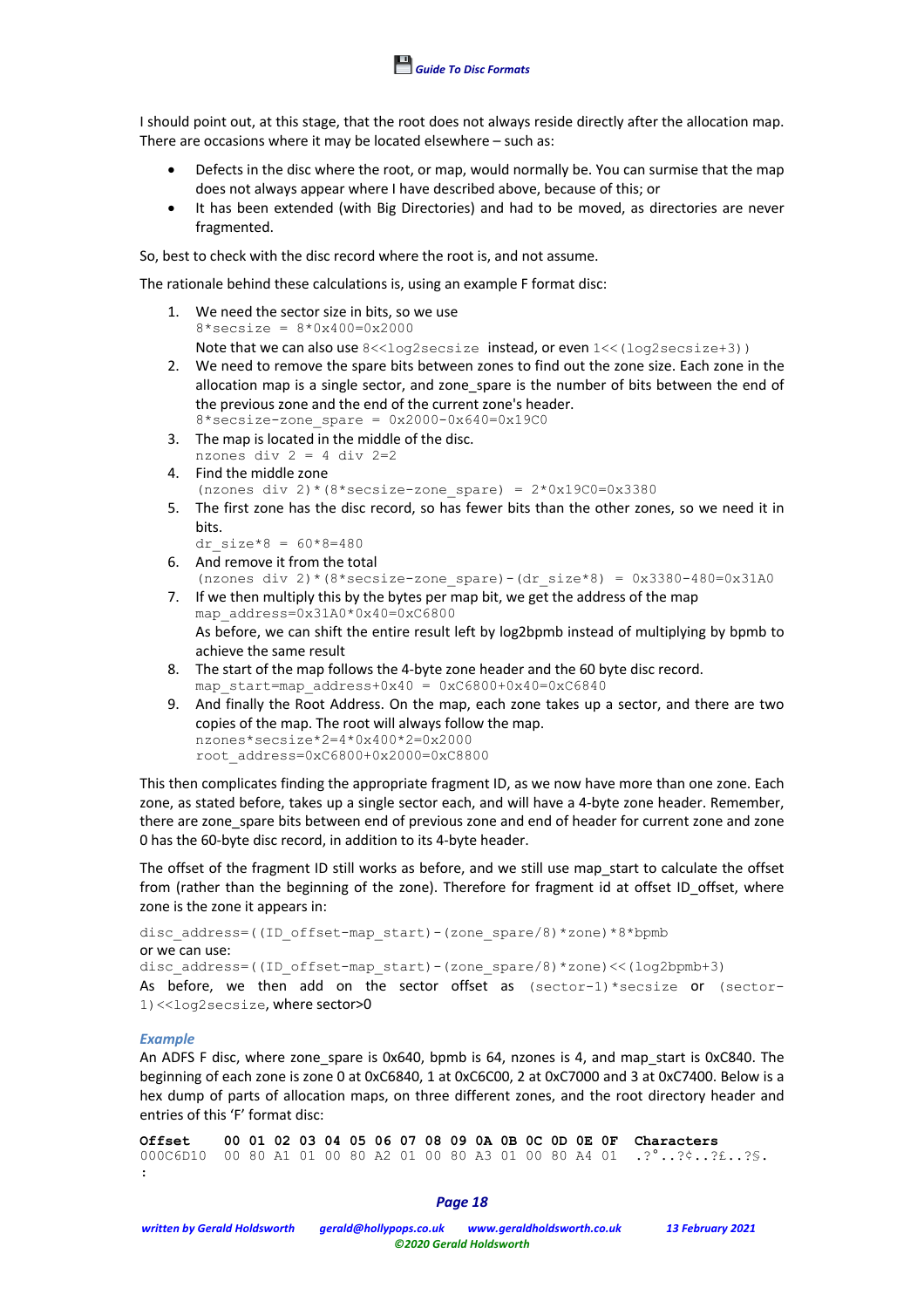

000C7010 00 00 00 00 00 00 00 80 38 03 00 80 39 83 3A 03 .......?8..?9?:. 000C7020 00 80 3B 83 3C 03 00 80 3D 83 3E 03 00 80 3F 03 .?;?<..?=?>..??. : 000C7710 F8 04 00 80 F9 84 FA 84 01 00 00 00 00 00 00 00  $\overline{a}$ ......... : 000C8800 04 4E 69 63 6B 21 44 65 73 6B 44 75 63 6B 0D 4A .Nick!DeskDuck.J 000C8810 FD FF FF 04 79 5B A7 00 08 00 00 00 F8 04 88 21  $\sim \sim \gamma[8......]$ : 000C8820 53 79 73 74 65 6D 0D 00 00 4A FD FF FF EE CB 56 System...J˝ˇˇÓÀV 000C8830 A7 00 08 00 00 00 38 03 18 00 00 00 00 00 00 00 ß.....8.........

#### Fragment 01A2 is at 0xC6D16, putting it in zone 1:

0xC6D16-0xC6840=0x4D6-(0x640/8)\*1=0x40E\*8\*64=0x081C00

Fragment 0338 is at 0xC7018, putting it in zone 2 (*Directory "!System"*):

0xC7018-0xC6840=0x7D8-(0x640/8)\*2=0x648\*8\*64=0x0C9000

Fragment 033D is at 0xC7028, putting it in zone 2:

0xC7028-0xC6840=0x7E8-(0x640/8)\*2=0x658\*8\*64=0x0CB000

Fragment 04F8 is at 0xC7710, putting it in zone 3 (*Directory "!DeskDuck"*):

0xC7710-0xC6840=0xED0-(0x640/8)\*3=0xC78\*8\*64=0x18F000

Note that these examples, and the calculations, have been made using the offsets, etc., as bytes. Remember that the allocation maps are laid out in a bitstream, with idlen and zone spare being specified in bits. Doing the calculations in bytes works OK when idlen is 15 (as the minimum fragment length will be 15 bits + 1 stop bit = 16 bits = 2 bytes), but when the idlen can be up to 21 bits, you will need to find the offsets in bits, and do the calculations the same.

This makes the above calculation:

disc address=((ID offset-map start)-zone spare\*zone)\*bpmb

where ID offset and map start are in bits, and not bytes.

An alternative to finding fragments is to start your counter at zero, thereby removing the need to use map start in the calculation. If we then translate this into the example above, but remove the map start and use bits instead of bytes:

Fragment 01A2 is at offset 0x26B0, putting it in zone 1:

0x26B0-0x640\*1=0x2070\*64=0x081C00

Fragment 0338 is at offset 0x3EC0, putting it in zone 2 (*Directory "!System"*):

0x3EC0-0x640\*2=0x3240\*64=0x0C9000

Fragment 033D is at offset 0x3F40, putting it in zone 2:

0x3F40-0x640\*2=0x32C0\*64=0x0CB000

Fragment 04F8 is at offset 0x7680, putting it in zone 3 (*Directory "!DeskDuck"*): 0x7680-0x640\*3=0x63C0\*64=0x18F000

#### **Start and End of Search**

The start and end of your search for the fragments will differ per zone. Using the 'F' format, laid out above, the zones will be:

| Zone     | <b>Start</b> | <b>Bit offset</b> | End     | <b>Bit offset</b> |
|----------|--------------|-------------------|---------|-------------------|
| $\Omega$ | 0xC6840      | 0x0000            | 0xC6C00 | 0x1E00            |
| 1        | 0xC6C04      | 0x1E20            | 0xC7000 | 0x3E00            |
| 2        | 0xC7004      | 0x3E20            | 0xC7400 | 0x5E00            |
| 3        | 0xC7404      | 0x5E20            | 0xC7800 | 0x7E00            |

#### *So why these figures?*

The start of the map is at 0xC6800, but each zone has a four-byte header. This would bring zone 0 to 0xC6804, zone 1 to 0xC6C04, zone 2 to 0x7004 and zone 3 to 0xC7404. In addition, zone 0 also has the 60-byte disc record, which then moves the start of the search to 0xC6840.

There is a simple calculation for this also, or rather, some pseudo code:

```
start=zone*secsize
if zone>0 then start=start-dr_size
end=(zone+1)*secsize-(dr size+header)
```
Where start and end are the bit offsets of the beginning and end of the search, zone is the zone you are searching, dr\_size is the disc record size in bits (480), header is the zone header size in bits (32), and secsize is the sector size in bits.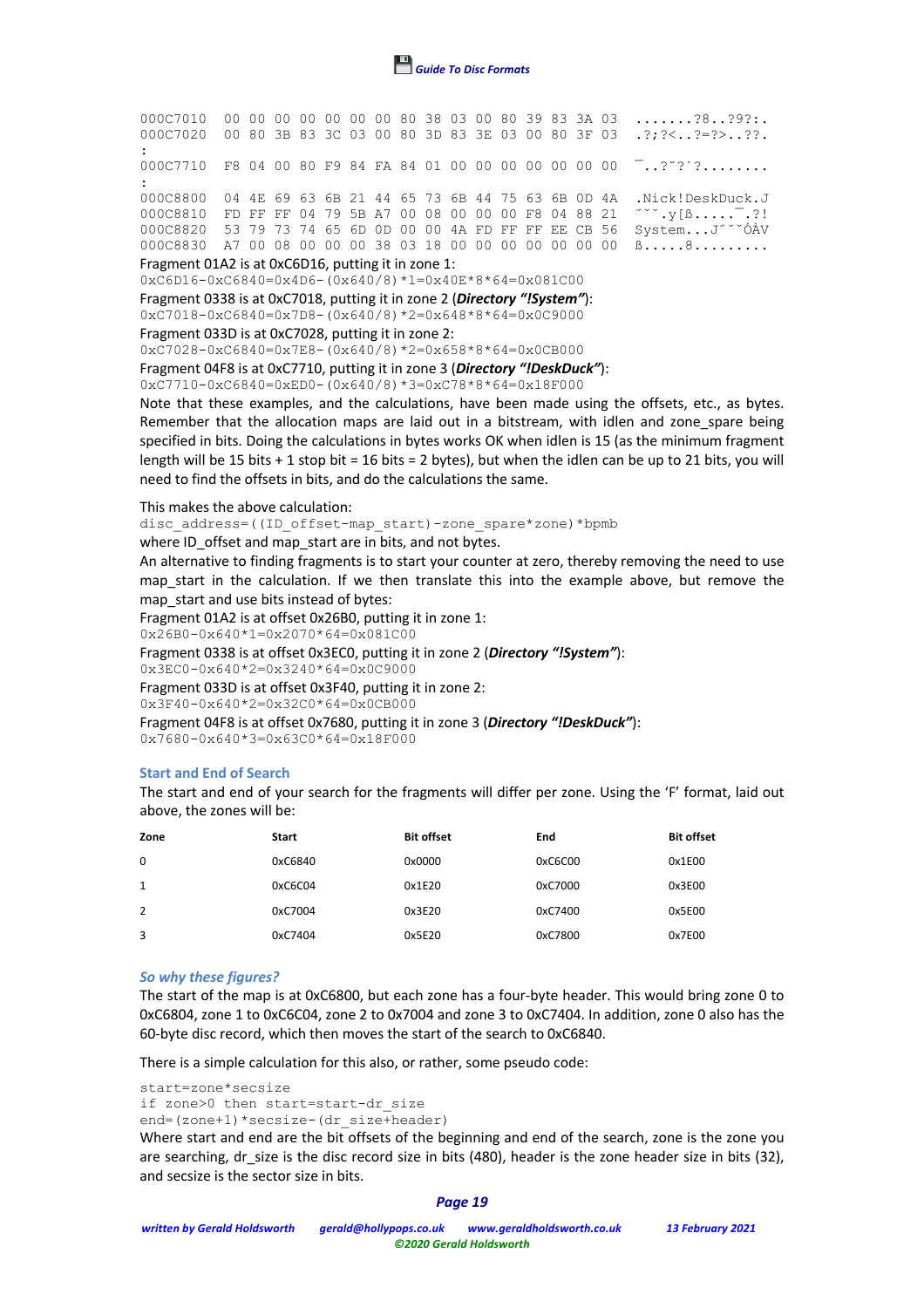

Once you have found the fragment (of which there may be many), the length is then given by the number of bits until the next '1'. That is, after the fragment id, there will be a number of '0's followed by a '1'. The length of the fragment is idlen+number of zeros+stop bit. To translate this into number of bytes on the disc, just multiply this by bpmb (or shift it left by log2bpmb).

#### *Where to Start*

You would think that you start your search from Zone 0, and carry on until you reach the end of, in this case, Zone 3. However, this is not always the case. The first fragment of a file object can appear in higher zones.

To know where to start, you will need to know the maximum number of fragments that can appear in any one zone. Note that Zone 0 will have a lower number due to having the disc record present, but as we are working with averages here, this does not come into it.

id per zone =  $((1 \leq \sqrt{log2} \cdot \text{secsize} + 3))$  - zone spare) div (idlen + 1) or id per zone =  $((secsize*8) - zone spare)$  div  $(idlen+1)$ 

idlen+1 is the smallest size a fragment can be. secsize\*8 is the size of the sector, in bits. We need to remove the zone spare from this, as this is not used.

From this, we can work out the initial zone that the fragment appears in:

start zone = fragment id div id per zone

An example, given in the source code for Filecore on RISC OS 5.23 may make it clearer:

A fragment ID is 0x2B2. The log2\_sector\_size is 8 (256 bytes per sector), the idlen is 11 and zone spare is 4.

id per zone =  $(0x100*8 - 4)$  div  $0xC = 0xA8$  $start$ \_zone =  $0x2B2$  div  $0xA8 = 4$ 

Therefore, the starting zone for this object is zone 4.

| Zone | <b>Fragments in zone</b> | Position of fragments in object |
|------|--------------------------|---------------------------------|
| 0    | 3                        | 3                               |
|      |                          | 4                               |
|      |                          | 5                               |
| 1    |                          |                                 |
| 2    |                          | 6                               |
| 3    | 1                        |                                 |
| 4    | 2                        |                                 |
|      |                          | 1                               |
| 5    |                          |                                 |
| 6    |                          | 2                               |
|      |                          |                                 |

This object has 8 fragments, identified as belonging to this object by having a fragment id of 0x2B2. They are ordered in the object as follows:

| Position of fragment in object | Zone the fragment is in |
|--------------------------------|-------------------------|
| 0                              | 4                       |
| 1                              |                         |
| 2                              | 6                       |
| 3                              |                         |
| 4                              |                         |
| 5                              |                         |
| 6                              |                         |
|                                |                         |

The first fragment in an object is the first fragment on the disc searching from zone (fragment id div ids per zone) upwards, wrapping round from the disc's end to its start. Any subsequent fragments belonging to the same disc object are joined in the order they are found by this search.

This can be made simple by using the MOD operator in most programming languages:

```
FOR zone = 0 TO nzones-1
      search zone = (zone + start zone) MOD nzones
```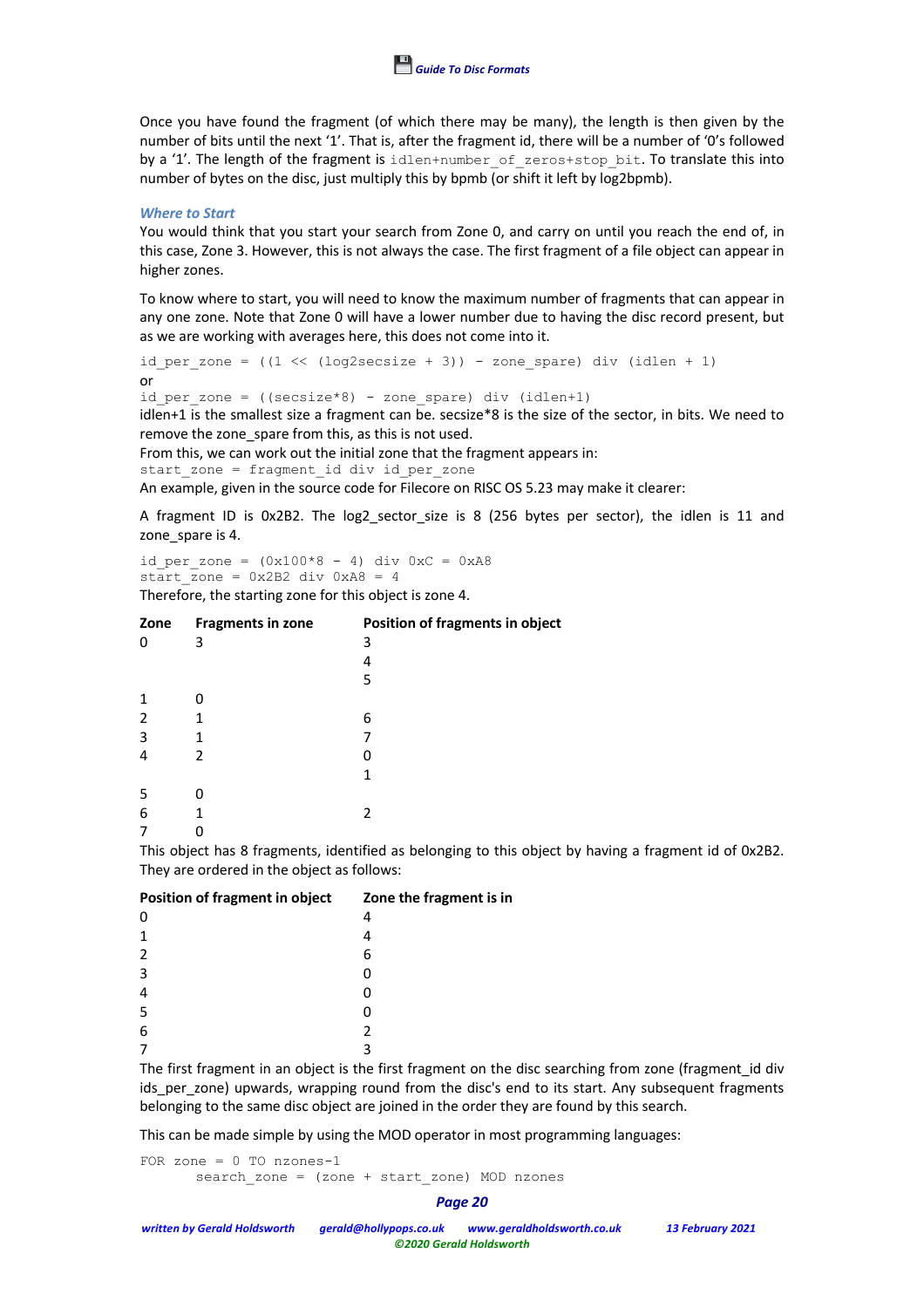# NEXT

# **Directories**

: :

As before, we will start with the specifications. Each directory has a header, content and a tail. This differs between the various formats that there have been of ADFS. They have been labelled 'Old' (for ADFS S/M/L), 'New' (for ADFS D/E/F) and 'Big' (for ADFS E+/F+). There are also some subtle differences between the three:

| <b>Directory</b> | <b>Max Entries</b> | Size (bytes) | <b>Top Bit Set Characters</b> |
|------------------|--------------------|--------------|-------------------------------|
| Old              | 47                 | 1280         | No                            |
| <b>New</b>       | 77                 | 2048         | Yes                           |
| Big              | variable           | variable     | Yes                           |

Top Bit Set Characters indicates whether the directory allows for characters with an ASCII value >127. As you will see, Old directories used the top bit of the filename for other purposes.

It is also worth pointing out that all objects (either files or directories) on old map images should start on a sector boundary. This should not be much of an issue for S, M or L shapes as the free map works around the 256-byte sector. However, for the D shape, this has 1024 bytes per sector. With that said, I have found that ADFS in RISC OS will happily load in a file not on a sector boundary. But it will not read in a directory which is not sector aligned (you will get a Broken Directory error).

#### **Header (Old & New)**

|      | Offset Name |   | <b>Bytes</b> Meaning                                   |
|------|-------------|---|--------------------------------------------------------|
| 0x00 | StartMasSeg |   | Update sequence number to check dir start with dir end |
| 0x01 | StartName   | 4 | 'Hugo' or 'Nick'                                       |

#### **Header (Big)**

| <b>Offset</b>                 | <b>Name</b>          | <b>Bytes</b>    | <b>Purpose</b>                         |  |  |  |
|-------------------------------|----------------------|-----------------|----------------------------------------|--|--|--|
| 0x00                          | StartMasSeg          | 1               | Sequence number.                       |  |  |  |
| 0x01                          | <b>BigDirVersion</b> | 3               | Version number (reserved, must be 0)   |  |  |  |
| 0x04                          | BigDirStartName 4    |                 | 4 characters "SBPr"                    |  |  |  |
| 0x08                          | BigDirNameLen        | -4              | Length of directory name               |  |  |  |
| 0x0C                          | <b>BigDirSize</b>    | 4               | Length of directory, in bytes          |  |  |  |
| 0x10                          | <b>BigDirEntries</b> | 4               | Number of entries in directory         |  |  |  |
| 0x14                          | BigDirNamesSize 4    |                 | Number of bytes allocated for names    |  |  |  |
| 0x18                          | <b>BigDirParent</b>  | 4               | Indirect disc address of parent dir    |  |  |  |
| 0x1C                          | <b>BigDirName</b>    | BigDirNameLen+1 | Name of directory, plus CR terminator. |  |  |  |
| Null padded to word boundary. |                      |                 |                                        |  |  |  |

#### **Tail (Old)**

| <b>Offset</b> | <b>Name</b>         | <b>Bytes</b> | <b>Meaning</b>                            |
|---------------|---------------------|--------------|-------------------------------------------|
| 0x00          | OldDirLastMark      | -1           | 0 to indicate end of entries              |
| 0x01          | OldDirName          | 10           | Directory name                            |
| 0x0B          | <b>OldDirParent</b> | 3            | Disc address of parent directory          |
| 0x0E          | OldDirTitle         | 19           | Directory title                           |
| 0x21          | Reserved            | 14           | Reserved - must be zero                   |
| 0x2F          | EndMasSeg           | 1            | To match with StartMasSeg                 |
| 0x30          | EndName             | 4            | 'Hugo' or 'Nick', to match with StartName |
| 0x34          | DirCheckByte        | 1            | Check byte on directory                   |

#### **Tail (New)**

| Offset Name |                     | <b>Bytes</b> | <b>Meaning</b>                            |
|-------------|---------------------|--------------|-------------------------------------------|
| 0x00        | NewDirLastMark 1    |              | 0 to indicate end of entries              |
| 0x01        | Reserved            |              | Reserved - must be zero                   |
| 0x03        | <b>NewDirParent</b> | 3            | Indirect disc address of parent directory |
| 0x06        | <b>NewDirTitle</b>  | 19           | Directory title                           |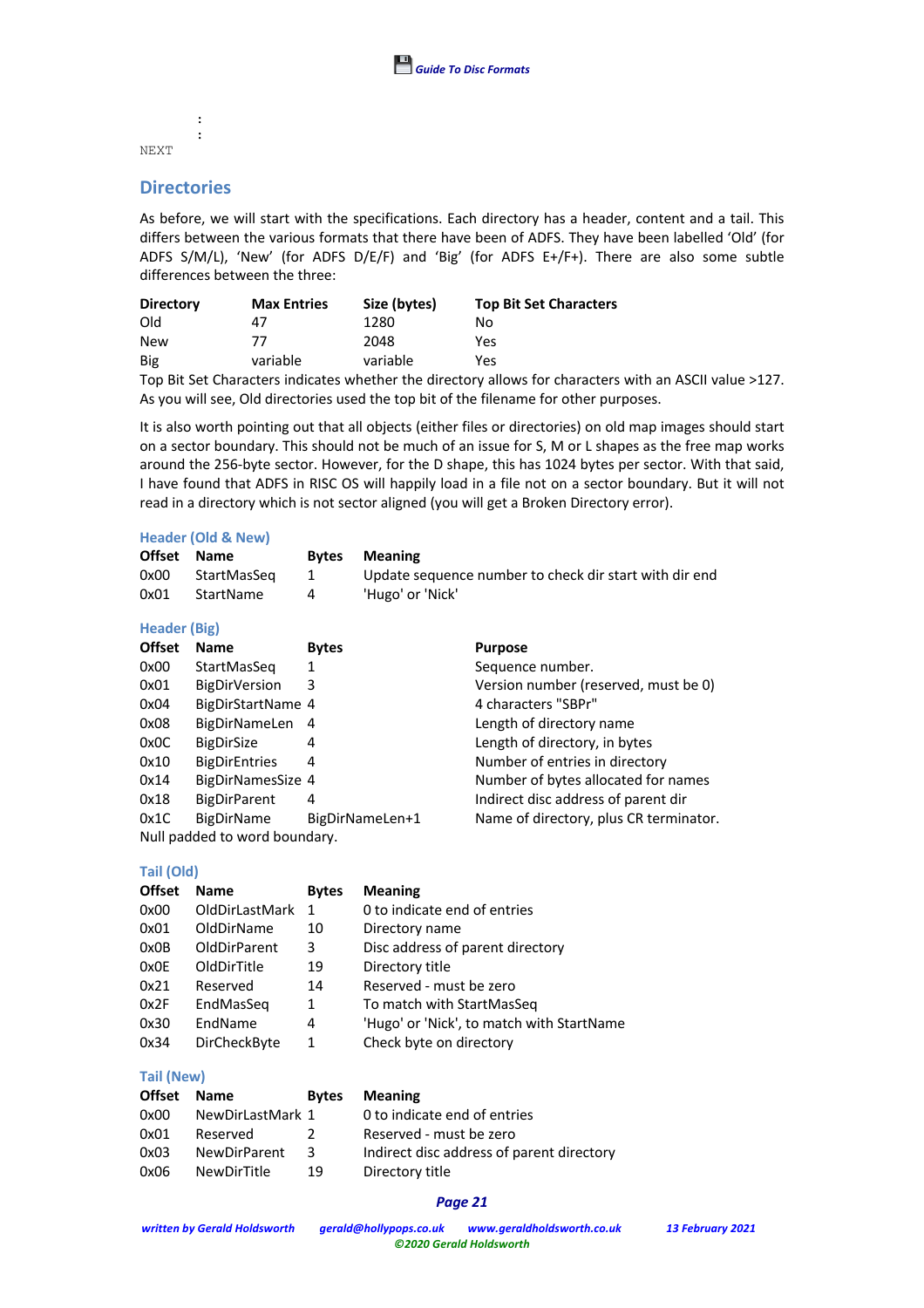

| 0x19 | <b>NewDirName</b>   | 10 | Directory name                            |
|------|---------------------|----|-------------------------------------------|
| 0x23 | EndMasSeg           | 1  | To match with StartMasSeg                 |
| 0x24 | EndName             | 4  | 'Hugo' or 'Nick', to match with StartName |
| 0x28 | <b>DirCheckByte</b> | 1  | Check byte on directory                   |

#### **Tail (Big)**

| <b>Offset</b> | <b>Name</b>            | <b>Bytes</b>  | <b>Meaning</b>            |
|---------------|------------------------|---------------|---------------------------|
| 0x00          | BigDirEndName          | 4             | 4 characters, 'oven'      |
| 0x04          | BigDirEndMasSeq        | 1             | To match with StartMasSeg |
| 0x05          | Reserved               | $\mathcal{L}$ | Must be zero              |
| 0x07          | <b>BigDirCheckByte</b> | 1.            | Check byte on directory   |

#### **What It All Means**

Some of these values are important to the valid structure of the directory. Others, such as the Directory Name, are arbitrary and are specified by the user (except for '\$', of course).

#### *StartMasSeq and EndMasSeq*

These appear in both the header and the tail, and must match. The value is unimportant, but generally, it starts at zero and is increased every time the directory is written to. StartMasSeq is updated before the write, with EndMasSeq happening last. This means that if the write fails in the middle, the result will be a 'Broken Directory' (i.e. they do not match).

#### *StartName and EndName*

These, which are the signature to a directory, also must match. There is nothing in the PRM, or in any documentation that I can find, that states what happens if they do not match, but tests I have performed by changing one resulted in a 'Broken Directory'. These should be 'Hugo' (after Hugo Tyson) for S/M/L and 'Nick' (after Nick Reeves) for 'D/E/F'. The only times that these will differ is with E+ and F+ where they will be 'SBPr' and 'oven' (after Simon Proven) respectively.

#### *DirLastMark*

This should be zero. This will mark the end of the entries. If the directory is full, this marker will still be there.

#### *DirCheckByte*

This is a checksum to ensure that the directory structure is valid. This a simple calculation operating on most of the entire structure (except for the empty parts), Exclusively ORing words and bytes, which are rotated. The algorithm, given in the PRM, but where I have edited the description after finding the PRM is not terribly accurate, is:

Starting at 0 an accumulation process is performed on a number of values. Whatever the sort of the value (byte or word), it is accumulated in the same way. With Big Directories, remember to include the name heap in your calculations. Assuming dircheck is the accumulation variable and value is the value read this is the accumulation performed:

```
dircheck = value XOR (dircheck ROR 13)
```
or

dircheck = value XOR ((dircheck >> 13) OR (dircheck << 19))

- 1. All the whole words at the start of the directory are accumulated. This will leave a number of bytes (0 to 3) in the last directory entry (or at the end of the directory header if it is empty).
- 2. The last bytes (<4 bytes) at the start of the directory are accumulated individually.
- 3. Old and New: The first byte at the beginning of the directory tail is skipped. This is done to leave only a whole number of words left in the directory to be accumulated.
- Big: This is included with Big Directories, which does not have the DirLastMark value.
- 4. Old and New: All the whole words in the tail are accumulated, except the very last word, which is excluded as it contains the check byte.

Big: The final 3 bytes of the Tail, excluding the final byte, are accumulated.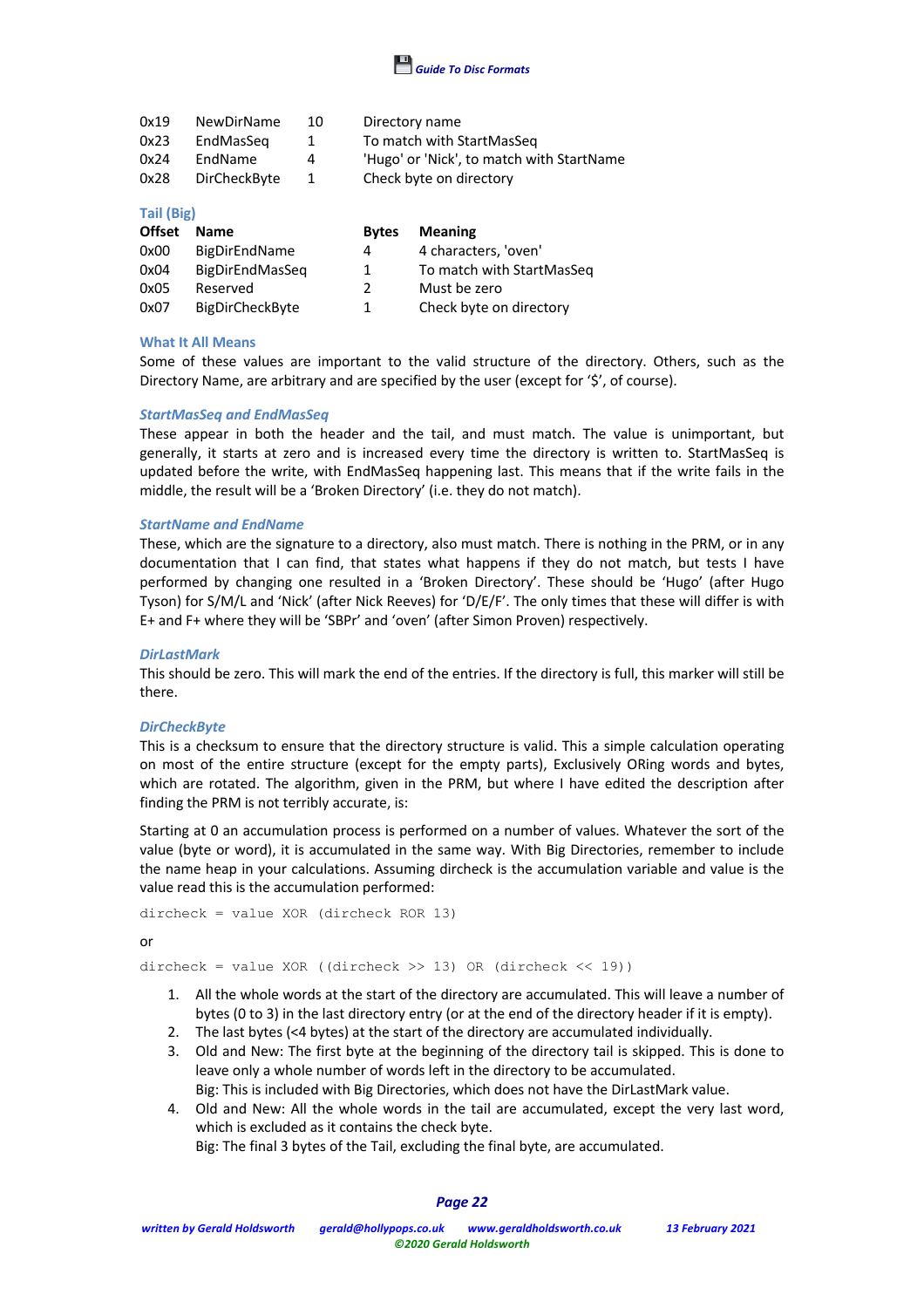5. The accumulated word has its four bytes exclusive ORd (XOR) together. This value is the check byte.

Note that this is a reserved field on S, M and L format discs and must be zero. No checking is required.

#### *DirNameLen*

As you will see with the entries, Big directories can have filenames with more than 10 characters. To achieve this, there is a marker to let the system know how big each name is. This is the same with the directory name. The actual name follows at the end of the header, terminated by a carriage return (DirNameLen does not include the CR). Note that Big directories no longer have a directory title, as this is now superseded by the longer directory name.

#### *DirSize, DirEntries and DirNameSize*

Old and New directories were limited to 47 and 77 entries respectively. With Big directories, this is almost unlimited. Coupled with the, almost, no-limit filename length (in actuality, this is limited to 255 characters), the directory size is now no longer the same size. This is where DirSize comes in – this gives you the size, in bytes, of the directory. DirEntries will tell you how many entries there are (not the maximum, but the exact number negating the need for DirLastMark), and DirNameSize gives you the size of the name heap (see entries below), in bytes.

It should be worth noting that Big Directories, by default, have an initial size of 2048 bytes, and a maximum size of 4096KB. When this needs to be extended, the system will move the directory if there is no space beyond it to extend. This is to save fragmenting the directory. I mentioned earlier on that the root might not necessarily be placed right after the boot block and free space map, and this is one example of this.

## **Boot Block**

I have mentioned the boot block in previous sections and here I will go into greater detail. We have already established that the boot block is held at absolute offset address 0xC00 (sector 12), and that a partial disc record exists at 0x1C0 into this block, but only for multi-zone discs (i.e., F/F+ and new map hard discs). The majority of this boot block is largely beyond the scope of this guide but is covered here for completeness.

The full specification of the boot block is:

| <b>Offset</b>   | <b>Contents</b>                |
|-----------------|--------------------------------|
| 0x000 upwards   | Defect list                    |
| 0x1BF downwards | Hardware-dependent information |
| $0x1CO - 0x1FB$ | Partial Disc record            |
| $0x1FC - 0x1FE$ | Non-ADFS partition descriptor  |
| 0x1FF           | Check sum byte                 |

#### **Defect List**

This is a list of all the defects on the disc. Each word is an absolute offset address of the start of the sector which contains the defect. A marker of 0x200000xx terminates the list, where xx is a checksum of the previous words in the defect list. To calculate this, take each word (not including the 0x200000xx end marker) and XOR them together, rotating right 13 bits, starting with a value of 0x00000000 (this is actually the same calculation as the directory check above). The final byte is this final value with each byte of the word XOR-ed with each other (again, as above).

#### **Hardware-dependent Information**

This is an area of information that is, well, hardware dependent. There are no guarantees on how much space is used, if any.

#### **Partial Disc Record**

This is enough of the disc record to enable the calculation to find the map and the full disc record. It is not the full disc record and should be discarded once the full record has been located.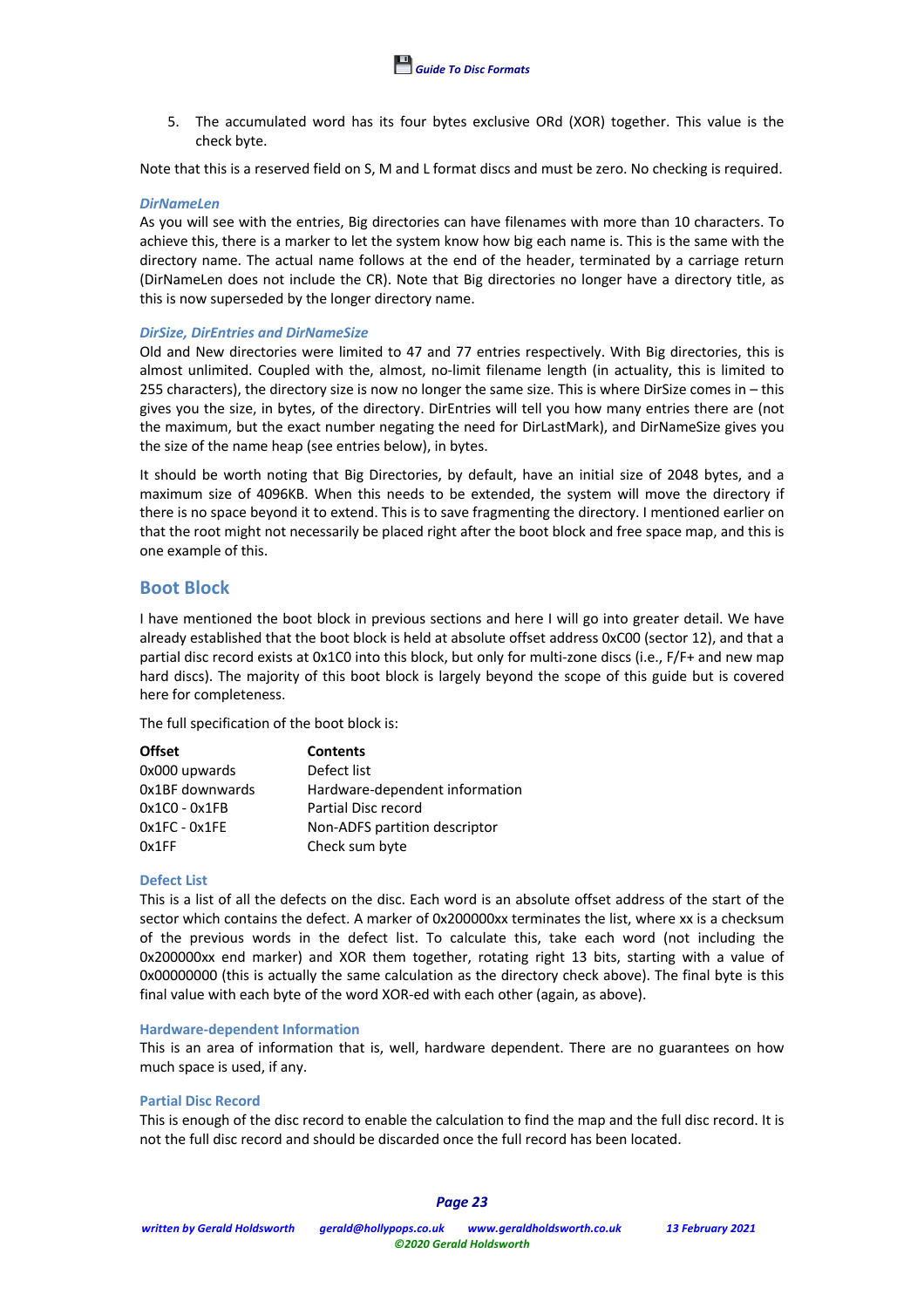#### **Non-ADFS Partition Descriptor**

Three bytes are used to describe any partition that is not an ADFS format. Any such partition will occur at the end of the disc and can be found thus:

| <b>Offset</b> |             | <b>Contents</b>                                              |  |  |  |  |
|---------------|-------------|--------------------------------------------------------------|--|--|--|--|
| 0x1FC         |             | Format identifier and flags:                                 |  |  |  |  |
|               | <b>bits</b> | <b>Contents</b>                                              |  |  |  |  |
|               | $0 - 3$     | partition format identifier $(1 \Rightarrow RISC iX)$        |  |  |  |  |
|               | 4 - 7       | flags (reserved - must be zero)                              |  |  |  |  |
| 0x1FD         |             | Low byte of start cylinder                                   |  |  |  |  |
| 0x1FE         |             | High byte of start cylinder                                  |  |  |  |  |
|               |             | disc address=start cylinder * heads * secspertrack * secsize |  |  |  |  |

#### **Boot Block Checksum**

The final byte is a checksum on the entire boot block and is calculated simply by adding each byte of the boot block, except for this byte, together, and adding any carries – this is the same process for calculating the checksum on the first two sectors of an old map image.

# **The Directory Entries**

|                      | <b>Entries (Old &amp; New)</b> |              |                                                             |                                                                     |  |  |
|----------------------|--------------------------------|--------------|-------------------------------------------------------------|---------------------------------------------------------------------|--|--|
| <b>Offset</b>        | <b>Name</b>                    | <b>Bytes</b> | <b>Meaning</b>                                              |                                                                     |  |  |
| 0x00                 | <b>DirObName</b>               | 10           |                                                             | Name of object + file attributes, old map - top bit of Object Name: |  |  |
|                      |                                |              | Char                                                        | <b>Meaning</b>                                                      |  |  |
|                      |                                |              | 0                                                           | R: Object has owner read access                                     |  |  |
|                      |                                |              | 1                                                           | W: Object has owner write access                                    |  |  |
|                      |                                |              | $\overline{2}$                                              | L: Object is locked                                                 |  |  |
|                      |                                |              | 3                                                           | D: Object is a directory                                            |  |  |
|                      |                                |              | 4                                                           | E: Object is owner execute-only                                     |  |  |
|                      |                                |              | 5                                                           | r: Object has public read access                                    |  |  |
|                      |                                |              | 6                                                           | w: Object has public write access                                   |  |  |
|                      |                                |              | $\overline{7}$                                              | e: Object has public execute-only                                   |  |  |
|                      |                                |              | 8                                                           | P: Object is private                                                |  |  |
|                      |                                |              | 9                                                           | not used                                                            |  |  |
| 0x0A                 | DirLoad                        | 4            |                                                             | Load address of object                                              |  |  |
| 0x0E                 | <b>DirExec</b>                 | 4            |                                                             | Exec address of object                                              |  |  |
| 0x12                 | DirLen                         | 4            | Length of object                                            |                                                                     |  |  |
| 0x16                 | DirIndDiscAdd                  | 3            | Start Sector (old) or Indirect disc address of object (new) |                                                                     |  |  |
| 0x19                 | OldDirObSeq or                 |              |                                                             |                                                                     |  |  |
|                      | <b>NewDirAtts</b>              | $\mathbf{1}$ | <b>Bit</b>                                                  | <b>Meaning when set</b>                                             |  |  |
|                      |                                |              | 0                                                           | R: Object has owner read access                                     |  |  |
|                      |                                |              | $\mathbf{1}$                                                | W: Object has owner write access                                    |  |  |
|                      |                                |              | $\overline{2}$                                              | L: Object is locked                                                 |  |  |
|                      |                                |              | 3                                                           | D: Object is a directory                                            |  |  |
|                      |                                |              | 4                                                           | r: Object has public read access                                    |  |  |
|                      |                                |              | 5                                                           | w: Object has public write access                                   |  |  |
|                      |                                |              | 6                                                           | Reserved (must be zero)                                             |  |  |
|                      |                                |              | 7                                                           | Reserved (must be zero)                                             |  |  |
| <b>Entries (Big)</b> |                                |              |                                                             |                                                                     |  |  |
| <b>Offset</b>        | <b>Name</b>                    |              | <b>Bytes</b>                                                | <b>Purpose</b>                                                      |  |  |
| 0x00                 | BigDirLoad                     |              | 4                                                           | Load address of object                                              |  |  |
| 0x04                 | BigDirExec                     |              | 4                                                           | Exec address of object                                              |  |  |
| 0x08                 | BigDirLen                      |              | 4                                                           | Length of object                                                    |  |  |
| 0x0C                 | BigDirIndDiscAdd               |              | 4                                                           | Indirect disc address of object                                     |  |  |
| 0x10                 | <b>BigDirAtts</b>              |              | 4                                                           | Attributes of object (as New, above)                                |  |  |
| 0x14                 | BigDirObNameLen                |              | 4                                                           | Length of object name                                               |  |  |
| 0x18                 | <b>BigDirObNamePtr</b>         |              | 4                                                           | Offset into name heap for name of this object                       |  |  |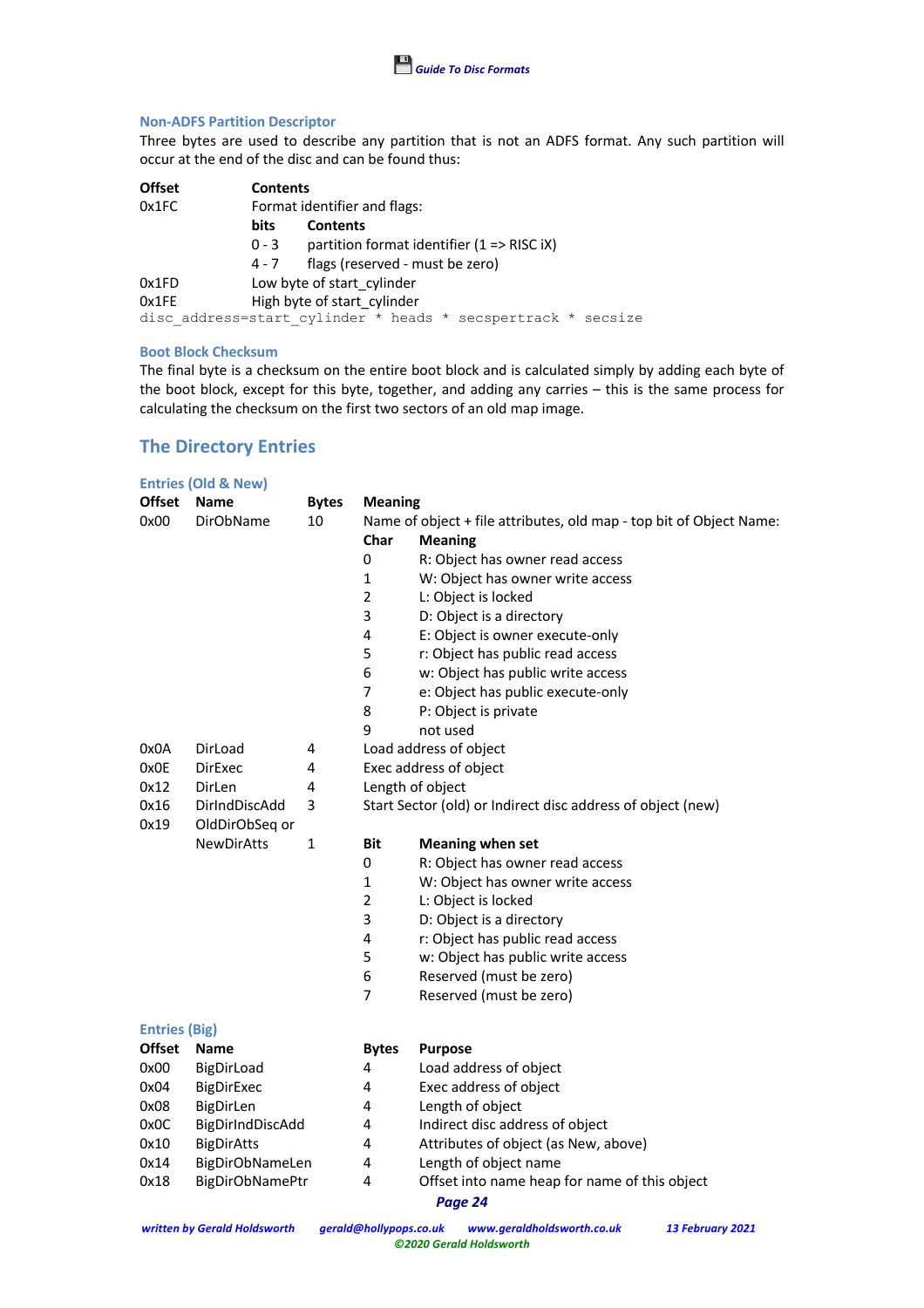

#### **Name Heap (Big)**

**Offset Bytes Purpose** 0x00 BigDirObNameLen+1 Name of file plus CR BigDirObNameLen+1 0-3 Padding (0 bytes)

The settings that we are interested in here are the disc address (which will be address\*sector size on S/M/L discs, and using the fragment system on D/E/F/E+/F+ discs) so we know where to find the data, the load & execution addresses (for timestamping and filetyping – see next section) and the length (so we know how much data to retrieve). The filename is also of interest, so we know what to call it.

### **Filenames in Big Directories**

Traditionally, ADFS has been restricted to 10 characters for a filename (and 7 for DFS filenames). With the introduction of E+ and F+ this restriction was lifted, as the Big directories implemented what is known as a name heap.

Instead of the filename being in the details of the entry, there are two entries: DirObNameLen, which tells you how long the filename is (minus the CR), and DirObNamePtr, which gives you a pointer into the name heap for where to find the filename. The filename is terminated with a carriage return (CR, or 0x0D), and the name heap follows the directory entries. You can work out the offset of the name heap as we already know how many entries there are, and the size of each entry:

name heap = DirEntries \*  $0x1C$ 

which will be the offset from the end of the header. This should already be known, if you are reading in the entries. It can be calculated thus:

entries =  $(( 0x1C + DirNameLen + 1 + 3) div 4) * 4$ (this will also align it with a word boundary) The name heap offset will therefore be: name heap = DirEntries \*  $0x1C$  + entries

# **Timestamps and Filetypes**

Files on Arthur and RISC OS file systems are usually filetyped, similar to how Windows, MacOS and Linux has filetyped files. However, Acorn achieved their filetyping differently to adding on extensions to the file's name. This also allowed for the files to be timestamped. On the BBC and Electron systems, the files where stored with a load address (so the system knows where to load the files) and an execution address (so the system knows where to begin execution). In ADFS these have the format of:

Load address 0xXXXLLLDD

Execution address 0xDDDDDDDD

If XXX is all set (i.e. 0xFFF) in the load address, then LLL will contain the 12-bit filetype (just enter \*SHOW FILE\$TYPE\_\* in a RISC OS command line). D will contain the 40-bit timestamp, which is the number of centi-seconds since 00:00:00 1st January 1900.

Note that the RISC OS Filer will determine the Timestamp of an Application from the !RunImage, if one exists, and not from the Timestamp of the directory. This will differ from the RISC OS command line, when you typed \*EX on the same directory.

It is that simple – however, as an example, I will show how to convert from RISC OS 40-bit timestamp to Delphi TDateTime.

RISC OS Date and Times are the number of centiseconds from 00:00:00 1st January 1900, while the Delphi TDateTime is 2 days earlier (00:00:00 30th December 1899). The Delphi TDateTime also is split into a whole part (number of days since) and a fraction (time of day). To convert from RISC OS to Delphi:

First, we will need the number of centi-seconds in one day:

 $DayInCSec = 24*3600*100 = 8,640,000 csec$ We can then find out how many days are in the RISC OS Time Stamp: RISCOSTimeStamp div DayInCSec = RISCOSdays Then we need the whole part of the TDateTime: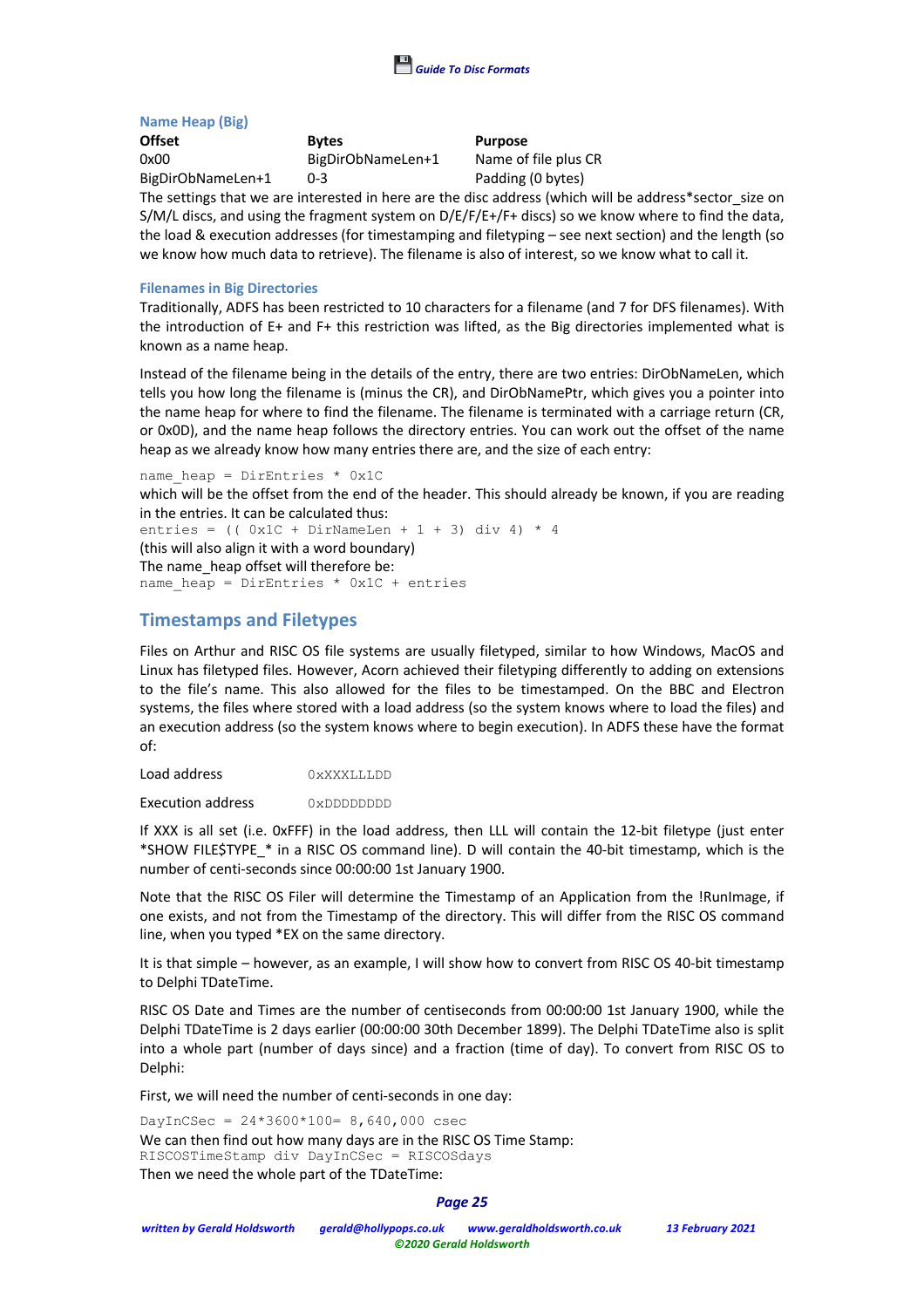

#### RISCOSdays+2 = TDateTime whole part

The '2' comes from the fact that Delphi starts two days earlier. However, as different versions of Delphi may start at different dates, it may prove useful to get this figure using another method: RISCOSdays + EncodeDateTime(1900,01,01,00,00,00,000) = TDateTime whole part And finally, we work out the fraction part of the day. As we have used 'div' to divide, resulting in an integer, multiplying by the same divisor will give us a different number. The difference between the two will be the centi-seconds elapsed on the day. Dividing by DayInCSec will give us the fraction part: (RISCOSTimeStamp-(RISCOSdays\*DayInCSec))/DayInCSec = TDateTime fraction part

### **Free Space Map**

I have already mentioned, in passing, the free space maps for both Old and New Map discs. If you wanted to write back to an image, then you would need to understand how the free space map works.

#### **Old Map**

The free space map on an old map is fairly simple. Residing from offset 0x000 is a list of 3-byte entries pointing to free sectors on the disc (known as 'FreeStart'). Then residing from offset 0x100 is a list of 3-byte entries informing you how long, in sectors, these free spaces are (known as 'FreeLen'). And, finally, at offset 0x1FE is a single byte indicating how many entries there are.

It is as simple as that…nearly. The indicator (known as 'FreeEnd') is a multiple of three, seeing as each entry is 3 bytes long. There is also a maximum of 82 entries possible.

#### **New Map**

Things start to get tricky with the new map. But we have already seen how the allocation map works, so we should know most of the workings.

Each zone has a 4-byte header. Two of these are checks, while the middle two (offsets 0x01 and 0x02) contain a 16-bit value known as 'FreeLink'. This begins a chain of links pointing into the map areas of free space. Each area's length is marked, as the fragments are, but a length of zero bits terminated by a 1 bit. It becomes a chain because the first two bytes of each link point to the next or are zero if this is the last.

All FreeLink entries are 15 bits in length, which allows for the 16<sup>th</sup> bit as a terminating bit (for very short fragments). The first link has this bit set, so you'll need to clear this. This number is then the number of bits to the first area. If it is zero, then there are none.

So, you pick up FreeLink, clear the top bit, divide by 8 (to get the number of bytes) then add this to the address where FreeLink is. The resultant address will be the next one, which will work in a similar fashion (without the top bit being set). The number of bits from the start of this link to, and including, the next set bit (ignoring the actual link itself) is the length of the free space, multiplied by bpmb (as we have seen earlier).

The disc address can be worked out, as we have already seen thus:

#### disc\_address=((FreeLink-map\_start)-(zone\_spare/8)\*zone)\*8\*bpmb

To write data back to the disc, you will need to find a big enough area of free space (or spread across enough fragments), and an ID that is unique, before you start writing. Once written, you will then need to update the catalogue (remembering that ADFS stores the entries in alphabetical order), then update the free space and allocation map. Finally, adjust the initial FreeLink for the zone and ensure that the checksum is valid.

#### **Shared Objects**

Something that you may find, when you come to write to the image or delete files, is ADFS's use of shared objects. These are files, or directories, which share the same fragment. We can see from the example at the beginning of this chapter, using the EGO Repton 4 disc, that we have two files, "*Passwords*" and "*Patch*" which both use fragment ID 12 but share it. You can tell they are shared because of the least significant byte is not zero.

*Page 26* OK, so not important if you are reading the image, but, as said, if you are to delete one, or both, then different rules apply when updating the free space map. If one of shared objects is deleted, then the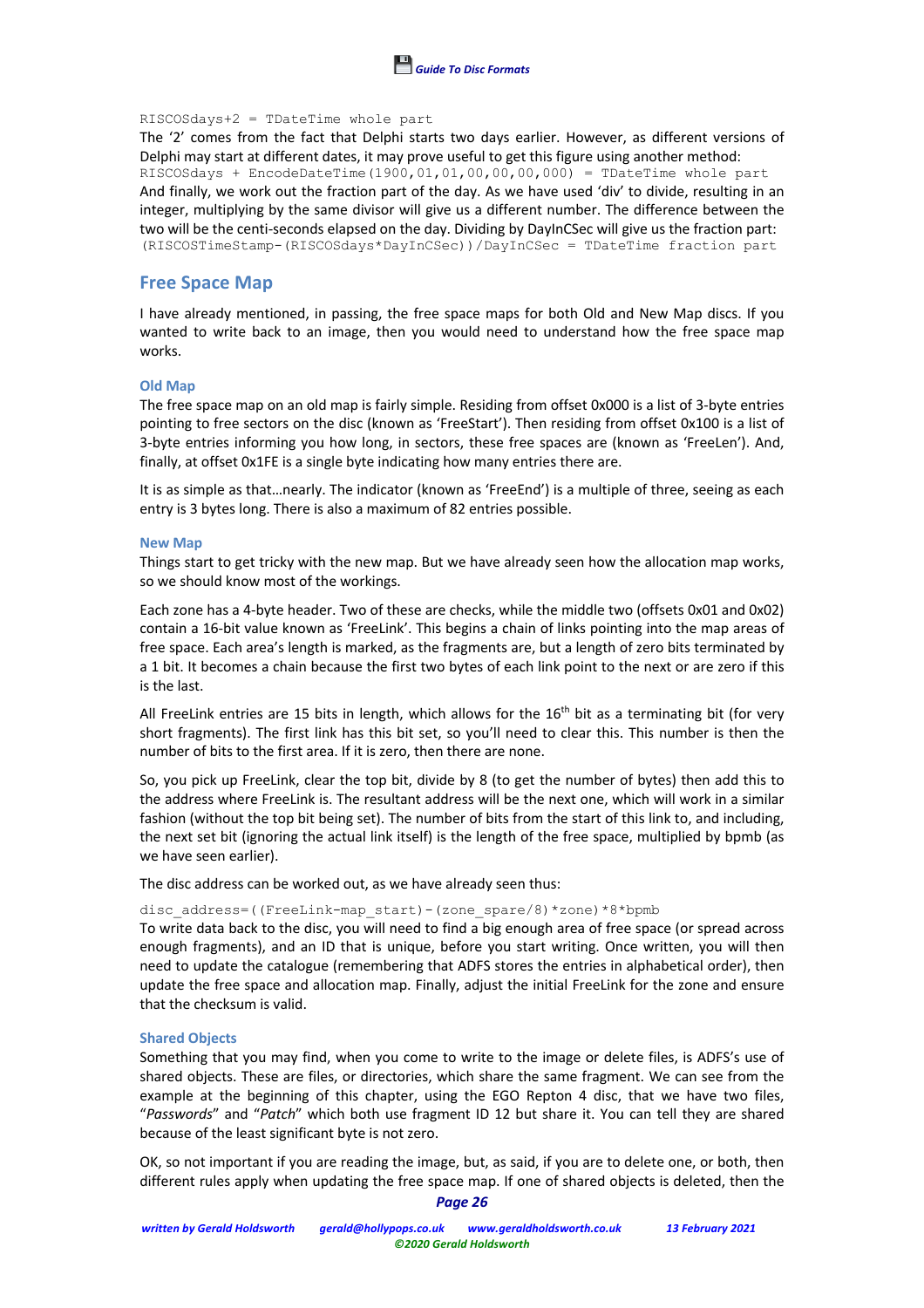other will remain as will the fragment (with no change to the indirect disc address). But if both are deleted the fragment becomes free.

For example, if we delete "*Passwords*" then "*Patch*" will remain and still have an indirect address of 0x1202, despite there being no objects with an indirect address of 0x1201. Similarly, if "*Patch*" is deleted, leaving "*Passwords*", then this will remain with an indirect address of 0x1201 and nothing with 0x1202. But, if both "*Passwords*" and "*Patch*" are deleted, then the fragment ID 12 will be removed and marked as free space.

# **Identifying an ADFS Image**

### **Old Map**

This is the only check you can do for a valid ADFS disc:

• Run Free Space Map checksums at 0x0FF and 0x1FF

The following checks are just to make sure you have a valid root directory. ADFS will report a broken directory if these checks fail. If the previous checks fail, it will report a disc fault (i.e. not formatted/understood).

- If you find 'Hugo' at 0x201 and 0x6FB then you will likely have an Old Map, Old Directory
- If you find 'Hugo' or 'Nick' at 0x401 and 0xBFB then you will likely have an Old Map, New Directory

*The root may not be where it is expected, due to, for example, bad sectors. Never trust the location of the root for the shape of the disc.*

Using this information, you will then know where the root is.

- For Old Directory:
	- $\circ$  Offset 0x200 = offset 0x6FA
	- o Offset 0x6CA = zero
	- o Offset 0x6FF maybe zero. If not, it will be the directory checksum.
- For New Directory:
	- o Offset 0x400 = offset 0xBFA
	- o Offset 0xBCA = zero
	- o Run directory checksum at 0x400, compare with 0xBFF

Both directories also contain the address of the parent which, in the case of the root, will be the address of where we are looking. Worth using that as a check too.

This check is to find out what shape of disc you have. You can have different sizes (e.g. a 'nonstandard' disc shape) and still have a valid image, and also, the disc size reported at these locations is not always the total size of the disc, so do not use to determine the format. This is only really valid for S, M, and L discs, which are effectively the same format and S, M and L just refer to the size of the disc.

- Offset 0x0FC-0x0FE \* 0x100 and root at 0x200 163840 = 'S' 327680 = 'M'
	- $655360 = '1'$
- Offset 0x0FC-0x0FE \* 0x100 and root at 0x400 819200 = 'D'

Do not fail a disc structure just because it is not a size you expected - it could be an old map hard drive or have bad sectors which have been mapped out.

#### **New Map**

Again, these are the only checks for a valid disc.

- Offset 0x08, idlen, should be <22
- Offset 0x0D, nzones, should be >0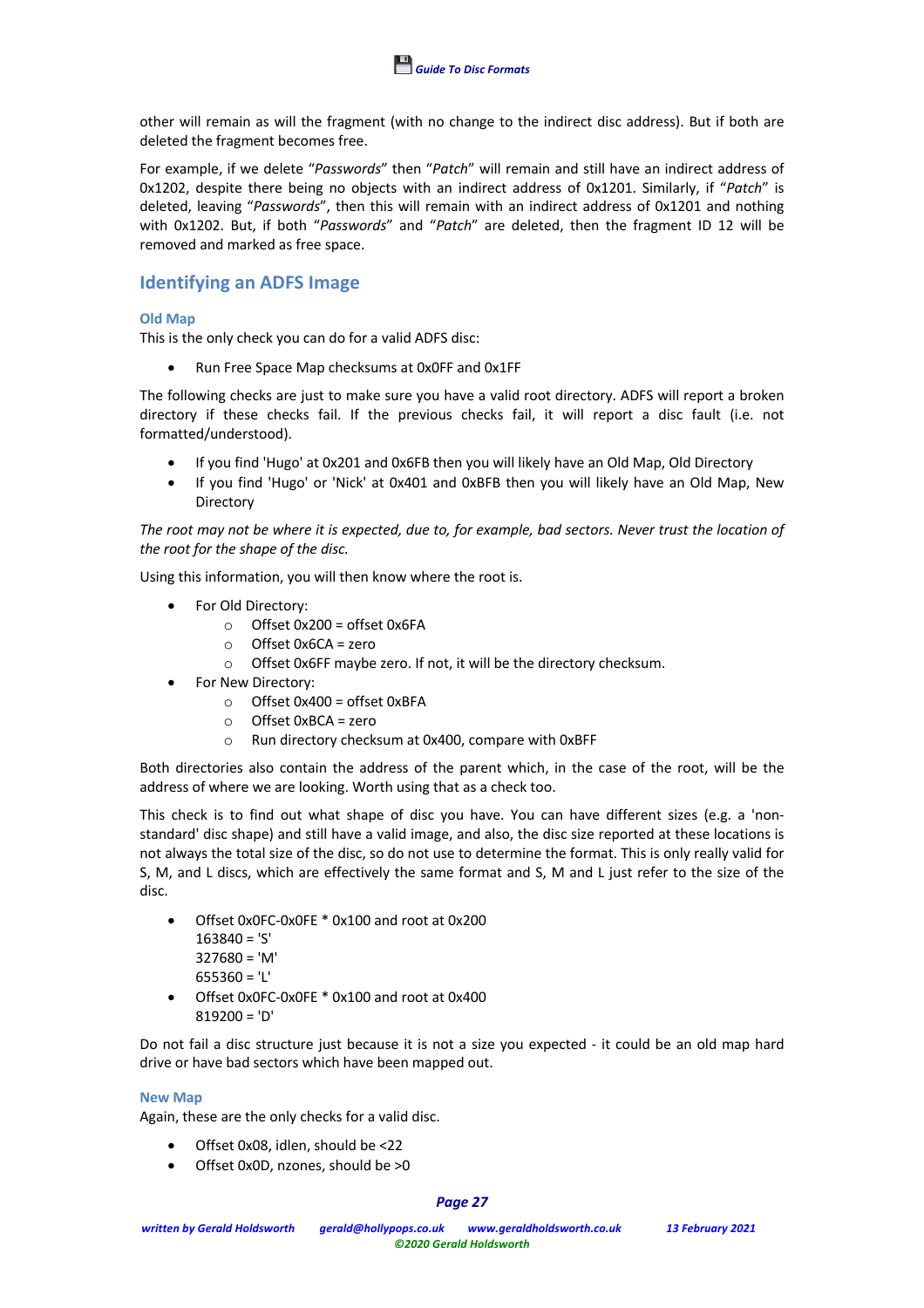• Run zone checksum at 0x000

If successful, disc record will be 0x04. If they fail, try:

- Offset 0xDC4, idlen, should be <22
- Offset 0xDC9, nzones, should be >0
- Run boot block checksum from 0xC00 and compare with 0xDFF

Then assume you have disc\_record at 0xDC0, so workout bootmap and root\_address from disc record and ensure that both are <offset 0xDD0-0xDD3. You can then run the zone checksums.

I actually wrote a loop that on the first pass disc\_record=0x004, and all the zone checks are done. If these fails, on the next pass, disc record=0xDC0 and the same checks made, including calculating the location of the bootmap. This is because the basic structure of an E and an F are essentially the same. So essentially, your checks will be:

- Offset disc\_record+0x04 <22 (idlen)
- Offset disc\_record+0x09 >0 (nzones)
- On second pass, run boot block checksum from 0xC00 and compare with 0xDFF
- Workout bootmap and check is less than disc record+(0x10 to 0x13)+nzones\*secsize
- Run zone checksums

You can check to see if you have an extended format (E+/F+) by checking offset 0x30-0x33 is a 1, or if you have discovered the boot record is at 0xDC0, then check offset 0xDEC-0xDEF is a 1.

Further checks can be carried out, as the sector sizes that are currently supported are 256, 512, 1024, 2048 and 4096 bytes per sector (relating to 8, 9, 10, 11 and 12 for log2secsize). In addition, idlen must be a minimum of log2secsize+3.

Robert Sprowson has pointed out that 4096 is the upper limit in the current format, because a 4096 byte sector has 32Kbits in it. A zone worth of map must fit in a sector, and their first free link is encoded as a 16-bit offset: 32K + terminating '1'. While possible, there is little point supporting smaller than 256-byte sectors simply because no discs are made that use that.

Again, the following checks only ensure a non-broken directory, depending on where the map is.

- For New Directories:
	- o 'Nick' or 'Hugo' at root\_address+1 and root\_address+0x7FB
	- o Offset root\_address = offset root\_address+0x7FA
	- o Run directory checksum on root\_address+0x7FF
- And for Big Directories:
	- o 'SBPr' at root\_address+4 and 'oven' at root\_address+[root\_address+0xC]-8
	- o Offset root\_address = offset root\_address+[root\_address+0xC]-4
	- o Run directory checksum on root\_address+[root\_address+0xC]-1

And finally, what shape do you have?

| disc record+0x10<br>(disc size) | disc record<br>(sector size) | disc record+0x01<br>(sectors per track) | disc record+0x03<br>(density) | disc record+0x2C<br>(version flag) | Shape       |
|---------------------------------|------------------------------|-----------------------------------------|-------------------------------|------------------------------------|-------------|
| 819200                          | 10                           |                                         |                               |                                    | 'E' floppy  |
| 1638400                         | 10                           | 10                                      |                               |                                    | 'F' floppy  |
| 819200                          | 10                           |                                         |                               |                                    | 'E+' floppy |
| 1638400                         | 10                           | 10                                      |                               |                                    | 'F+' floppy |
| 3276800                         | 10                           | 20                                      |                               |                                    | 'G' floppy  |

Again, do not assume it is not a valid disc because it does not match the above – it could be a hard disc image. There is a flag to check if it is a hard disc - this is at disc record+0x03, and should be zero. There is also an additional word for big discs at disc record+0x24, and a flag at disc record+0x29 (which should be 1 for partitions >512MB).

# **A Note On Hard Drive Images**

All of the '.hd4' hard drive images I have come across have the boot block at offset 0xE00, and not 0xC00. All of the documentation and the Filecore source code points towards the boot block always being at 0xC00 for multi-zone discs. A possible reason for this has been suggested that it is because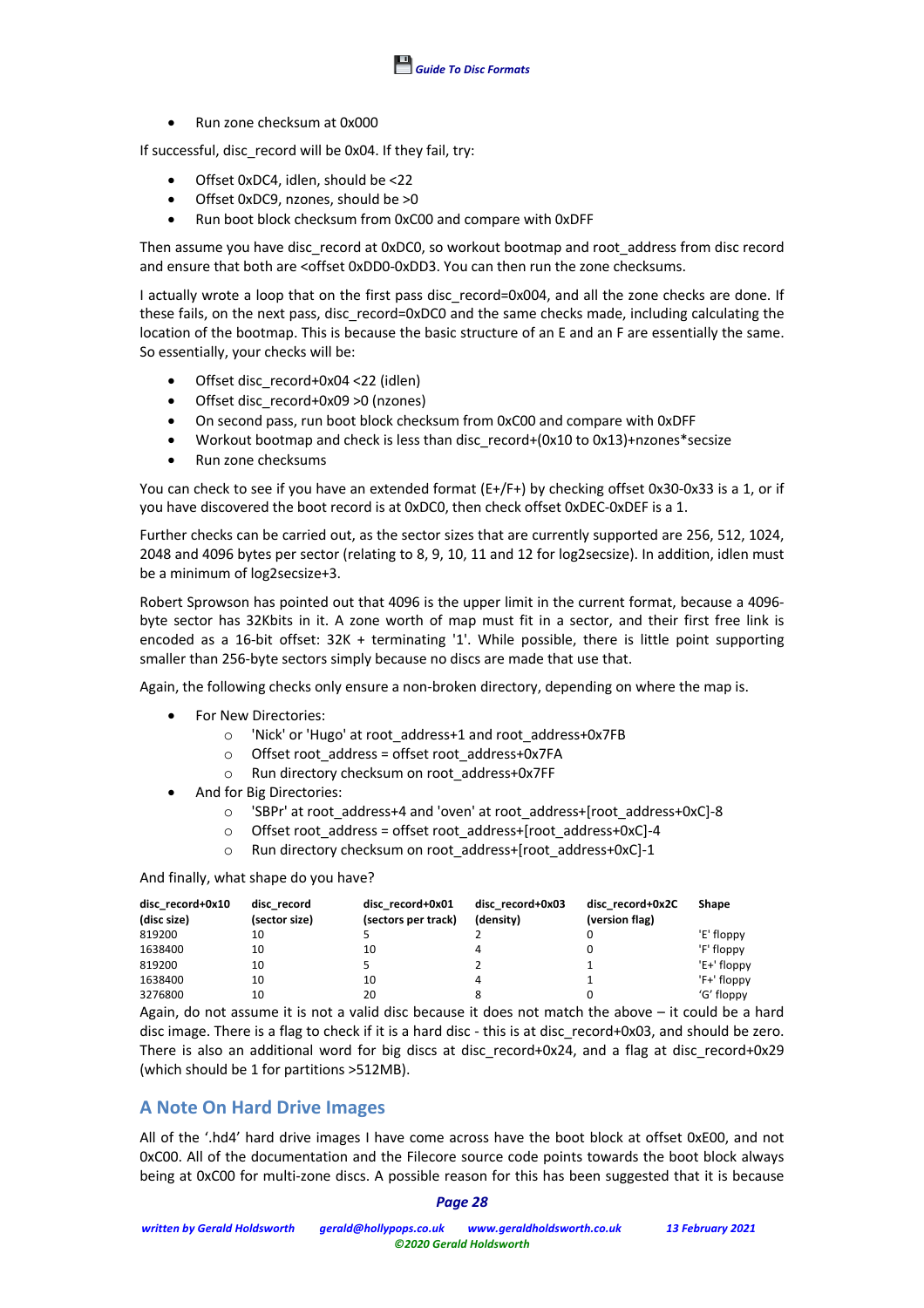emulators stick a header at the top to store extra information. The simplest way around this is just to add 0x200 onto every address offset when accessing such data.

# **A Word of Warning**

One more thing to note, and I have noticed this with RISC OS 5.28 – when a disc is formatted, the formatter only writes the information it requires for the disc. Therefore, if you have an ADFS D, for example, and re-format it to ADFS F, or F+, all the information from offsets 0x0000 to 0x0BFF will be left intact. This means that you could identify an ADFS F disc as an ADFS D disc, for example, and it will still function as an ADFS D disc.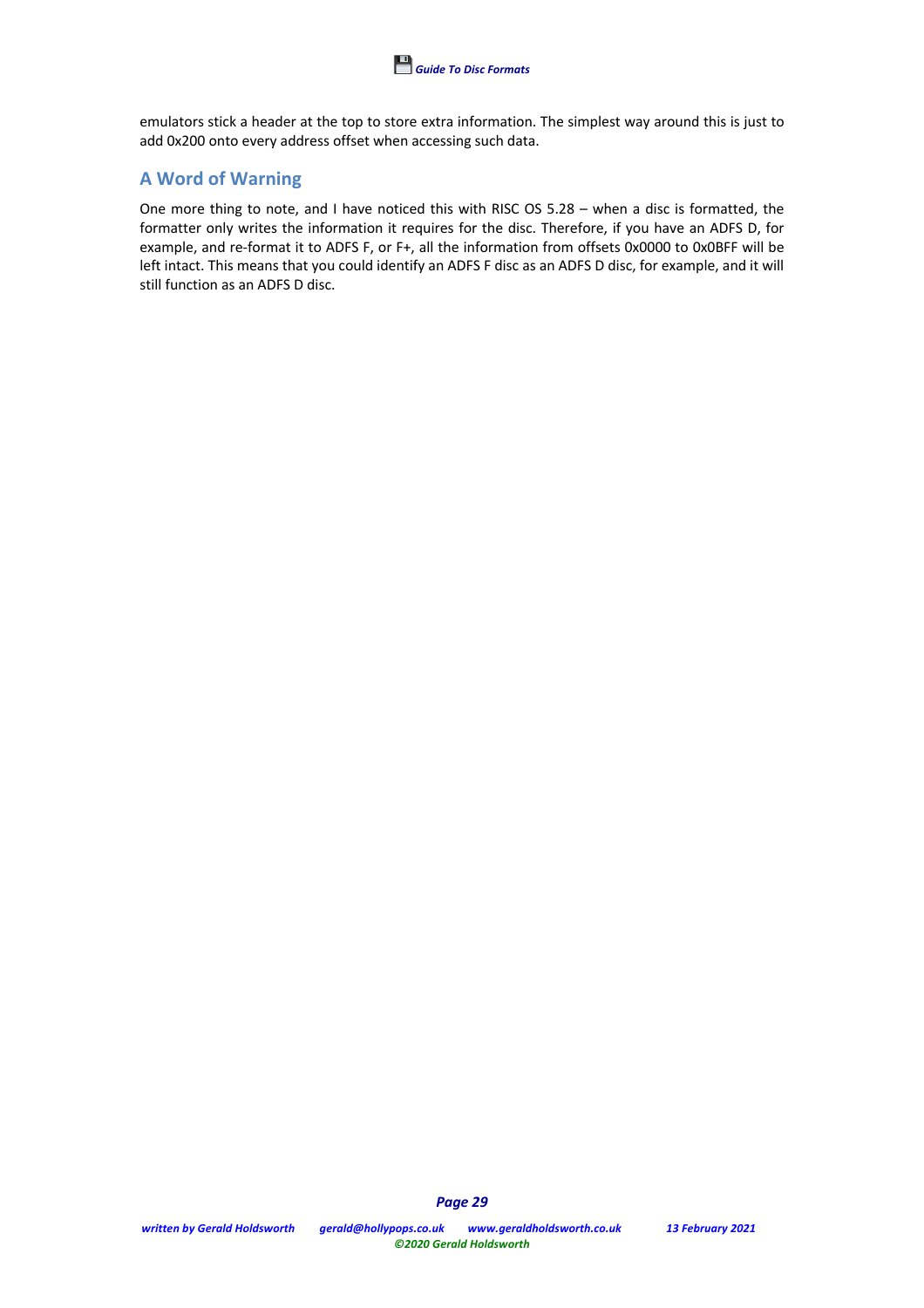

# **Commodore 1541, 1571 and 1581**

# **Introduction**

The Commodore 1541 drive was the original floppy disc drive, which you could purchase for the Commodore 64. When Commodore redesigned the 64, to the similar shape to the forth-coming 128, they also redesigned the 1541 drive, which became the 1541-II. There also followed a Commodore 1571 drive. This was, essentially, the 1541 but double sided. The Commodore 1581 was the 3½" floppy drive for the Commodore 64/128 but was released too late and most software was already available on 5¼" discs. This made the 1581 a rare beast. However, all three formats are largely similar, hence why they are all covered together, here. The later Commodore Amiga format is very different and is covered in a later chapter.

## **Specifications**

The original 1541 format had only 35 tracks. This was later expanded on to provide 40 tracks. The 1571, the double sided 1541, had twice this – 70 tracks. However, the number of sectors per track varied as the head went across the disc, so early tracks had more sectors than later tracks. Things were a little easier with the 1581, as this had 80 tracks all with the same number of sectors per track.

## **Fragmentation**

The files, and directories, are stored in fragments, with each fragment being no bigger than the size of a sector (254 bytes). The first two bytes of a fragment (making the sector up to 256 bytes) contained the track and sector number of the next fragment. As the tracks are numbered, starting from 1, a track value of 0x00 means that this is the last fragment of the object. The sector value will then contain the amount of that sector that has been used.

For example, a file chain has the following t/s (track/sector) links:

0x11/0x00, 0x11/0x0A, 0x11/0x14, 0x00/0x32

You will see later that the directory entry will specify that there are 3 fragments of this file.

- The first fragment is at track  $0x11$  (17), sector  $0x00$  (0) this will be in the directory entry.
- The second fragment is at track  $0x11$  (17), sector  $0x0A$  (10) this will be the first two bytes of the first fragment.
- The third fragment will be at track  $0x11$  (17), sector  $0x14$  (20) this will be the first two bytes of the second fragment. The first two bytes of the third fragment will tell you that the track is 0x00, meaning this is the last, and the sector is 0x32, meaning the amount of data used, in this sector (not including the t/s link), is 50 bytes.

Each fragment will be a maximum of 254 bytes (sector size is 256 bytes, minus 2 for the t/s link), so the maximum file size will be  $3*254$  bytes = 762 bytes. However, the final t/s link has 0x32 as the sector value (0x32 = 50). This will mean that the file is  $2*254 + 50 = 558$  bytes long.

There is also a convention that the 1541 system uses to lay the data down. The first fragment of the file will appear on sector 0 of the track, with the second being 10 sectors later, and so on. The starting track will be chosen so as to be central around the BAM and root directory.

The algorithm for selecting the next sector is as follows:

- 1. Start with sector 0
- 2. If the sector is not free, move onto the next sector, and so on until you encounter a free sector in that track.
- 3. For the next sector, add 10 to this.
- 4. If this sector goes beyond the number of sectors for the track, then subtract the number of sectors for this track plus one (so for a 21 sector track, you subtract 22).
- 5. If this is not free, move on as before.
- 6. When you run out of free sectors on the track, move to the next (or previous track, whichever is away from the root) and use the same sector number as you left with.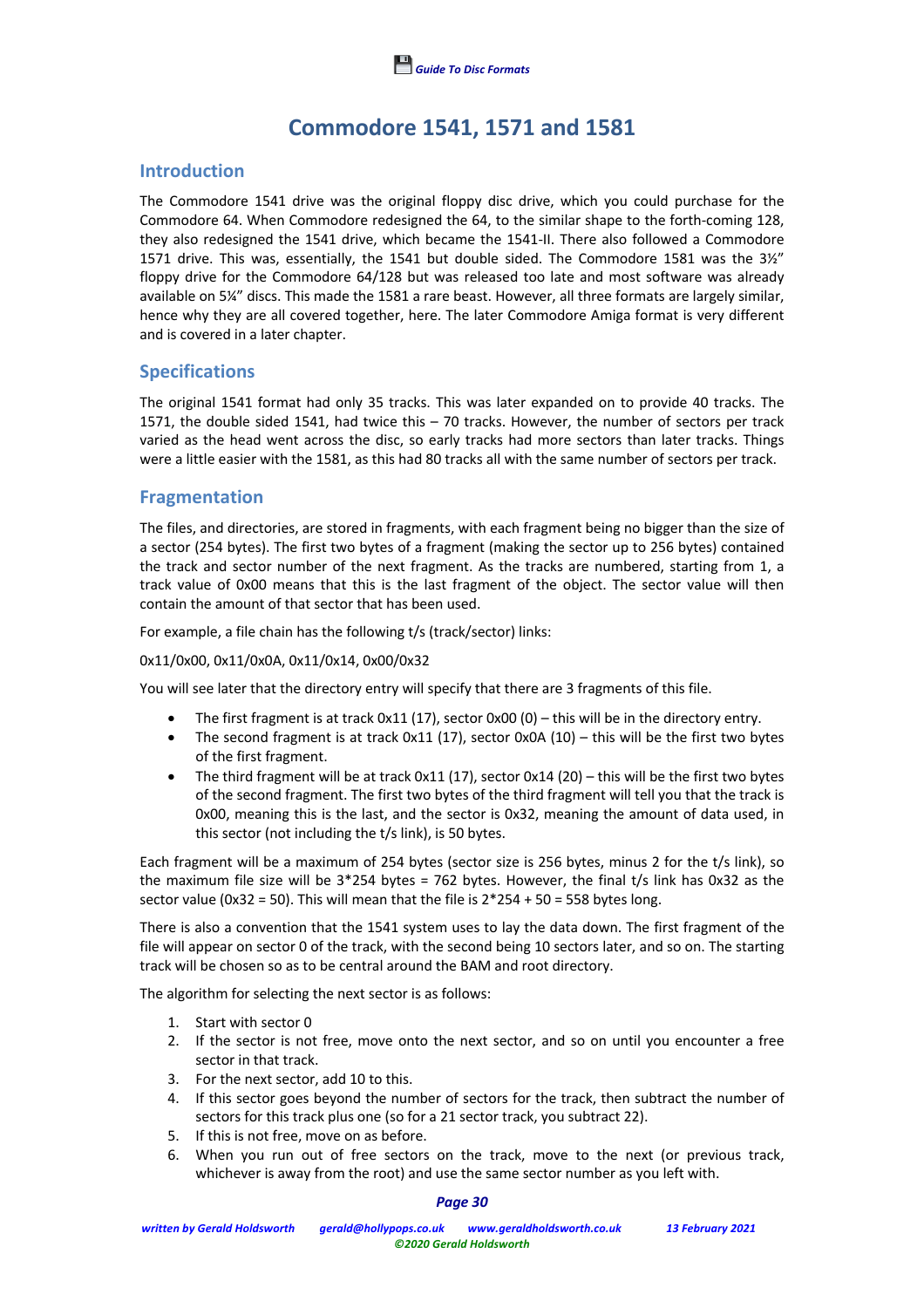This means, that for a 21-sector track (say, for example, track 17 on a 1541 disc) the sequence will be:

17/0, 17/10, 17/20, 17/8, 17/18, 17/6, 17/16, 17/4, 17/14, 17/2, 17/12, 17/1, 17/11, 17/3, 17/13, 17/5, 17/15, 17/7, 17/17, 17/9, 17/19 then onto 16/7, 16/17, 16/5, 16/15, etc.

# **Converting From Track/Sector to Offset Address**

As different tracks have different numbers of sectors, a simple calculation is not enough to work out the offset into an image file, given the track and sector numbers. You could have a lookup table, to give the start offset of each sector, or you could use a rather more complicated, but less memory hungry, method.

To start with, we need to know how many sectors per track there are. This is one lookup table you will require:

| Tracks Side |              | <b>Number of Sectors</b> |
|-------------|--------------|--------------------------|
| $1 - 17$    | 0            | 21                       |
| 18-24       | 0            | 19                       |
| 25-30       | 0            | 18                       |
| $31 - 35$   | 0            | 17                       |
| 36-52       | $\mathbf{1}$ | 21                       |
| 53-59       | $\mathbf{1}$ | 19                       |
| 60-65       | $\mathbf{1}$ | 18                       |
| 66-70       | 1            | 17                       |
|             |              | $\blacksquare$           |

Note that we are ignoring the 40-track variant of the 1541 for now.

So, you will require these lookup tables (note that this is how the 1541 controller does it):

```
hightrack = (71,66,60,53,36,31,25,18,1)
```
which is where the number of sectors per track changes, and:

numsects = (17,18,19,21,17,18,19,21)

which is the number of sectors per track, in the area we are looking in. Then:

- 1. Starting at the far end of the hightrack array, and while the track is bigger than the current element, accumulate the number of sectors, less the difference from the previous.
- 2. Then, add on the final count for this track, and the number of sectors within the track.
- 3. And finally multiply the final figure by the sector size (256 bytes)

#### Or, in pseudo code:

```
sector count = 0counter = 7
while track > hightrack[counter]
\{ sector count += (hightrack[counter] - hightrack[counter + 1]) *
numsects[counter]
      counter = 1}
sector count += (track - hightrack[counter + 1]) * numsects[counter]
sector_count += sector
offset = sector count * 0x100For a 1581, just multiply the track number, less one, by 40 (as there are 40 sectors per track, every
```
track, on a 1581), and then multiply this by sector size, which is still 256 bytes.

For a quick reference, track 18, sector 0 is offset 0x16500 and track 53, sector 0 is offset 0x41000 (which you may need for the following section).

# **Header and Block Availability Map (BAM) – 1541 and 1571**

The header, on 1541 and 1571, contains both the header information and the map. It is commonly known as just the BAM, as opposed to the header, and it is always held on track 18, sector 0.

| <b>BAM</b> offset | <b>Bytes</b> | <b>Description</b>                                            |
|-------------------|--------------|---------------------------------------------------------------|
| 0x00              |              | Track location of the first directory                         |
| 0x01              |              | Sector location of the first directory                        |
| 0x02              |              | Disc DOS version byte                                         |
| 0x03              |              | Sides (top bit set for double sided)                          |
| 0x04              | $35*4$       | BAM entries for each track, in groups of four bytes per track |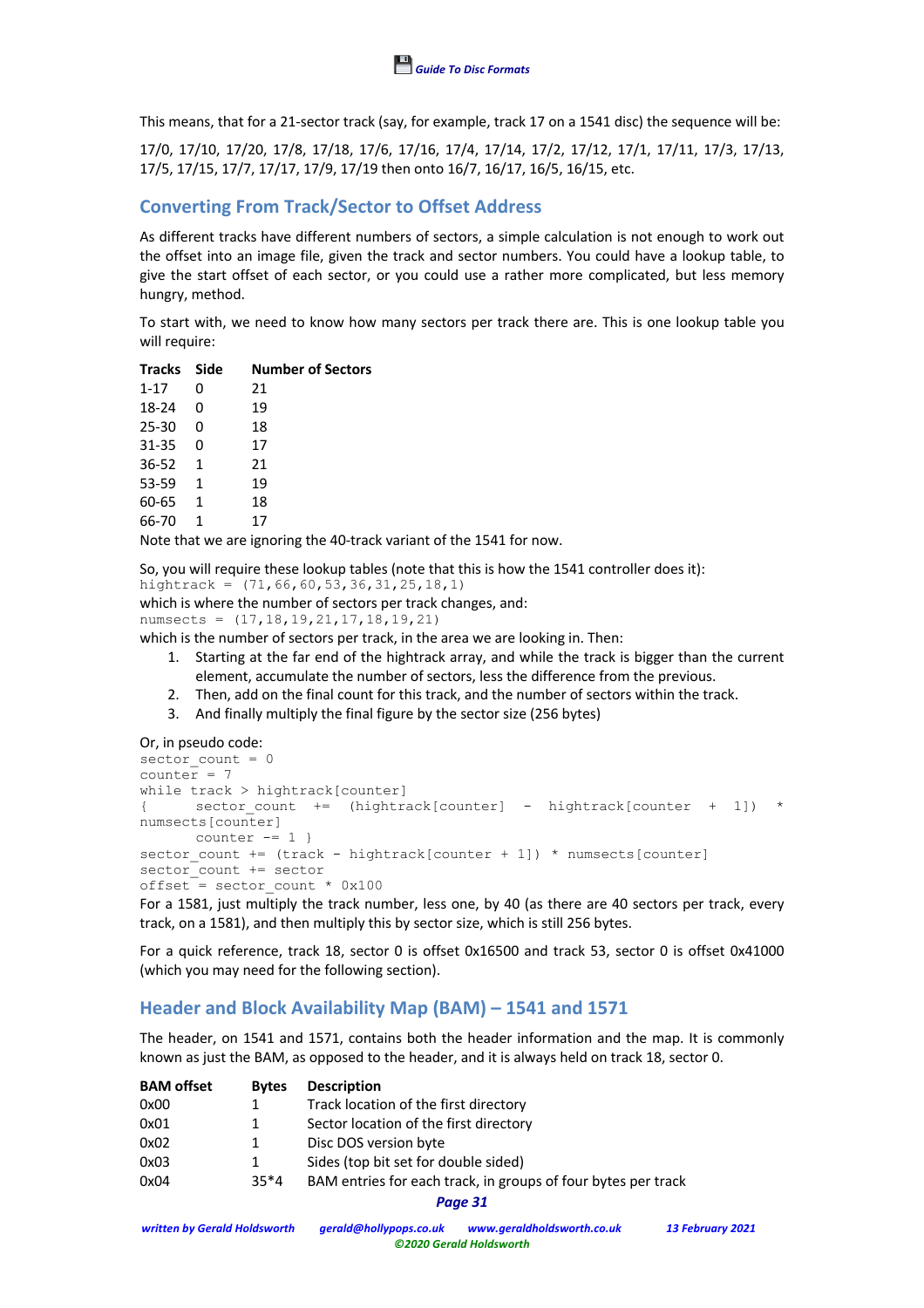

| 0x90 | 16 | Disk Name (padded with 0xA0)       |
|------|----|------------------------------------|
| 0xA0 | 2  | 0xA0A0                             |
| 0xA2 | 2  | Disc ID                            |
| 0xA4 | 1  | 0xA0                               |
| 0xA5 | 2  | DOS type                           |
| 0xA7 | 4  | 0xA0A0A0A0                         |
| 0xAB | 50 | Unused, should be 0x00             |
| 0xDD | 35 | Free sector count for tracks 36-70 |

- The Track/Sector location of the first directory will always be track 18, sector 1, despite whatever is entered in these locations.
- The Disc DOS version byte should be either 0x41 or 0x00.
- The DOS type should be '2A'

Track 53, sector 0 will contain the BAM for tracks 36-70, but without the initial byte (free sector count), as this is from offset 0xDD on track 18, sector 0 (above). The rest of track 53 is then not used. The directory entries will then commence at track 18, sector 1.

# **Header and Block Availability Map (BAM) – 1581**

The 1581 format is slightly different to that shown above. The big difference is the location of the BAM has been moved out of the header. Also the header is now on track 40, sector 0, with the BAM at track 40, sector 1 for side 0 & track 40, sector 2 for side 1, and the first directory at track 40, sector 3.

#### **Header**

The header will always be found at track 40, sector 0.

| <b>Header Offset</b> | <b>Bytes</b>  | <b>Description</b>                        |
|----------------------|---------------|-------------------------------------------|
| 0x00                 | 1             | Track location of the first directory     |
| 0x01                 | 1             | Sector location of the first directory    |
| 0x02                 | 1             | Disc DOS version byte                     |
| 0x03                 | 1             | 0x00                                      |
| 0x04                 | 16            | 16 character disc name (padded with 0xA0) |
| 0x14                 | 2             | 0xA0A0                                    |
| 0x16                 | $\mathcal{P}$ | Disc ID                                   |
| 0x18                 | 1             | 0xA0                                      |
| 0x19                 | 1             | <b>DOS Version</b>                        |
| 0x1A                 | 1             | Disc version                              |
| 0x1B                 | $\mathcal{P}$ | 0xA0A0                                    |
| 0x1D                 | 227           | Unused (usually 0x00)                     |
|                      |               |                                           |

- The track and sector location can be safely ignored, as the first directory is always at track 40, sector 3.
- The Disc DOS version byte should be 0x44.
- The DOS and disc version should be '3D' (i.e. DOS version will be 0x34 and disc version will be 0x44)

#### **Block Availability Map**

This will be identical format for both sides. Side 0 BAM will be at track 40, sector 1 and side 1 BAM will be at track 40, sector 2.

| <b>BAM Offset</b> | <b>Bytes</b> | <b>Description</b>        |                                    |  |
|-------------------|--------------|---------------------------|------------------------------------|--|
| 0x00              |              | Track of next bam sector  |                                    |  |
| 0x01              | 1            | Sector of next bam sector |                                    |  |
| 0x02              | 1            |                           | Version number                     |  |
| 0x03              | 1            |                           | One's complement of version number |  |
| 0x04              | 2            |                           | Disc ID bytes                      |  |
| 0x06              | 1            | I/O byte:                 |                                    |  |
|                   |              | Bit                       | <b>Description</b>                 |  |
|                   |              |                           | Verify                             |  |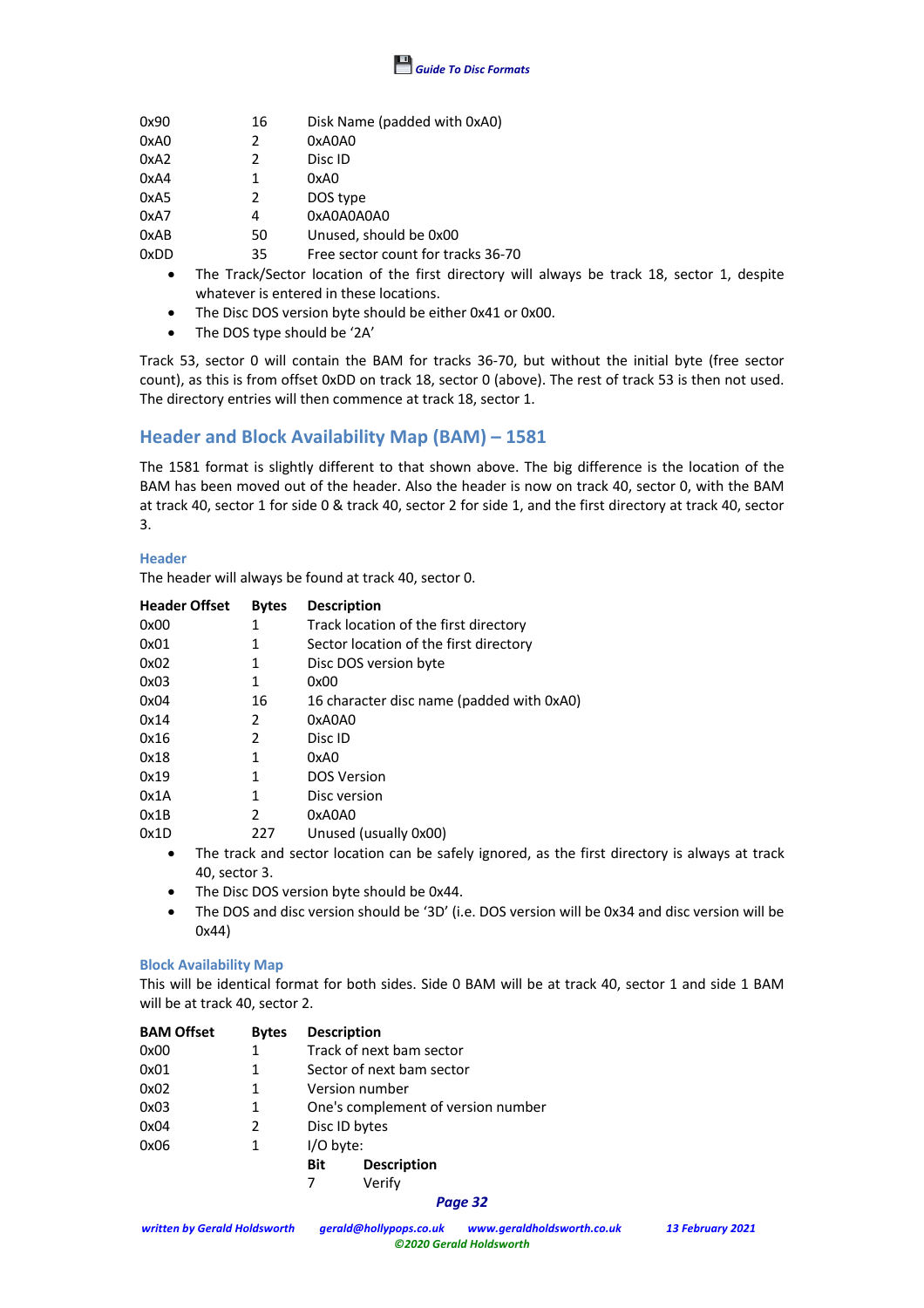

| 6 | Check header CRC |  |
|---|------------------|--|
|---|------------------|--|

0-5 Unused

0x07 1 Auto-boot-loader flag

0x08 8 Reserved for future (should be 0x00)

0x10 40\*6 BAM entries for each track, in groups of six bytes per track

- As before, the track and sector entries can be safely ignored as the BAM locations are fixed.
- Version number will be 0x44 the same as the header offset 0x02.
- One's compliment of version number will therefore be 0xBB.
- Disc ID bytes will be identical to header disc ID bytes at header offset 0x16.

# **How the Block Availability Maps Work**

The 1541 and 1571 both use four bytes per track for the BAM entries, whereas the 1581 use six bytes per track. However, the layout is essentially identical. I will use Peter Schepers explanation and example for this below:

Lets look at the 1581 track 40 entry at bytes 0xFA-0xFF:

**Offset 00 01 02 03 04 05 06 07 08 09 0A 0B 0C 0D 0E 0F**<br>000000F0 24 F0 FF 2D FF FE 000000F0 24 F0 FF 2D FF FE

The first byte, 0x24, is the number of free sectors on that track. The next five bytes represent the bitmap of which sectors are used or free. Since it is five bytes (8 bits per byte) we have 40 bits of storage. Since this format has 40 sectors per track, the whole five bytes are used.

The 1541/1571 format is shorter, so we will look at the first entry at bytes 0x04-0x07:

**Offset 00 01 02 03 04 05 06 07 08 09 0A 0B 0C 0D 0E 0F**<br>00000000 12 FF F9 17 12 FF F9 17

As the 1581, the first byte, 0x12, is the number of free sectors on that track. The next three bytes represent the bitmap of which sectors are used or free. The 1541/1571 tracks have variable number of sectors per track, and is always less than 24 sectors per track, we have some wastage.

These last bytes of any BAM entry must be viewed in binary to make any sense. Using 1581 track 40 as our reference:

0xF0=11110000, 0xFF=11111111, 0x2D=00101101, 0xFF=11111111, 0xFE=11111110

In order to make any sense from the binary notation, flip the bits around.

 111111 11112222 22222233 33333333 Sector 01234567 89012345 67890123 45678901 23456789 -------------------------- -------- --------

 00001111 11111111 10110100 11111111 01111111 Note that if a bit is set, the sector is free. Therefore, track 40 has sectors 0-3, 17, 20, 22, 23 and 32 used, all the rest are free. The 1541/1571 is the same, just half the length:

0xFF=11111111, 0xF9=11111001, 0x17=00010111

Again flip the bits around.

 111111 11112222 Sector 01234567 89012345 67890123 -------------------------- 11111111 10011111 11101000

Since we are on the first track, we have 21 sectors, and only use up to the bit 20 position. Using what is shown above, for 1581, track 1 has sectors 9,10 and 19 used, all the rest are free. Any leftover bits that refer to sectors that don't exist, like bits 21-23 in the above example, are set to allocated.

Remember that for tracks 36-70 on the 1571, the BAM entries are at track 53, sector 0 and do not contain the initial free sector count byte, which is held in the header on track 18, sector 0.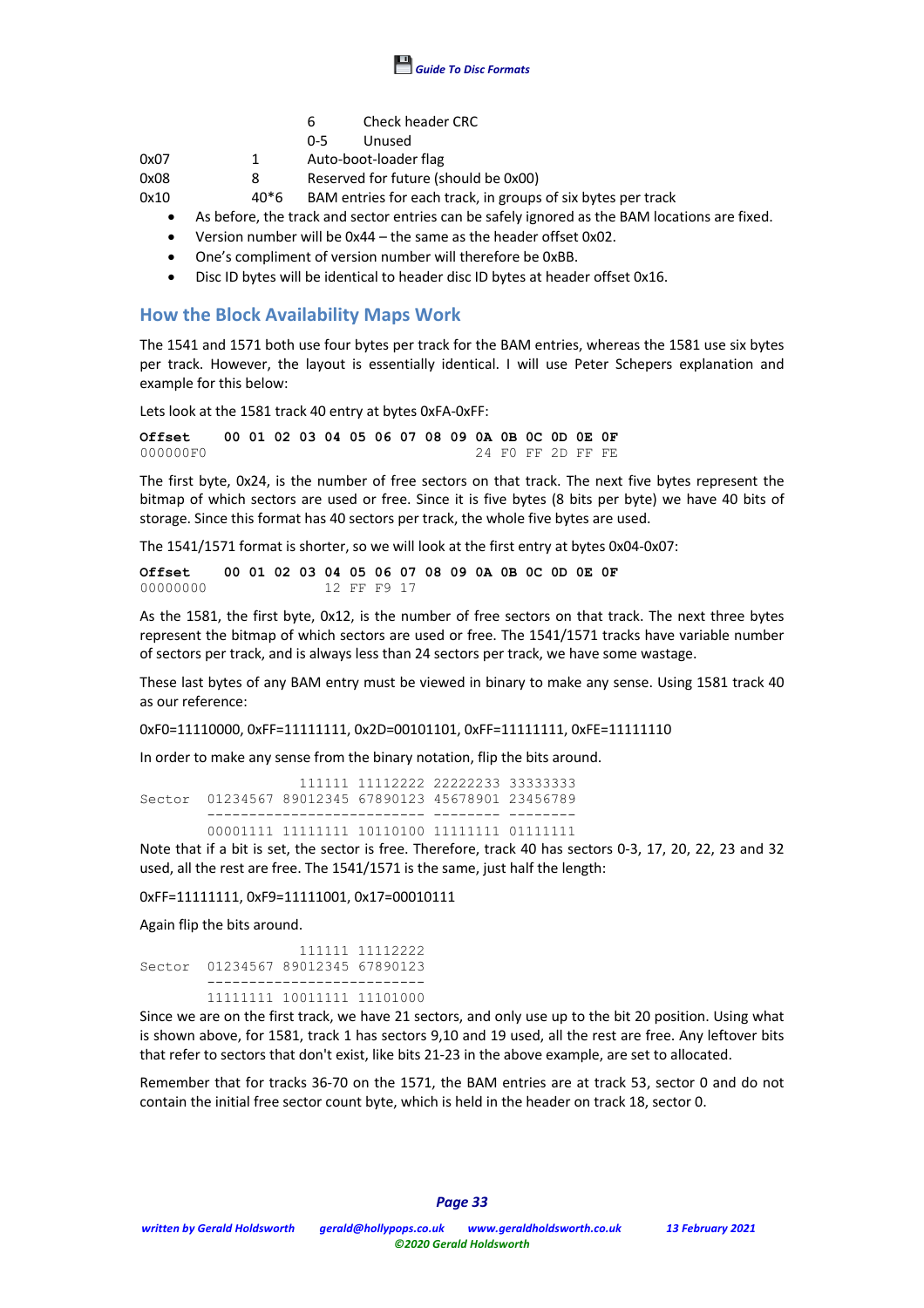# **Directory Entries**

The first directory (and maybe the only directory) will always be found at track 18, sector 1 on the 1541/1571 and track 40, sector 3 on the 1581.

| <b>Offset</b>       | <b>Bytes</b>   | <b>Description</b>                      |                                                            |  |  |  |  |
|---------------------|----------------|-----------------------------------------|------------------------------------------------------------|--|--|--|--|
| 0x00                | 32             | First directory entry                   |                                                            |  |  |  |  |
| 0x20                | 32             |                                         | Second directory entry                                     |  |  |  |  |
| etc.                |                |                                         |                                                            |  |  |  |  |
| And each entry:     |                |                                         |                                                            |  |  |  |  |
| <b>Entry Offset</b> | <b>Bytes</b>   | <b>Description</b>                      |                                                            |  |  |  |  |
| 0x00                | $\mathbf{1}$   | Track location of next directory sector |                                                            |  |  |  |  |
| 0x01                | 1              |                                         | Sector location of next directory sector                   |  |  |  |  |
| 0x02                | 1              | File type/attributes                    |                                                            |  |  |  |  |
|                     |                | Bit                                     | <b>Usage</b>                                               |  |  |  |  |
|                     |                | $0 - 3$                                 | The actual filetype                                        |  |  |  |  |
|                     |                |                                         | 000 (0x00): DEL - deleted                                  |  |  |  |  |
|                     |                |                                         | 001 (0x01): SEQ - sequence                                 |  |  |  |  |
|                     |                |                                         | 010 (0x02): PRG - program                                  |  |  |  |  |
|                     |                |                                         | 011 (0x03): USR - user file                                |  |  |  |  |
|                     |                |                                         | 100 (0x04): REL - relative                                 |  |  |  |  |
|                     |                |                                         | 101 (0x05): CBM - partition/sub-directory (1581 only)      |  |  |  |  |
|                     |                | 4                                       | Not used                                                   |  |  |  |  |
|                     |                | 5                                       | Used only during SAVE-@ replacement                        |  |  |  |  |
|                     |                | 6                                       | Locked flag                                                |  |  |  |  |
|                     |                | 7                                       | Closed flag (Not set produces "*", or "splat" files)       |  |  |  |  |
| 0x03                | $\mathbf{1}$   |                                         | Track location of first sector of file                     |  |  |  |  |
| 0x04                | $\mathbf{1}$   |                                         | Sector location of first sector of file                    |  |  |  |  |
| 0x05                | 16             |                                         | 16 character filename                                      |  |  |  |  |
| 0x15                | 1              |                                         | Track location of first side-sector block (REL file only)  |  |  |  |  |
| 0x16                | 1              |                                         | Sector location of first side-sector block (REL file only) |  |  |  |  |
| 0x17                | $\mathbf{1}$   |                                         | REL file record length (REL file only, max. value 254)     |  |  |  |  |
| 0x18                | 6              | Unused                                  |                                                            |  |  |  |  |
| 0x1E                | $\overline{2}$ |                                         | Approximate file size in sectors                           |  |  |  |  |

Generally, directories only take up a single track, with 8 file details per sector. Using the t/s link and fragmentation method (offset 0x00 and 0x01 on the first entry, and hence, the first two bytes of the sector), and filling the track, this makes it possible to have 144 files per disc, on 1541 and 1571, as there are 19 sectors on track 18, leaving 18 sectors for file entries: 18\*8=144. For a 1581, there are 40 sectors on track 40, minus the three for the header and BAMs, making it possible to have 37\*8=296 files. There are some discs/images where directories span multiple tracks.

The t/s link should contain track 0x00 for the second and subsequent files in the sector, but contain the track and sector link to the next directory sector for the first file in the sector.

The file size is given in sectors making this only an approximation of the actual file size (to within 254 bytes). See earlier in the chapter (under Fragmentation) on how to work out the actual file size. As this file size is given in sectors, this can be used to work out how many fragments the file takes up, as each fragment is a maximum of 254 bytes (i.e. a sector minus the 2-byte t/s link).

# **Identifying a 1541/1571/1581 Image**

These formats do not have a signature that we can positively identify as being one of these images. Also, the cyclic redundancy checks, and checksums, are only on a physical disc and therefore unavailable within an image. Therefore, we have to make some assumptions, given the information above.

**1541/1571** BAM is at track 18 sector 0: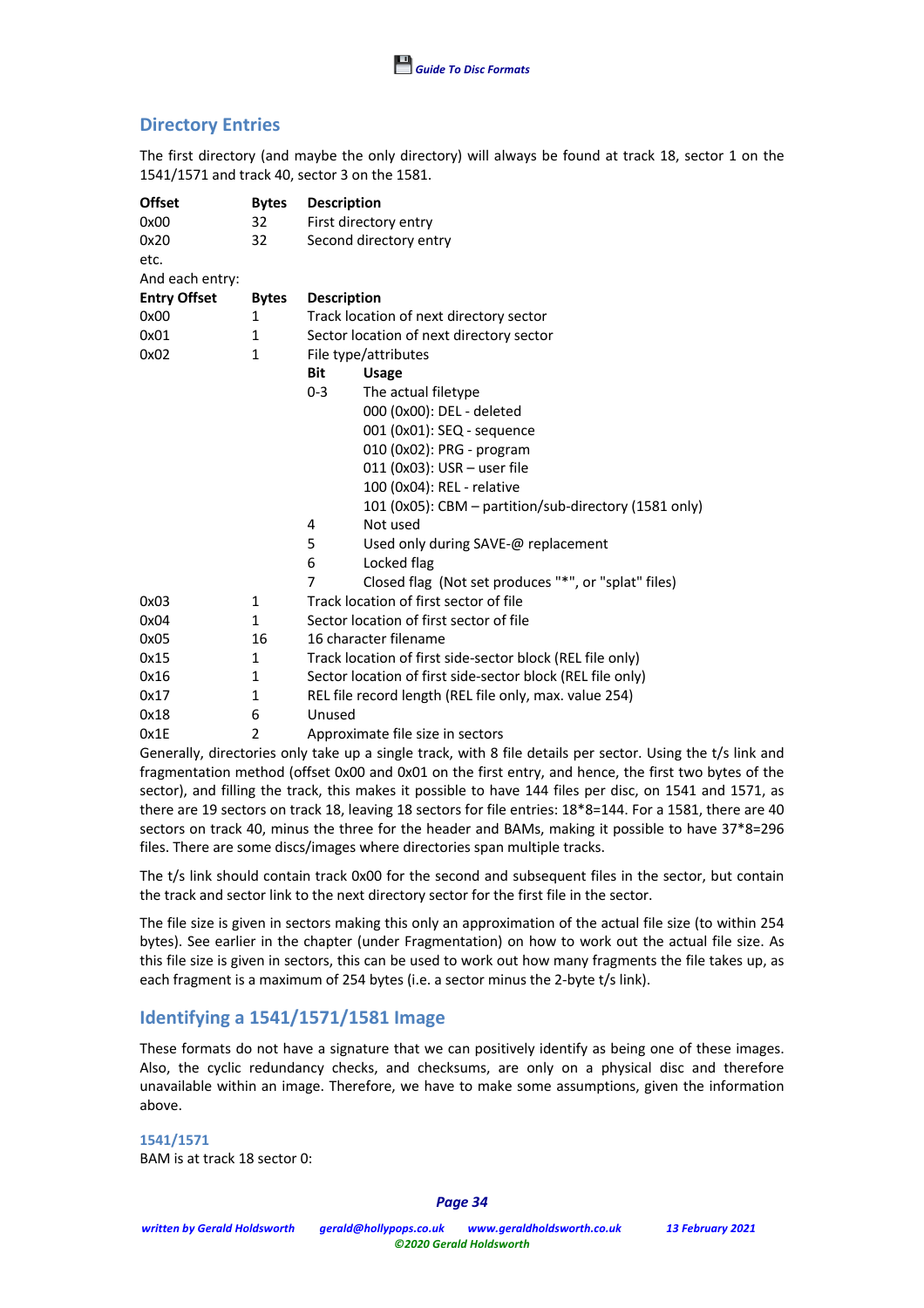

- BAM offset 0x02 should be 0x41 ("A") or 0x00
- BAM offset 0xA0, 0xA1, 0xA4, and 0xA7-0xAA should be 0xA0
- BAM offset 0xA5 should be 0x32 and 0xA6 should be 0x41 ("2A")
- BAM offset 0x03 will be 0x00 for 1541 (single sided) and 0x80 for 1571 (double sided)

### **1581**

The header is at track 40 sector 0:

- header offset 0x02 should be 0x44 ("D")
- header offset 0x03 should be 0x00
- header offset 0x14, 0x15, 0x18, 0x1B, 0x1C should be 0xA0
- header offset 0x19 should 0x33 and 0x1A should be 0x44 ("3D")

BAM, side 0, is at track 40 sector 1:

- BAM offset 0x00, 0x01 should be 0x28 & 0x02
- BAM offset 0x02 should be 0x44 ("D")
- BAM offset 0x04 & 0x05 should be the same is header offset 0x16 & 0x17

BAM, side 1, is at track 40 sector 2 - as above, except:

• BAM offset 0x00, 0x01 should be 0x00 & 0xFF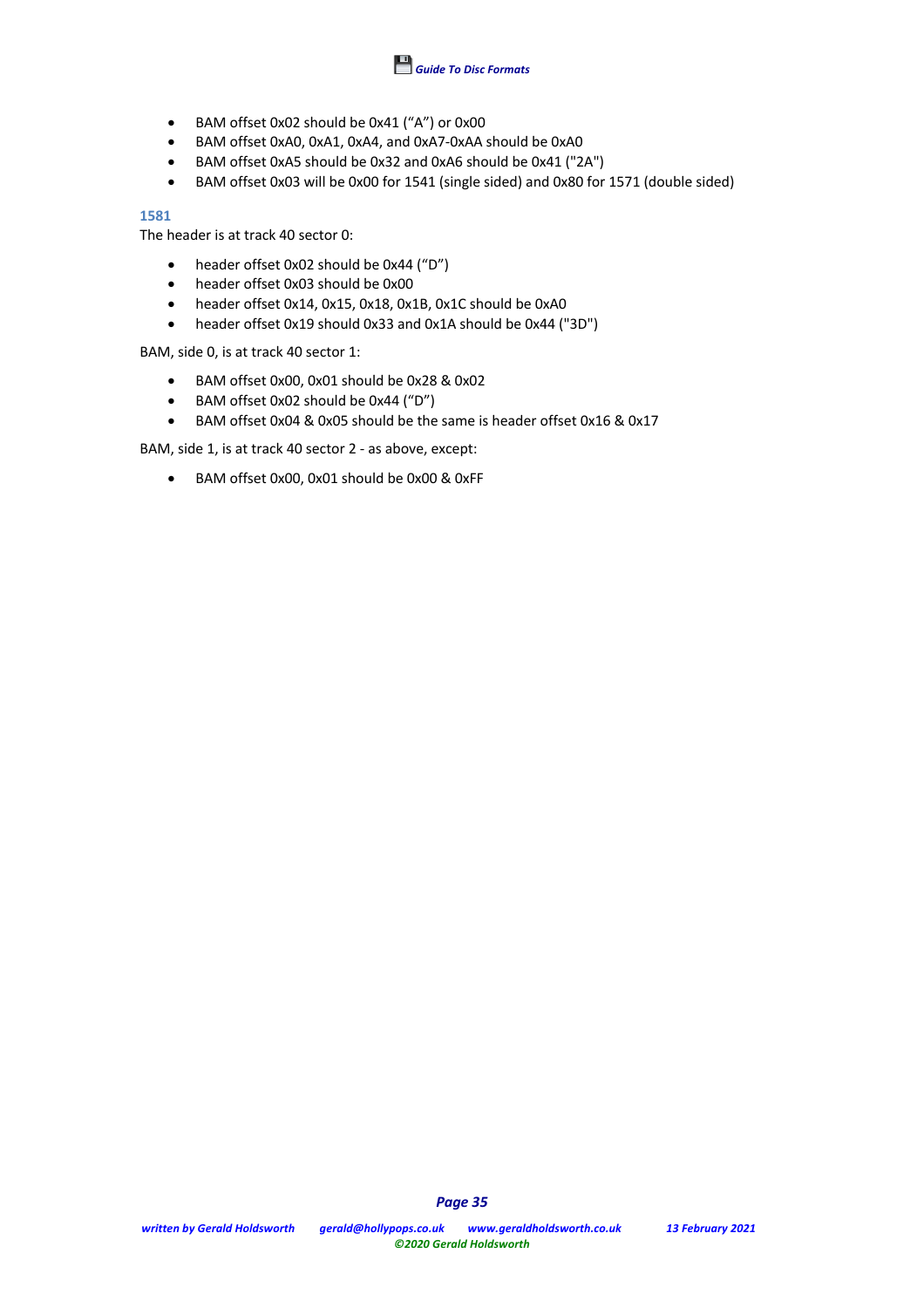

# **Commodore AmigaDOS**

## **Introduction**

The Commodore Amiga was the successor computer to the Commodore 128 and, as such, needed a successor filing system. Like the BBC Micro evolving into the Archimedes, gone were the tapes, to be replaced solely by a disc system. Also, like the BBC Micro, which already had a disc filing system, the Commodore 64 and 128 also had their disc filing system. Unlike the BBC, Commodore re-designed the filing system for the Amiga (where Acorn just evolved ADFS onto the newer platform). One big, and very important, change, even though it may seem minor, is that the Amiga was based on the 68000 processor that, as a 16-bit processor, used the big endian numbering system. The 64 and 128 before it, both with the 8-bit 6510 processor, used the little endian numbering system.

#### **Big Endian vs Little Endian**

If you did not already know, the endian system is a way of storing bytes. Little endian has the LSB (least significant byte) first, followed by the MSB (most significant byte). Big endian is the other way round – MSB followed by LSB. This means two bytes stored little endian would be 0x12 0xFF, which as a 16-bit number, would be 0xFF12. As big endian, it would be 0x12FF.

# **Disc Structures**

There are two standard types of floppy discs that AmigaDOS recognises:

| <b>Type</b>        | <b>Sector Size</b> | Sectors/Track                                                    |     | Heads Tracks Capacity |
|--------------------|--------------------|------------------------------------------------------------------|-----|-----------------------|
| Double Density 512 |                    | 11                                                               | 80. | 900KB                 |
| High Density 512   |                    | 22                                                               | 80. | 1.8MB                 |
|                    |                    | You can actually derive the canacity from the other information: |     |                       |

You can actually derive the capacity from the other information:

Total number of sectors = sectors/track  $*$  heads  $*$  tracks Total disc size = sectors \* secsize

# **Basic Layout of the Disc**

Every different block of data stored on an AmigaDOS disc has a header. This header is very largely the same (there is a comparison/summary at the end of this chapter of all the different headers mentioned within the chapter), only differing in a few entries. Not all entries are used in all headers, but similar data is stored at the same offsets into each header (for example, offset 0x14 in the headers is the checksum of the header).

Each block is the same size. On floppies, this is 512 bytes (0x200), which, as luck would have it, the same size as the sectors. The only blocks that are different to all the others are the boot block and the bitmap block. The boot block is found right at the beginning of the disc, and this has a different (but almost similar) header, and the block is 1024 bytes (0x400) in size.

# **Bootblock**

The first thing you'll find in an image is the bootblock. This appears at offset 0x0000 (sectors 0 and 1) in an image floppy, and the header is:

| Offset Size |                | <b>Description</b>                                                                    |
|-------------|----------------|---------------------------------------------------------------------------------------|
| 0x000       | -4             | Disc Identifier + flags                                                               |
| 0x004       | -4             | <b>Block checksum</b>                                                                 |
| 0x008       | $\overline{a}$ | 0x370 (is actually known as rootblock, but is the same for both DD and HD)            |
| 0x00C       | 1012           | Bootblock code - this is actual 68000 machine code.                                   |
|             |                | However, the bootblock is actually optional, as long as the Disc Identifier is there. |
|             |                |                                                                                       |

#### **Disc Identifier**

The most common identifier used in AmigaDOS is 'DOS'. But you can also have 'PFS' (Professional Filing System). If 'KICK' is the first four characters, then it is a Kickstarter disc and there will be no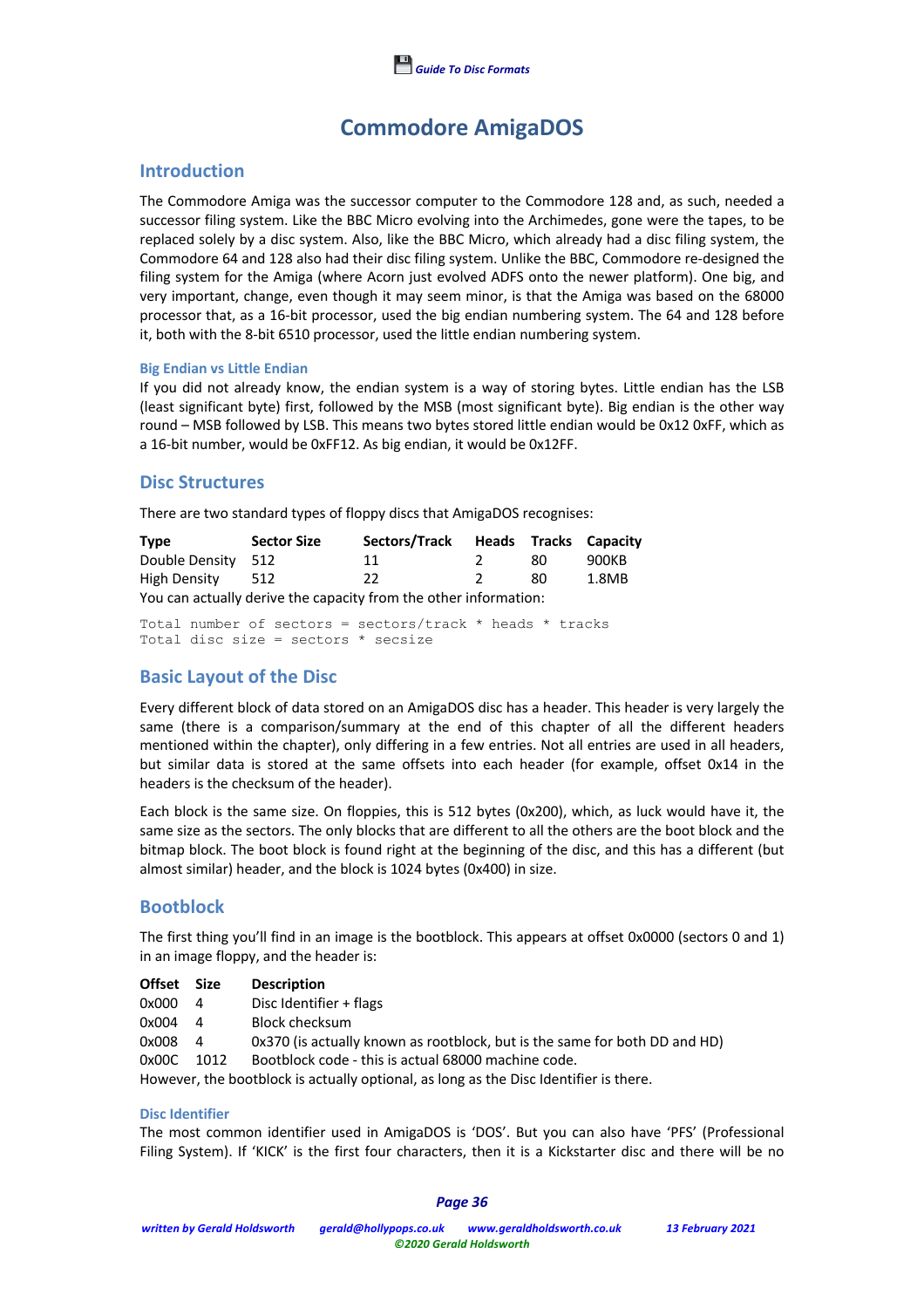bootblock, as the next 1020 bytes will be zeros. A super Kickstarter will have KICKSUP at the start, and will not have any bootblock or rootblock.

| Set         | Clear |                                                              |
|-------------|-------|--------------------------------------------------------------|
| FFS.        |       | Filing system - Fast filing system or original filing system |
| INTI        | none  | International characters mode                                |
| <b>DIRC</b> |       | none Directory Cache Mode                                    |
|             |       | OFS                                                          |

# **Checksums**

The calculation for the block checksum, like the headers themselves, are very similar. The algorithm is fairly straightforward: Add all the words, with carry, of the entire bootblock, except for the checksum. The difference then comes between the bootblock checksum and the other blocks' checksums. Once you have your number, invert every bit (i.e. checksum = NOT checksum) for the bootblock, or negate the number (i.e. checksum = -checksum) for all other blocks.

# **Block Primary and Secondary Types**

The primary and secondary types can uniquely identify blocks. These are two words found at the beginning (offset 0x000) and end (offset 0x1FC) of the block. They are:

|               | <b>Primary Secondary</b> | <b>Block</b>         |  |  |  |  |
|---------------|--------------------------|----------------------|--|--|--|--|
| 2             |                          | Root block           |  |  |  |  |
| $\mathcal{P}$ | 3                        | File block           |  |  |  |  |
| 8             | n/a                      | Data block           |  |  |  |  |
| 16            | -3                       | File extension block |  |  |  |  |
| $\mathcal{L}$ | 2                        | Directory block      |  |  |  |  |

# **Date and Time stamps**

Where a date/time stamp is used in a block, it will be found as three words: days, minutes and ticks. The days is the number of complete days elapsed since  $1<sup>st</sup>$  January 1978; the minutes is the complete minutes elapsed since midnight of the current day; and the ticks are the number of complete ticks since the last minute. A tick is 1/50<sup>th</sup> of a second.

# **Hash Tables**

AmigaDOS uses a system of hash tables to locate the file's header. To calculate the file block address from, given the filename:

```
l=length(name)
hash=length(name)
for i=0 to l-1hash=hash*13
hash=hash+asc(uppercase(name[i]))
hash=hash AND 0x07FF
next
hash=hash MOD 72 //i.e. contents of rootblock offset 0x000C : size of hash
table
```
This number is then the offset into the hash table for that file. The hash table is, essentially, a table of sectors, so to find the offset multiply this number by secsize. Some files will have the same hash value, so to get around this the file header will contain a link chain to other files with the same hash value.

But if you just want to list the catalogue of a directory, just go through the hash table and follow each link to each successive file/directory header. But more on this later.

# **Bitmap Block**

*Page 37* The bitmap block is pointed to by a value in the rootblock (see below), or will be in the block following the rootblock (i.e. 881 for DD and 1761 for HD), and is a map of the free and allocated space. One bit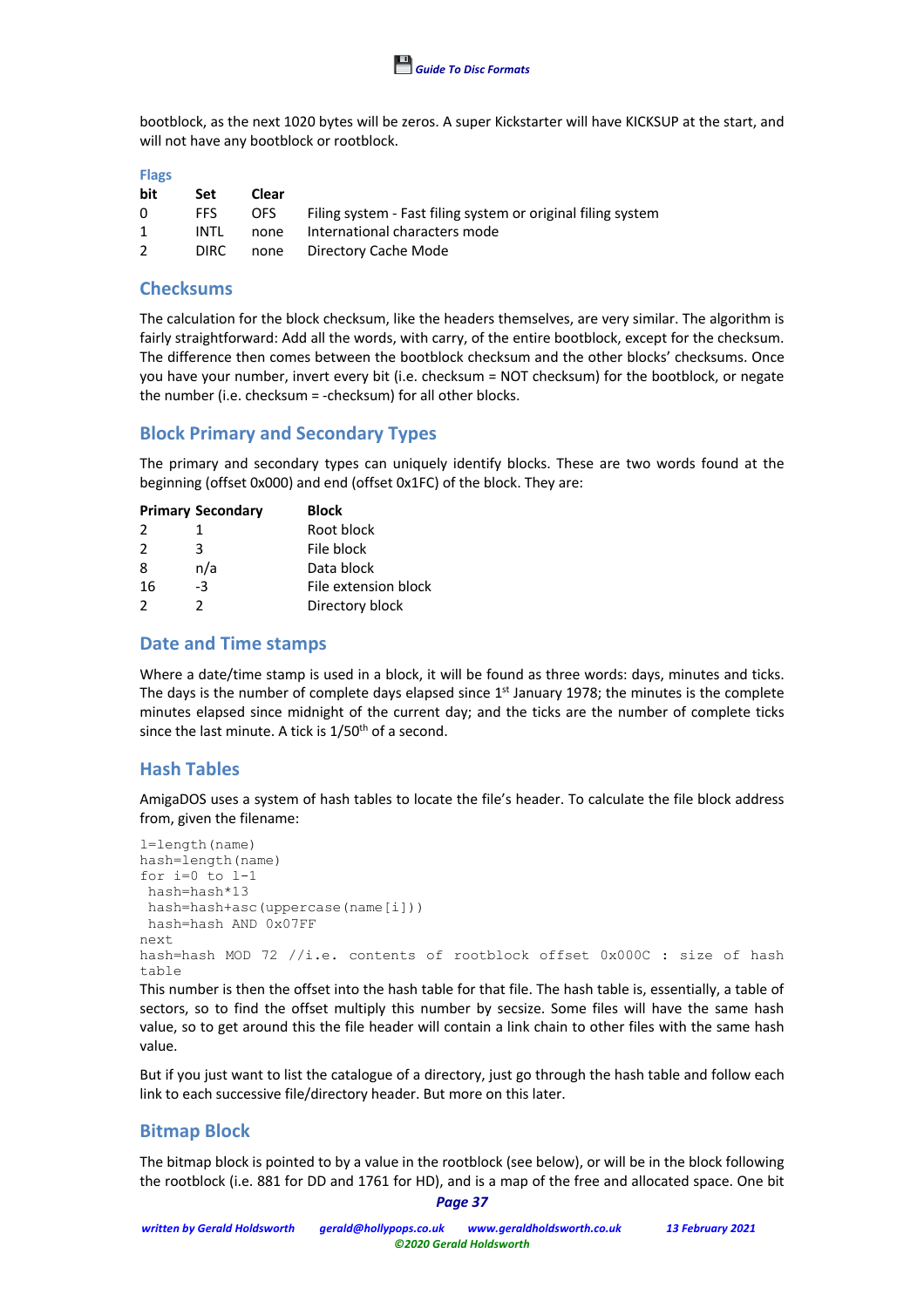

represents one sector, so if it is set the sector is free, and if clear it is allocated. The first bit (word 0, bit 0) refers to sector 2 (as the bootblock is not included), and continues to the 1760th sector (for double-density). If there are not enough bits free, the bitmap extension block is then used.

The block header looks like:

| Offset Size |     | <b>Description</b> |
|-------------|-----|--------------------|
| 0x000       | 4   | Checksum           |
| 0x004       | 508 | Map                |

25 bitmap blocks is sufficient for up to a 50MB disc. Beyond that, there is the bitmap extension block where the layout of which is the same as the bitmap block pointers, with a 0x00000000 to terminate the list.

# **The Blocks**

Ignoring the bootblock and bitmap block, the other blocks in the file system, as has already been mentioned, are all largely similar and are summarised at the end of the chapter. Following is a more detailed look at each of these blocks. Where entries are marked as unused, they will contain zeros.

#### **Rootblock**

The rootblock holds the root directory, and the header is very similar to the directory header (later in the chapter). The rootblock will be at the exact centre of the disc that, for floppies, is at sector 880 (offset 0x6E000) on double-density discs or 1760 (offset 0xDC000) for high-density discs (despite what the entry in the bootblock might tell you). There are no other indicators as to where the rootblock is, so you'll just need to go looking for it. The header is as follows:

| <b>Offset</b> | <b>Size</b> | <b>Description</b>                                         |
|---------------|-------------|------------------------------------------------------------|
| 0x000         | 4           | Block primary type                                         |
| 0x004         | 8           | Unused                                                     |
| 0x00C         | 4           | Hash table size (= secsize/4 - 56 = $0x48$ ) in words      |
| 0x010         | 4           | Unused                                                     |
| 0x014         | 4           | Checksum                                                   |
| 0x018         | 288         | Hash table (size varies, but will be as dictated by 0x00C) |
| 0x138         | 4           | Bitmap flag : -1 (OxFFFFFFFF) is VALID                     |
| 0x13C         | 100         | Bitmap block pointers                                      |
| 0x1A0         | 4           | First bitmap extension block (hard discs only)             |
| 0x1A4         | 4           | Last root alteration date: days                            |
| 0x1A8         | 4           | Last root alteration date: minutes                         |
| 0x1AC         | 4           | Last root alteration date: ticks                           |
| 0x1B0         | 1           | Length of volume name                                      |
| 0x1B1         | 30          | Volume Name                                                |
| 0x1CF         | 9           | Unused                                                     |
| 0x1D8         | 4           | Last disc alteration date: days                            |
| 0x1DC         | 4           | Last disc alteration date: minutes                         |
| 0x1E0         | 4           | Last disc alteration date: ticks                           |
| 0x1E4         | 4           | Filesystem creation date: days                             |
| 0x1E8         | 4           | Filesystem creation date: minutes                          |
| 0x1EC         | 4           | Filesystem creation date: ticks                            |
| 0x1F0         | 8           | Unused                                                     |
| 0x1F8         | 4           | FFS first directory cache block, otherwise 0x00000000      |
| 0x1FC         | 4           | Block secondary type                                       |

The root alteration date is when the last change of the root directory occurred; the disc alteration date is when the last change to the disc occurred; and the filesystem creation date is when the disc was originally initialised (formatted).

#### **Directory block**

Very similar to the root block, seeing as the root is a directory itself, and also similar to a file block, as each directory is itself a directory entry, there are only a few minor differences. However, it works exactly the same way as the root block above, and the file block below.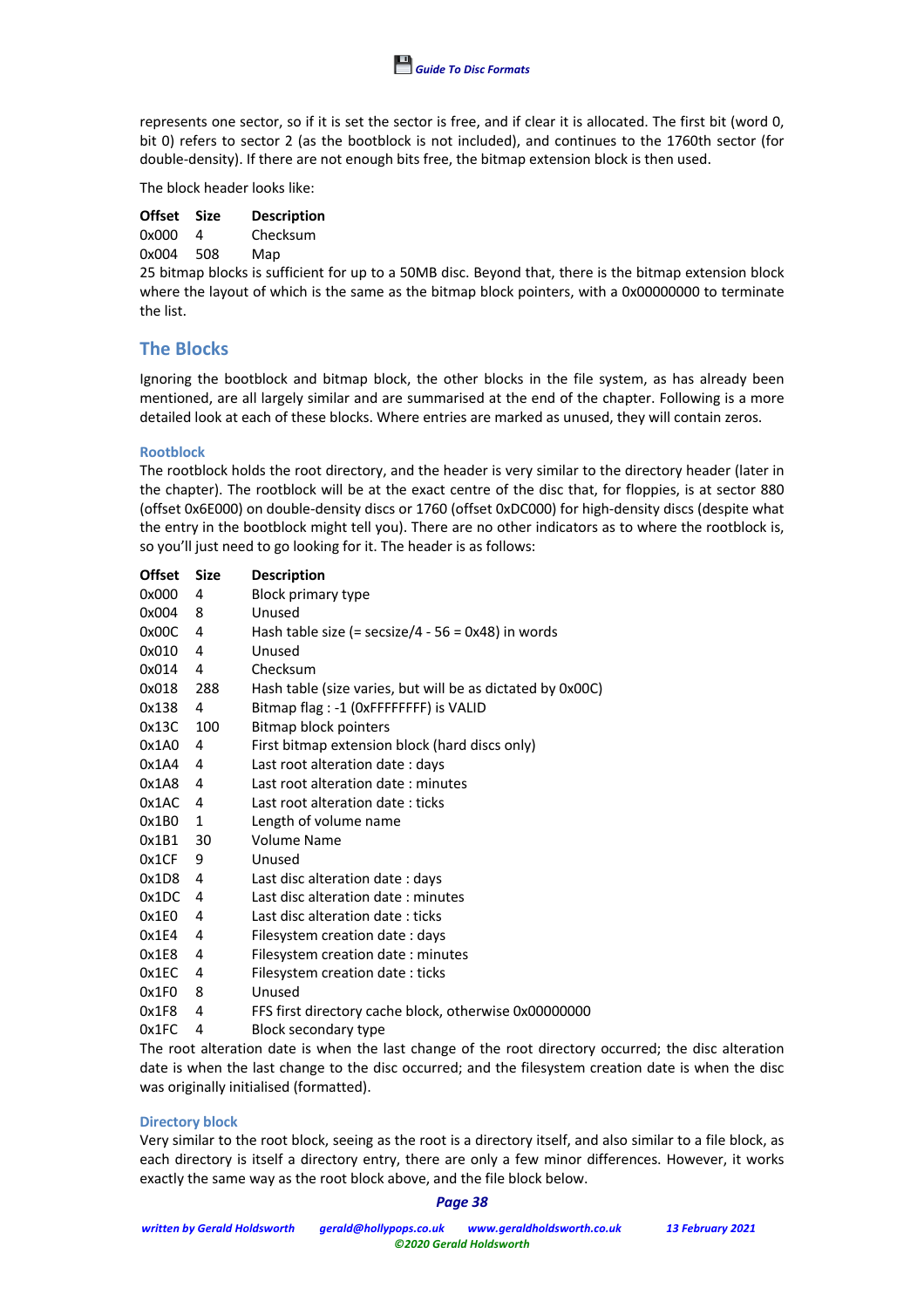| <b>Offset</b> | <b>Size</b> | <b>Description</b>                                                   |
|---------------|-------------|----------------------------------------------------------------------|
| 0x000         | 4           | Primary type                                                         |
| 0x004         | 4           | Self pointer                                                         |
| 0x008         | 12          | Unused                                                               |
| 0x014         | 4           | Checksum                                                             |
| 0x018         | 288         | Hash table                                                           |
| 0x138         | 2           | Unused                                                               |
| 0x13A         | 2           | User ID                                                              |
| 0x13C         | 4           | Group ID                                                             |
| 0x140         | 4           | Attributes (see File Block, below)                                   |
| 0x144         | 4           | Unused                                                               |
| 0x148         | 1           | Comment length                                                       |
| 0x149         | 79          | Comment                                                              |
| 0x197         | 12          | Unused                                                               |
| 0x1A4         | 4           | Last access date: days                                               |
| 0x1A8         | 4           | Last access date: minutes                                            |
| 0x1AC         | 4           | Last access date: ticks                                              |
| 0x1B0         | 1           | Directory name length                                                |
| 0x1B1         | 30          | Directory name                                                       |
| 0x1BF         | 9           | Unused                                                               |
| 0x1C8         | 4           | FFS: Hardlink chained list                                           |
| 0x1CC         | 20          | Unused                                                               |
| 0x1F0         | 4           | Hash chain (next entry with same hash value - see File Block, below) |
| 0x1F4         | 4           | Parent directory                                                     |
| 0x1F8         | 4           | FFS: first directory cache block                                     |
| 0x1FC         | 4           | Secondary type                                                       |

### **File Block**

Each file will have a header with a pointer to the data block chained list, and to other files/directories with the same hash value, in the same directory, as this one.

| <b>Offset</b> | <b>Size</b>  | <b>Description</b>                                         |
|---------------|--------------|------------------------------------------------------------|
| 0x000         | 4            | Block primary type                                         |
| 0x004         | 4            | Self pointer (to this sector)                              |
| 0x008         | 4            | Number of data blocks stored here                          |
| 0x00C         | 4            | Unused                                                     |
| 0x010         | 4            | Pointer to first data block                                |
| 0x014         | 4            | Checksum                                                   |
| 0x018         | 288          | Table of data block pointers                               |
| 0x138         | 4            | Unused                                                     |
| 0x13C         | 2            | User ID                                                    |
| 0x13E         | 2            | Group ID                                                   |
| 0x140         | 4            | <b>Attributes</b>                                          |
| 0x144         | 4            | File size in bytes                                         |
| 0x148         | 1            | Comment length                                             |
| 0x149         | 79           | Comment                                                    |
| 0x197         | 12           | Unused                                                     |
| 0x1A4         | 4            | Last change date : days                                    |
| 0x1A8         | 4            | Last change date: minutes                                  |
| 0x1AC         | 4            | Last change date : ticks                                   |
| 0x1B0         | 1            | Filename length                                            |
| 0x1B1         | 30           | Filename                                                   |
| 0x1BF         | 9            | Unused                                                     |
| 0x1C4         | 4            | FFS: Unused                                                |
| 0x1C8         | 4            | FFS : Hardlinks chained list - first is the newest         |
| 0x1CC         | 20           | Unused                                                     |
| 0.04E0        | $\mathbf{A}$ | المرزامن وامموا ممومم والشرب بسلوم للرزمون وشموام واممرارا |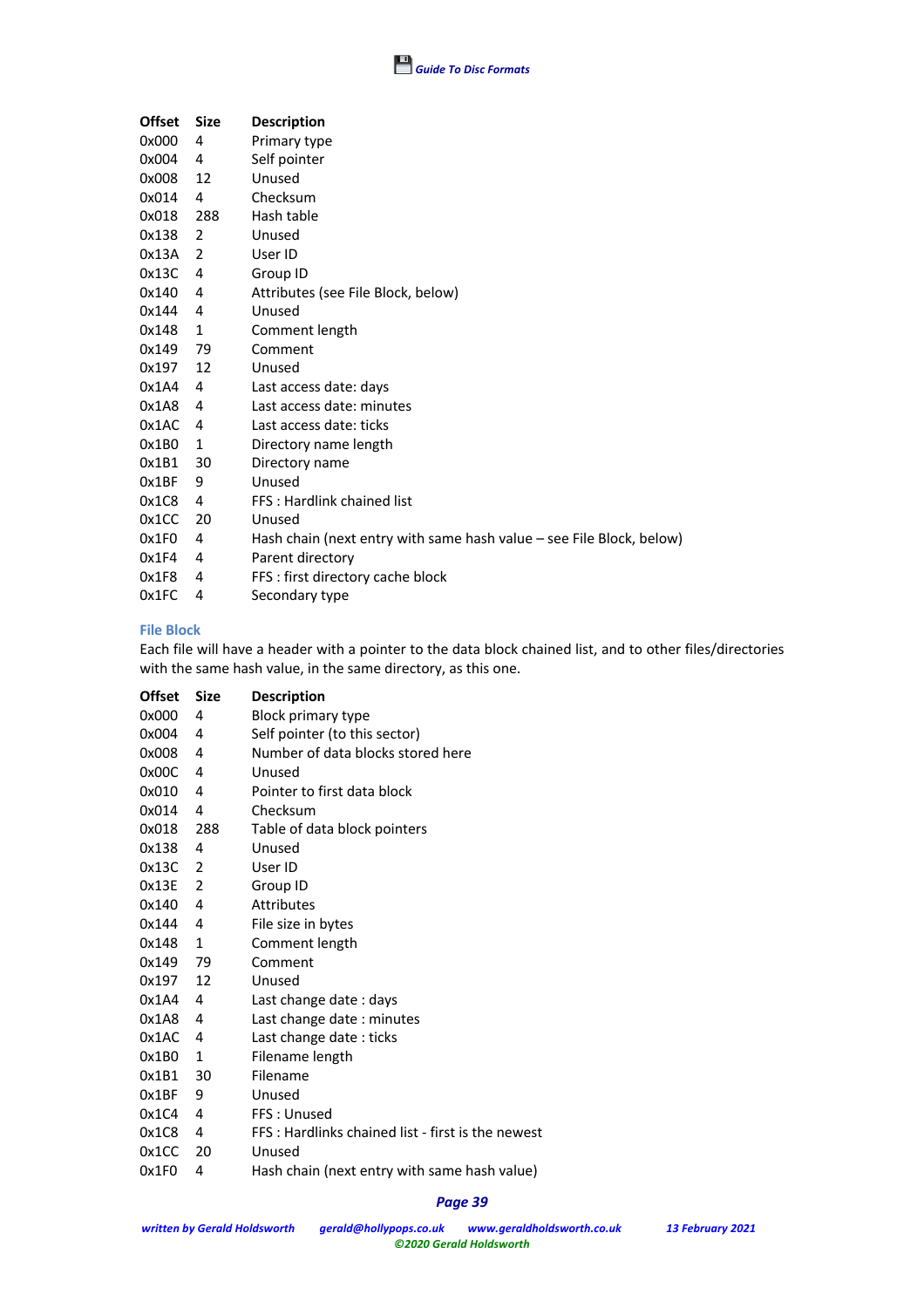- 0x1F4 4 Parent directory
- 0x1F8 4 Pointer to first file extension block<br>0x1FC 4 Secondary type
- Secondary type

You have two choices here on how to find the data – the first is similar to the Commodore 64 system, which has a chained list from one data block to the next. This first data block can be found at offset 0x0010. You can then either count the number of blocks as you go (as given by offset 0x0008), or just continue until you find the terminator word in the data block. This will only work on the Original File System, as the Fast File System's data blocks do not have headers.

Your second method to find each data block is to follow the table of data block pointers, starting at the end and working backwards. Again, the counter at offset 0x0008 will indicate how many you need to find, or you just continue until you hit a zero, or the beginning of the table.

#### *File Attributes*

If the bit is set, the file will have the following attributes:

#### **Bit Description**

- 0 Cannot Delete (D)
- 1 Cannot execute (E)
- 2 Cannot Write (W)
- 3 Cannot Read (R)
- 4 Archived (A)
- 5 Pure (P)
- 6 Script (S)
- 7 Hold
- 8 Group delete protected (d)
- 9 Group execute protected (e)
- 10 Group write protected (w)
- 11 Group read protected (r)
- 12 Other delete protected
- 13 Other execute protected
- 14 Other write protected
- 15 Other read protected
- 16 30 reserved
- 
- 31 SUID, multiuserFS only

#### *Hash Chain*

The value at offset 0x1F0 is the chain of links to the other filenames with the same hash value in the parent directory (which there is a pointer to at the following word, 0x1F4).

#### *File Extension Blocks*

The file extension blocks are used where the file size exceeds what can be stored in 72 blocks (which is around 72\*secsize = 36KB). Each extension block will hold details of where to find each 36K block in the file.

#### **OFS Data Block**

This is only valid for the Original File System as the Fast File System does not have headers in the data blocks.

| <b>Offset</b> | Size   | <b>Description</b>                           |
|---------------|--------|----------------------------------------------|
| 0x000         | 4      | Primary type                                 |
| 0x004         | 4      | Pointer to file header block                 |
| 0x008         | 4      | Data block number (starts at 1)              |
| 0x00C         | 4      | Size of data in this block                   |
| 0x010         | 4      | Link to next data block (0 if last)          |
| 0x014         | 4      | Checksum                                     |
| 0x018         | varies | Data $-$ size is indicated by offset $0x00C$ |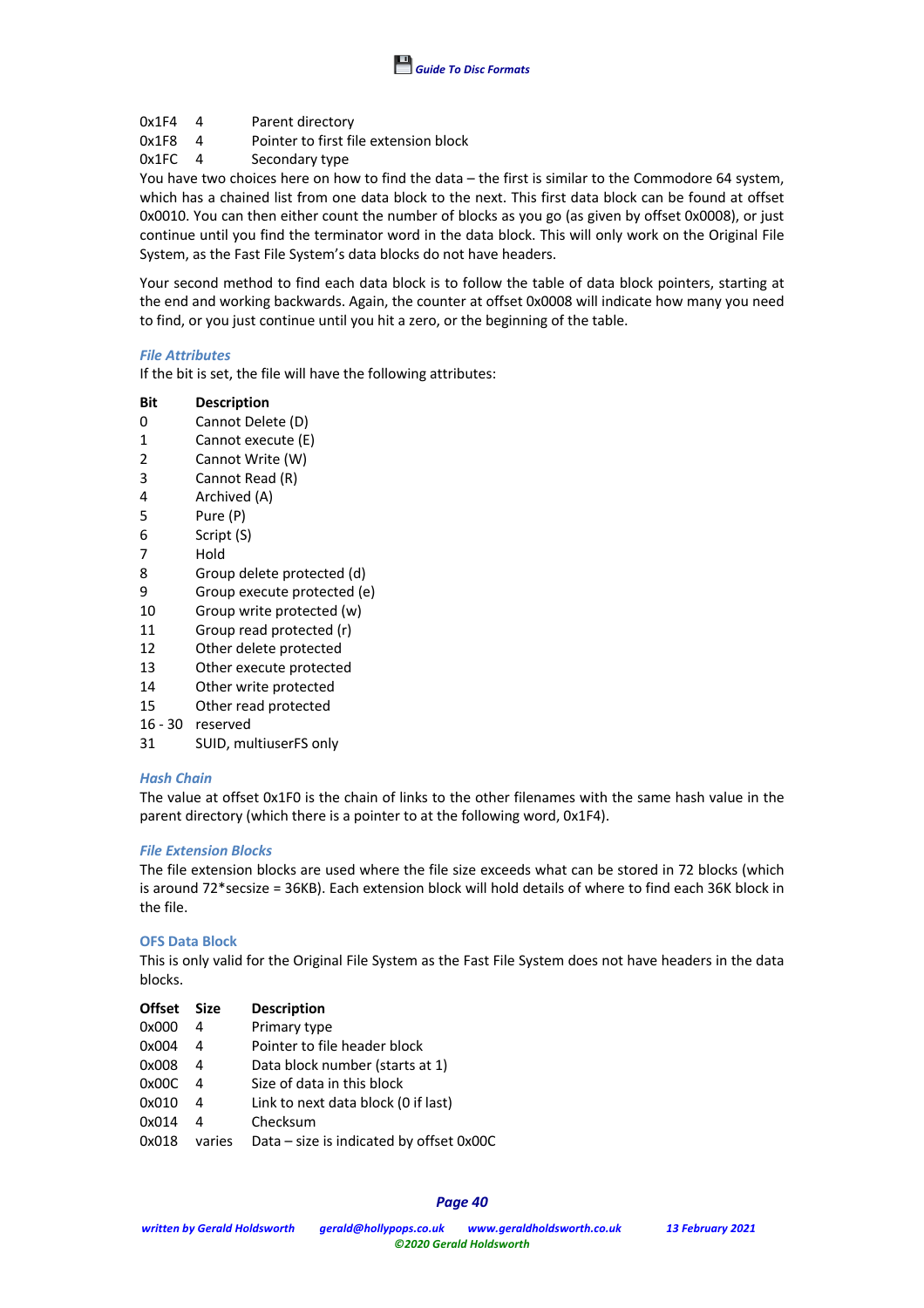

### **File Extension Block**

This is used for each ~36KB of data of a file.

| <b>Offset</b> | <b>Size</b> | <b>Description</b>               |
|---------------|-------------|----------------------------------|
| 0x000         | 4           | Primary type                     |
| 0x004         | 4           | Self pointer                     |
| 0x008         | 4           | Number of data blocks stored     |
| 0x00C         | 8           | Unused                           |
| 0x014         | 4           | Checksum                         |
| 0x018         | 288         | Data block pointers              |
| 0x138         | 50          | Unused                           |
| 0x1F4         | 4           | Pointer to file header block     |
| 0x1F8         | 4           | Next file header extension block |
| 0x1FC         | 4           | Secondary Type                   |

The data block pointer list works as file data block above. Offset 0x1F8 will contain a link to the next file extension block (or 0 if it is the last).

# **Identifying an AmigaDOS Image**

Identifying an AmigaDOS image is fairly straightforward, given that each block starts at a sector boundary, and each one has a checksum. But you will first need to determine if it has a bootblock. Whether or not this is the case, the first three characters should be 'DOS', or 'PFS'; or the first four should be 'KICK'. If the image does contain a boot block, you should find 0x370 at offset 0x0008, and then check the checksum at 0x0004 for the block.

You can then set about finding the root block. This block will have 2 as the first word of a sector offset (multiple of secsize), and 1 as the final word of the sector. You can then do the check on the checksum at offset 0x014 into the sector offset. You can also use this method to determine whether you have a double-density or a high-density disc image (by the location of the root block). It will also indicate not only if it is a hard disc image, but also the capacity of the disc. It has been noted that the root block will occur at the exact centre of the disc, so the capacity will be twice what the location of the root block is (i.e. double-density disc has a root block at 0x6E000, so the capacity is 2\*0x6E000=0xDC000=880KB).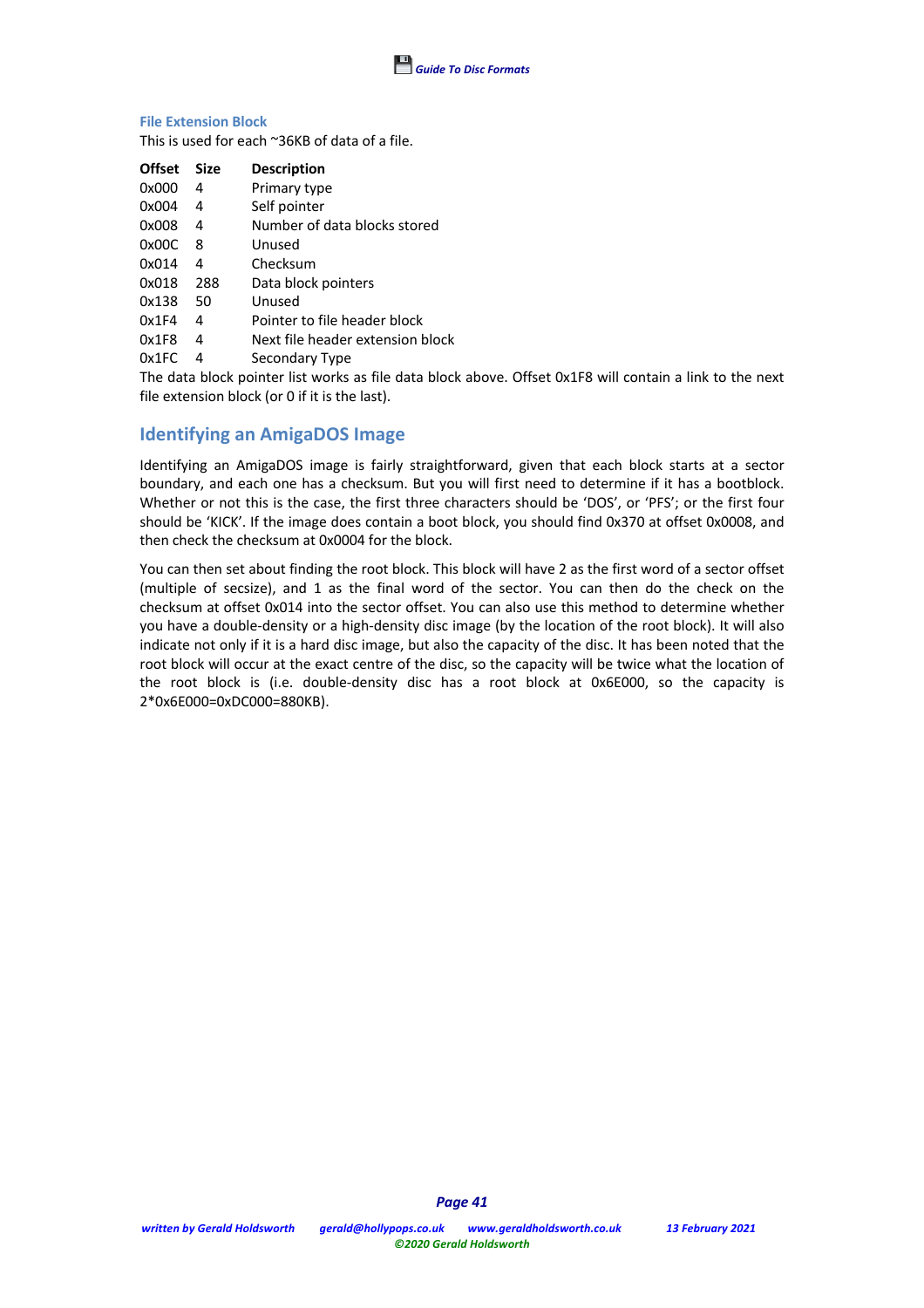# **AmigaDOS Block Layout Comparison**

|               |              | file<br>root                           |                | data*                                    |                | file extension       |      | directory                           |                |                                    |
|---------------|--------------|----------------------------------------|----------------|------------------------------------------|----------------|----------------------|------|-------------------------------------|----------------|------------------------------------|
| <b>Offset</b> | Size         | <b>Description</b>                     | Size           | Description                              | Size           | <b>Description</b>   | Size | <b>Description</b>                  | Size           | <b>Description</b>                 |
|               |              | Block primary type                     |                | Block primary type                       |                | Primary type         |      | Primary type                        |                | Primary type                       |
| 0x000         | 4            | $(=0x00000002)$                        | 4              | $(=0x00000002)$                          | $\overline{4}$ | (0x00000008)         | 4    | (0x00000010)                        | 4              | (0x00000002)                       |
|               |              |                                        |                | Self pointer (to                         |                | Pointer to file      |      | Self pointer (to                    |                | Self pointer (to                   |
| 0x004         | 8            | <b>Not Used (all</b>                   | 4              | this sector)                             | 4              | header block         | 4    | this sector)                        | 4              | this sector)                       |
| 0x008         |              | OxOO                                   | 4              | Number of data<br>blocks stored here     | 4              | Data block<br>number | 4    | Number of data<br>blocks stored     |                |                                    |
|               |              | Hash table size                        |                | <b>Not Used (all</b>                     |                | Size of data in this |      |                                     |                | <b>Not Used (all</b>               |
| 0x00C         | 4            | (0x00000048)                           | 4              | OxOO                                     | 4              | block                |      | <b>Not Used (all</b>                | 12             | OxOO                               |
|               |              | <b>Not Used (all</b>                   |                | First data block                         |                | Next data block (0   | 8    | OxOO                                |                |                                    |
| 0x010         | 4            | OxOO                                   | $\overline{4}$ | pointer                                  | $\overline{4}$ | if last)             |      |                                     |                |                                    |
| 0x014         | 4            |                                        |                |                                          |                | Checksum             |      |                                     |                |                                    |
|               |              |                                        |                | Data block                               |                |                      |      | Data block                          |                |                                    |
| 0x018         | 288          | Hash table                             | 288            | pointers                                 |                |                      | 288  | pointers                            | 288            | Hash table                         |
|               |              | Bitmap flag : -1 is                    |                | <b>Not Used (all</b>                     |                |                      |      |                                     |                | <b>Not Used (all</b>               |
| 0x138         | 4            | VALID                                  | 4              | OxOO                                     |                |                      |      |                                     | 4              | OxOO                               |
| 0x13C         |              |                                        | $\mathbf 2$    | User ID                                  |                |                      |      |                                     | $\overline{2}$ | User ID                            |
| 0x13E         |              |                                        | $\overline{2}$ | Group ID                                 |                |                      |      |                                     | $\overline{2}$ | Group ID                           |
| 0x140         |              |                                        | 4              | Attributes                               |                |                      |      |                                     | $\overline{4}$ | Attributes                         |
|               |              |                                        |                |                                          |                |                      |      |                                     |                | <b>Not Used (all</b>               |
| 0x144         | 100          | Bitmap block<br>pointers               | 4              | File size in bytes                       |                |                      |      |                                     | $\overline{4}$ | 0x00)                              |
| 0x148         |              |                                        | $\mathbf 1$    | Comment length                           |                |                      |      |                                     | 1              | Comment length                     |
| 0x149         |              |                                        | 79             | Comment                                  |                |                      |      |                                     | 79             | Comment                            |
| 0x198         |              |                                        | $\mathbf{1}$   | 0x00                                     |                |                      |      |                                     | $\,1\,$        | 0x00                               |
| 0x199         |              |                                        |                |                                          |                |                      |      |                                     |                |                                    |
|               |              | First bitmap                           | 11             | <b>Not Used (all</b>                     |                |                      |      |                                     | 11             | <b>Not Used (all</b>               |
|               |              | extension block                        |                | 0x00)                                    |                |                      |      |                                     |                | OxOO                               |
| 0x1A0         | 4            | (hard discs only)                      |                |                                          |                |                      |      |                                     |                |                                    |
|               |              | Last root                              |                |                                          |                |                      |      |                                     |                |                                    |
| 0x1A4         | 4            | alteration date<br>(days)              | 4              | Last change date<br>(days)               |                |                      |      |                                     | $\overline{4}$ | Last access date<br>(days)         |
|               |              | Last root                              |                |                                          |                |                      |      |                                     |                |                                    |
|               |              | alteration date                        |                | Last change date                         |                |                      |      |                                     |                | Last access date                   |
| 0x1A8         | 4            | (minutes)                              | 4              | (minutes)                                |                |                      |      |                                     | 4              | (minutes)                          |
|               |              | Last root                              |                |                                          |                |                      |      |                                     |                |                                    |
|               |              | alteration date                        |                | Last change date                         |                |                      |      |                                     |                | Last access date                   |
| 0x1AC         | 4            | (1/50sec)<br>Length of volume          | $\overline{4}$ | (1/50sec)                                |                |                      | 188  | <b>Not Used (all</b>                | 4              | (1/50sec)<br>Directory name        |
| 0x1B0         | 1            | name                                   | 1              | Filename length                          |                |                      |      | OxOO                                | 1              | length                             |
| 0x1B1         | 30           | Volume Name                            | 30             | Filename                                 | 488            | Data                 |      |                                     | 30             | Directory name                     |
| 0x1CF         | $\mathbf{1}$ | 0x00                                   | $1\,$          | 0x00                                     |                |                      |      |                                     | 1              | 0x00                               |
|               |              |                                        |                | <b>Not Used (all</b>                     |                |                      |      |                                     |                |                                    |
| 0x1D0         | 8            | <b>Not Used (all</b>                   | 4              | 0x00)                                    |                |                      |      |                                     | 8              | <b>Not Used (all</b>               |
|               |              | OxOO                                   |                | FFS: Unused                              |                |                      |      |                                     |                | 0x00)                              |
| 0x1D4         |              |                                        | $\overline{a}$ | (0x00000000)                             |                |                      |      |                                     |                |                                    |
|               |              | Last disc alteration                   |                | FFS: Hardlinks                           |                |                      |      |                                     |                | FFS: Hardlink                      |
| 0x1D8         | 4            | date (days)                            | 4              | chained list                             |                |                      |      |                                     | $\overline{4}$ | chained list                       |
| 0x1DC         | 4            | Last disc alteration<br>date (minutes) |                |                                          |                |                      |      |                                     |                |                                    |
|               |              | Last disc alteration                   |                |                                          |                |                      |      |                                     |                |                                    |
| 0x1E0         | 4            | date (1/50sec)                         |                |                                          |                |                      |      |                                     |                |                                    |
|               |              | Filesystem                             |                |                                          |                |                      |      |                                     |                |                                    |
|               |              | creation date                          |                | <b>Not Used (all</b>                     |                |                      |      |                                     |                | Not Used (all                      |
| 0x1E4         | 4            | (days)                                 | 8              | 0x00)                                    |                |                      |      |                                     | 20             | OxOO                               |
|               |              | Filesystem                             |                |                                          |                |                      |      |                                     |                |                                    |
| 0x1E8         | 4            | creation date<br>(minutes)             |                |                                          |                |                      |      |                                     |                |                                    |
|               |              | Filesystem                             |                |                                          |                |                      |      |                                     |                |                                    |
|               |              | creation date                          |                |                                          |                |                      |      |                                     |                |                                    |
| 0x1EC         | 4            | (1/50sec)                              |                |                                          |                |                      |      |                                     |                |                                    |
|               |              |                                        |                | Next entry with                          |                |                      |      |                                     |                | Next entry with                    |
| 0x1F0         | 8            | <b>Not Used (all</b>                   | 4              | same hash value                          |                |                      |      |                                     | 4              | same hash value                    |
|               |              | OxOO                                   |                |                                          |                |                      |      | Pointer to file                     |                |                                    |
| 0x1F4         |              |                                        | 4              | Parent directory                         |                |                      | 4    | header block                        | 4              | Parent directory                   |
| 0x1F8         | 4            | FFS first directory<br>cache block     | 4              | Pointer to first file<br>extension block |                |                      | 4    | Next file header<br>extension block | 4              | FFS first directory<br>cache block |
|               |              |                                        |                | Secondary type                           |                |                      |      |                                     |                |                                    |
|               |              | Secondary type                         |                | (OxFFFFFFFD, or -                        |                |                      |      | Secondary Type                      |                | Secondary type                     |
| 0x1FC         | 4            | (0x00000001)                           | 4              | 3)                                       |                |                      | 4    | (OxFFFFFFFD or -3)                  | 4              | (0x00000002)                       |

*\* Data blocks are only valid for the Original File System. Fast File System data blocks do not have a header.*

*©2020 Gerald Holdsworth*